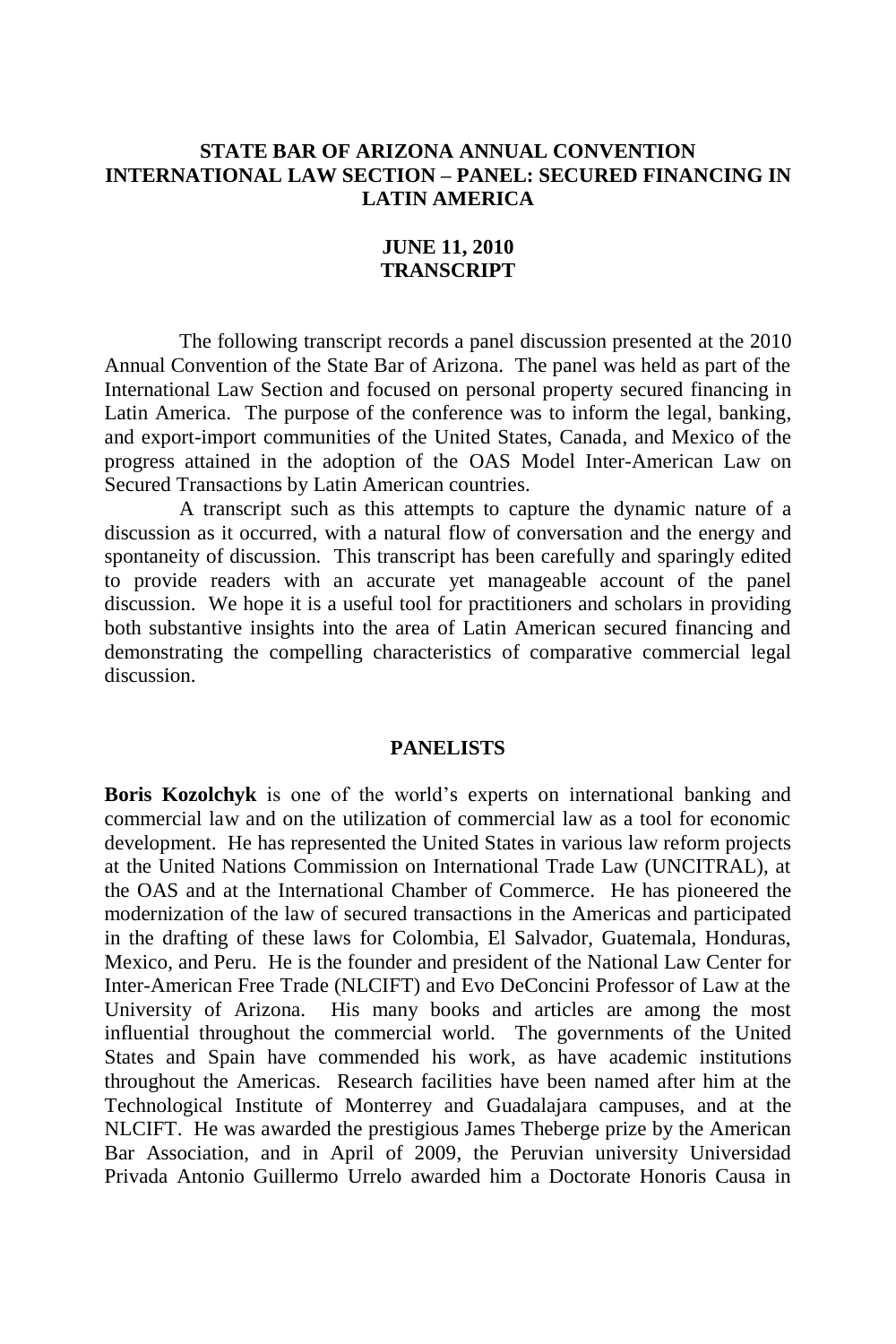recognition of his outstanding contribution to the legal and economic development of the Americas.

**Philip Robbins** practices law in Phoenix, Arizona, at Philip A. Robbins, P.C., and is of-counsel to the Phoenix law firm Sandweg & Ager. He is a litigator, arbitrator, and mediator for both cross-border and international matters. Robbins is a Fellow of the American College of Trial Lawyers and a member of Maricopa County Bar Association Hall of Fame. He is a member of the NAFTA Advisory Committee on Private Commercial Disputes and has been engaged in a variety of commercial law reform activities as well as training and outreach programs. Mr. Robbins is the chair of the Board of Directors of the National Law Center for Inter-American Free Trade.

**D. Michael Mandig** is a shareholder in the Tucson law firm Waterfall, Economidis, Caldwell, Hanshaw & Villamana, P.C. A commercial litigation and trial attorney for over thirty years, he directs the firm's cross-border litigation and commercial practice. He has handled numerous cases and transactions involving the intricacies and implications of differing commercial lending and litigation systems in the Western Hemisphere.

**Marek Dubovec** earned a law degree from the University of Matej Bel, College of Law, in Slovakia in 2003, and both a Master's Degree (LL.M.) in International Trade Law in 2004 and a Doctor of Juridical Science Degree (S.J.D.) in 2009 at the James E. Rogers College of Law, University of Arizona. Since 2004, he has been a research attorney and secured transactions projects coordinator at the National Law Center for Inter-American Free Trade. Dr. Dubovec has coordinated the secured transactions law reform program in Honduras and has been involved in a number of reform projects in Guatemala, Mexico, and Peru. He is also a consultant to the International Finance Corporation on the secured transactions reform projects in Malawi and Ghana. Since 2005, he has been a member of the United Nations Commission on International Trade Law Working Group VI on Security Interests and was part of the working group that drafted the 2009 OAS Model Registry Regulations. He is also an assistant adjunct professor teaching UCC Article 9 Secured Transactions at the James E. Rogers College of Law.

**John Wilson** is Senior Legal Officer with the Department of International Law of the Secretariat for Legal Affairs at the OAS. On behalf of the General Secretariat, Mr. Wilson has coordinated the drafting of legislative and procedural recommendations for OAS Member States and political bodies on access to information and data protection, coordinated a study on best practices on access to information, and is coordinating the drafting of a model law and implementation guide on the topic. In other duties within the OAS, Mr. Wilson coordinates the drafting of treaties and other instruments on private international law. Prior to joining the OAS, Mr. Wilson coordinated legal reform efforts in Latin America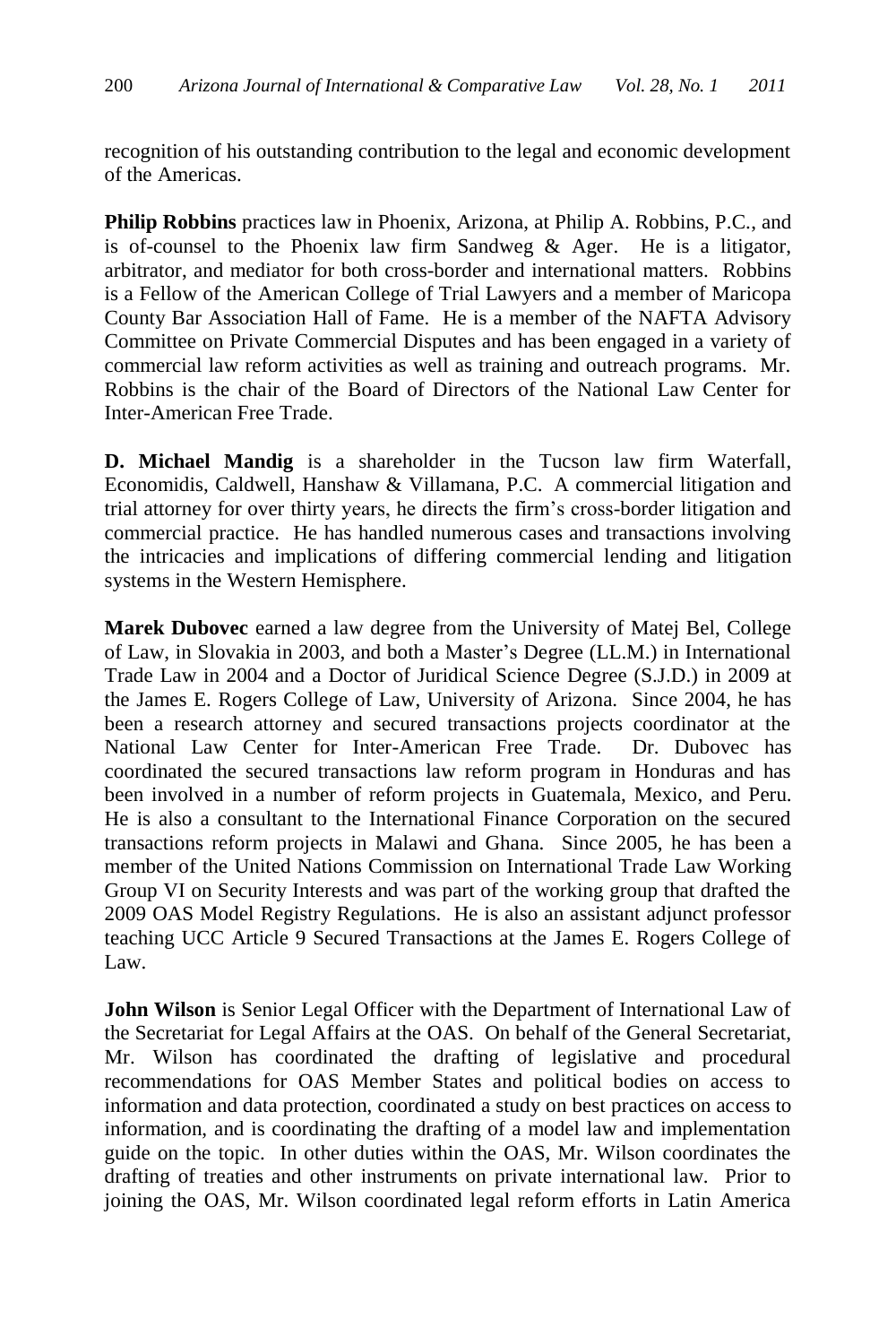for an NGO affiliated with the University of Arizona College of Law, his alma mater.

**Dale Beck Furnish** has been a member of the faculty at Arizona State University's College of Law since 1970. Professor Furnish has taught Mexican law, secured transactions, contracts, creditor-debtor, NAFTA, and international civil litigation at ASU and as a visiting professor at the Universities of Michigan, Iowa, Illinois, Houston, Baylor University, *Universidad Nacional Autónoma* of México, *Pontificia Universidad Católica* in Perú, and *Universidad de Sonora* in Hermosillo, Sonora, México. He became Professor of Law Emeritus at ASU in 2004. Professor Furnish practiced law in Phoenix as a shareholder in Molloy, Jones & Donahue, P.C. from 1988 to 1992, concentrating on real estate loans, bankruptcy, commercial litigation, and international trade matters. Professor Furnish is one of two U.S. jurists thus far named a Supernumerary Member of the Mexican Academy of International and Comparative Law.

#### **TRANSCRIPT**

**Philip Robbins:** To start with, let me introduce Mike Mandig from Tucson, who is the incoming chair of this Section and is chairing this part of the program. Michael, I will turn it over to you.

**Mike Mandig:** Good morning. I know some of you, I do not know others of you, some of you are here, I am sure, because you have a deep interest in and maybe some direct involvement in the kinds of things we are going to be talking about this morning; others of you are here because you need some CLE [Continuing Legal Education] hours. And recognizing the need to balance how we make our presentation so everybody gets something out of what we are talking about, I am going to try and keep my role as moderator to one of simplifying and directing a conversation which could easily lose us in the trees if we get too deeply into the minute details of secured financing in Latin America.

First, let me give you some idea of who is on our panel here this morning. We are really fortunate to have the people that we do.

To my immediate left is Mr. John Wilson. John is with the OAS in Washington, and he is the Project Director for the Office of Private International Law—I think I may have said that a little bit off, but he will correct me if need be. John is a graduate of the University of Arizona College of Law, and he hails from Douglas, Arizona; and maybe he will give you a little bit of a thumb-nail sketch of how he ended up in Washington, D.C. But let me see if I can do it justice first.

When John graduated from law school in—what was it, in 1996, John?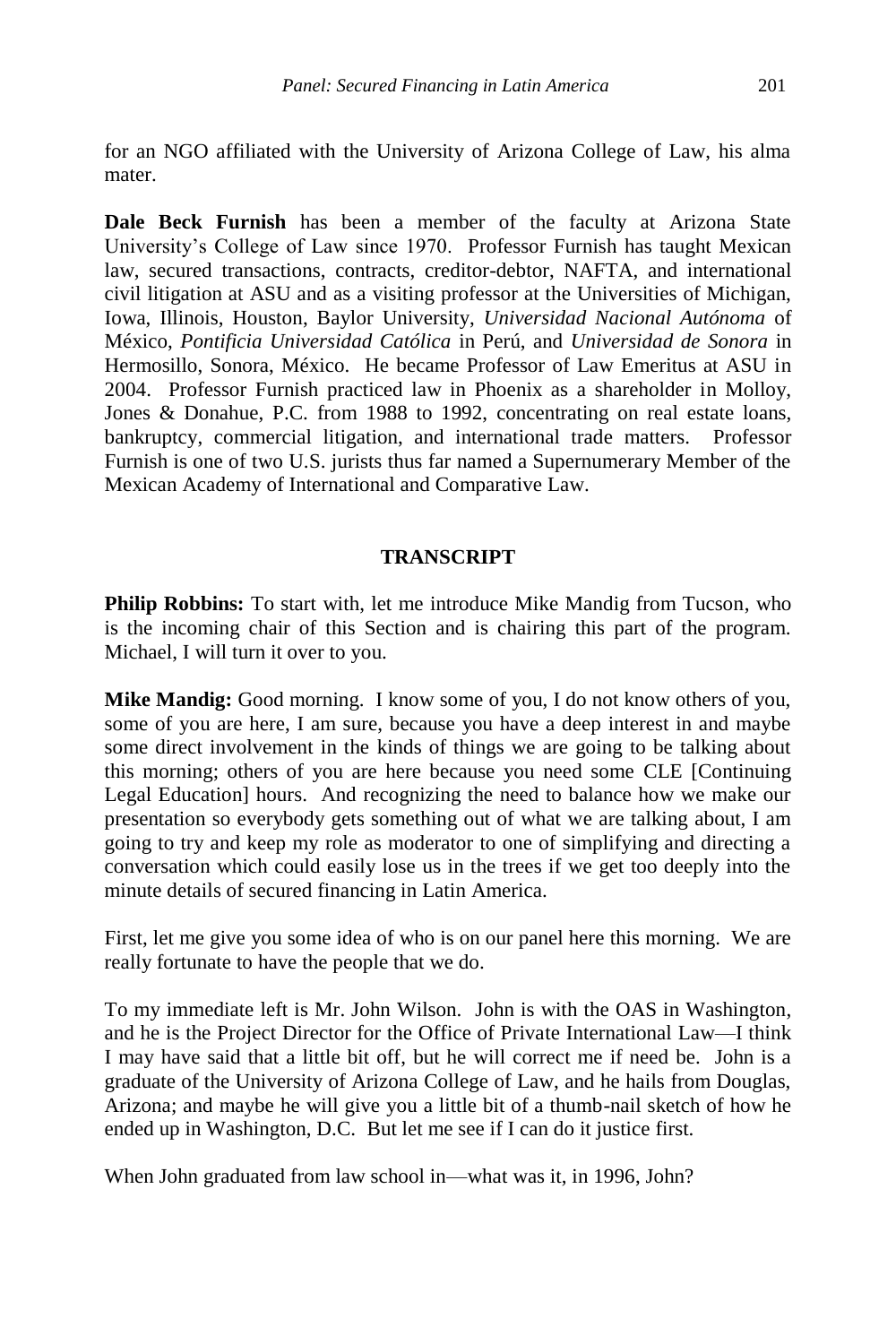### **John Wilson:** Yes.

**Mandig:** He then went to work for two or three years with a Mexican law firm working in Mexico City. During the third year that he was working for the firm of González Vargas and González Baz in Mexico City, he also began working sort of half-time for an outfit called the National Law Center for Inter-American Free Trade, which is headed by another one of our panel members here, Dr. Boris Kozolchyk. At that time, he got very much involved in the efforts of the Center which is based in Tucson—on, among other projects, reforming commercial lending laws in Mexico and elsewhere. But John's primary focus was in Mexico. John now works with the OAS, where he has been, I think, for seven years, and he is primarily involved in what he would call the creation and maintenance of the various international conventions that the OAS has created over the years and is creating now. One of his primary focuses recently has been on secured lending, and I will come back and give a few words of what that means in a minute.

Seated directly to John's left is Professor Dale Beck Furnish who, depending on when you ask him, is either retired or not retired from the Arizona State University College of Law, where he taught, for many years, commercial transactions focused on, of course, the UCC. Dale also has a long and distinguished résumé of involvement in teaching in Latin America, including Mexico, and has written extensively on the subject of secured lending in Latin America with an occasional focus on Mexico.

Seated to the very far left against the wall is a gentleman named Dr. Marek Dubovec.

We are very lucky to have Marek here with us. Marek got his initial legal education in Slovakia in 2003 and he then went to Tucson, Arizona, as an enrollee in the Masters of International Trade Law program, where he received a Master's Degree in 2004. He then did something that no one has done before—and I would venture to say nobody else has done it since—in 2009, Marek became the first individual to earn the degree of S.J.D. in Commercial Law from the University of Arizona College of Law. S.J.D., for those of you who do not know, is basically the legal education's equivalent of a Ph.D., and his dissertation topic for his degree was in the area of securities—not secured transactions, but securities and wire transfers and how those concepts function under the UCC. Right now, Marek is the Project Coordinator for a project being undertaken by the Center, of which he is presently an employee. The project he is heading up is on the reform of secured financing laws in Honduras; he will tell you more about that. Most recently, as perhaps some indication that after many years Boris Kozolchyk may be getting ready to pass the baton, he also taught UCC Article 9 at the University of Arizona College of Law. I do not know whether Boris is smiling about what I just said or not.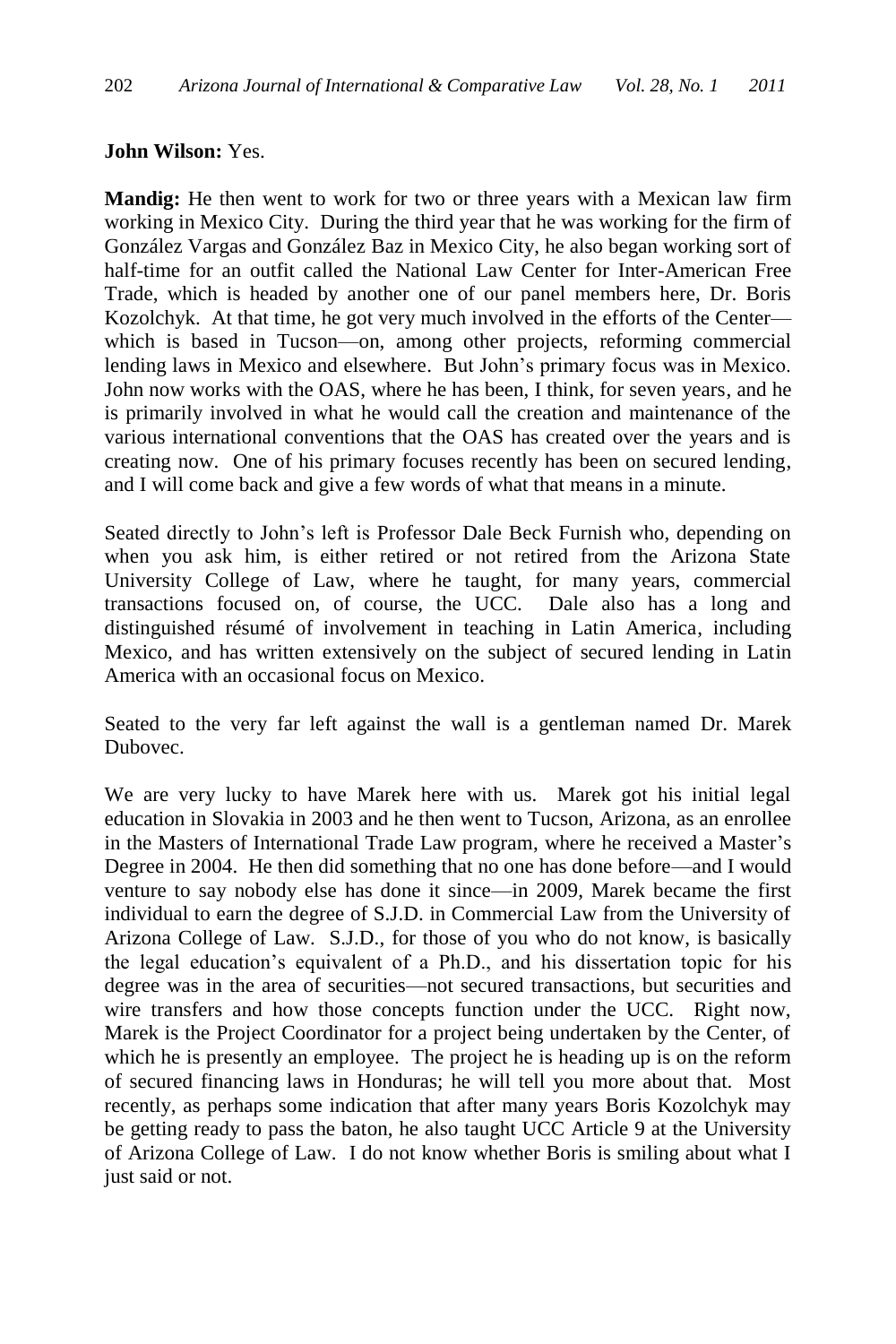### **Boris Kozolchyk:** I am.

 $\overline{a}$ 

**Mandig:** In any event, we are lucky to have this gentleman with us. And, luckiest of all, it is our good fortune to have my good friend and former professor Dr. Boris Kozolchyk, who is the Evo DeConcini Professor of Law at the University of Arizona College of Law and is also the head of the Center, which has, since 1993, dedicated itself to the simplification and harmonization of commercial law in our hemisphere, with the fundamental goal of making it easier for people to do business across borders in North, Central, and South America and the Caribbean, and with special emphasis on methods by which we can make it easier for developing countries to do just that, develop in a sustainable fashion.

We are going to begin by hearing some remarks from Dr. Kozolchyk about the activities of the Center and the subject that we are here to talk about today. So without further ado, I will be quiet and be seated and introduce Dr. Boris Kozolchyk.

**Kozolchyk:** Thank you very much, Mike, and thanks all of you for being here. It is like an old reunion; I see many pleasant and dear faces in the audience. Before I start out, I would like to introduce some special guests that we have from Spain, Professor Teresa Rodríguez and Professor Jorge Feliu. Both come from the Charles III University of Spain, and they have both come to the Center—Teresa, because she is interested in the subject of secured transactions law and the possibility of Spain doing something along those lines, and Jorge, because he is interested in the area of business associations law and also has some interest in secured transactions law. I have had a long association with the University Charles III; I taught a doctoral course a few years ago, and this is when I first heard about them. I am pleased that they came, and I welcome you.

I also would like to welcome my former student, John Munger. There was a Mexican professor whose name was Raúl Cervantes Ahumada who used to say that in order to qualify as president of Mexico, one had to say and prove that they were a student of Raúl Cervantes Ahumada because he had three former presidents as students of his. I was going to suggest to John, that the next time, in the State of Arizona there should be a requirement that to be governor of the state,<sup>1</sup> one has to have studied at the University of Arizona with Boris Kozolchyk, gotten a J.D. and then an LL.M. John was an LL.M. recently. John wrote perhaps the first article that was written on secured transactions in Mexico, it was published in the *Arizona Law Review*, and it is one of the best articles written on that area. So, I am very happy that you are here with us today.

<sup>1.</sup> John Munger had just dropped out of the Republican primary for Arizona governor. *See, e.g.*, Jeremy Duda, *Munger Drops Out of Governor's Race*, ARIZ. CAPITOL TIMES, June 1, 2010, http://azcapitoltimes.com/news/2010/06/01/munger-drops-out-ofgubernatorial-race/.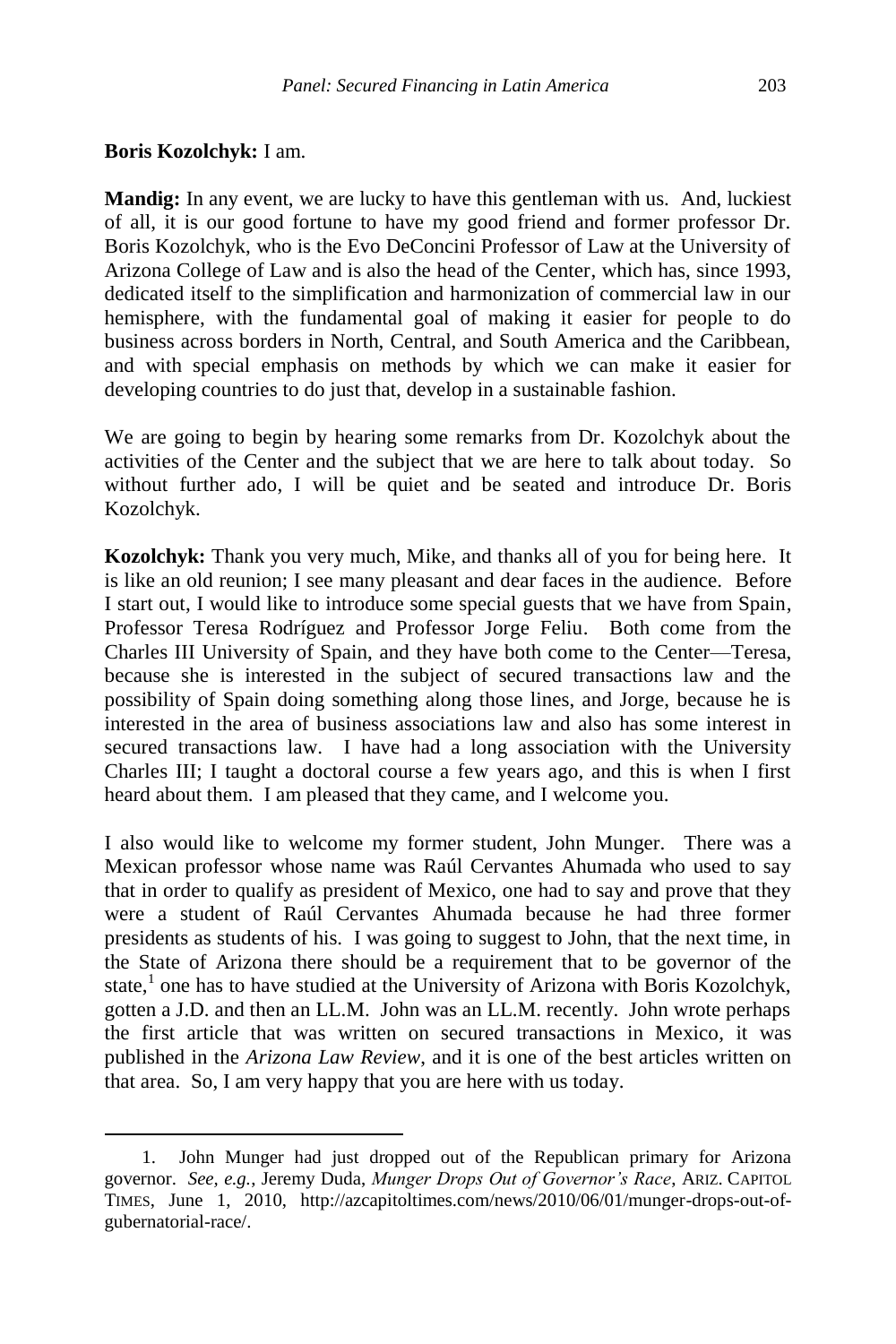My job is to provide an overview of what is happening with secured transactions law and what could be in it for you as members of the Bar and of the International Law Section.

I should start out by saying that despite everything that has occurred in the United States' economy and in many economies around the world, the law of secured transactions is one of the best indicators of what should be the direction of commercial law, commercial practice, and economic policies around the world. I was just commenting to Teresa as the meeting was about to start that I was in Costa Rica not long ago, where I was told of a \$100 million first mortgage securitization. The land registrar indicated: "I had to fire five registrars because of the fact that they were ante-dating mortgages and registering mortgages that did not exist." So, contrary to an area of the law, which, unfortunately, was abused for financial purposes, excessively selfish and bad-faith practices, the law of secured transactions is predicated upon a very sane and healthy principle of doing business—both legally and economically. And it is what I like to call the Principle of Self-Liquidation; that is to say, it is a debt that pays for itself. It was first introduced as a policy of the Bank of England, which classified merchants according to their reputation. They would say, "These are good merchants," meaning that these merchants would pay you regardless of whether they have enough money in cash or they take a longer period of time to pay you, and, "Yes, you should consider lending to these merchants." But when it comes to actually discounting accounts or giving money for existing obligations—that is to say, obligations that have not yet become due—the best people in that classification are merchants that have good assets, like inventory and accounts receivable, assets that could repay the loan by themselves without the lender having to worry about spending many years in court.

The British were the first that started it, and the United States was the institution that magnified it and glorified it, making it the centerpiece for a lot of lending. The World Bank estimates that seventy percent of commercial loans that take place in the United States are secured in one way or the other.

Recently, we had a group of justices from the Supreme Court of Justice of Honduras come to Phoenix. We took them to the Secretary of State's Office, and then we took them to Bank of America. One of the justices asked the lending officer of Bank of America, "If I offer you a mortgage on my house—which is located in the very best area of Tegucigalpa, Honduras—and it is worth, let's say US\$200,000, and I want to borrow something like US\$150,000, would you say that this is a better type of a guarantee than the accounts receivable that I have as a lawyer—that is to say, people that owe me money in my practice? Which one will you accept as collateral and which one will you discount?" The officer from Bank of America did not hesitate; he said, "I do not want to be taking over houses; I like liquidity, I like the liquidity of accounts receivable. That is what I would lend you on." [The justice then asked:] "How much would you lend me?" The Bank of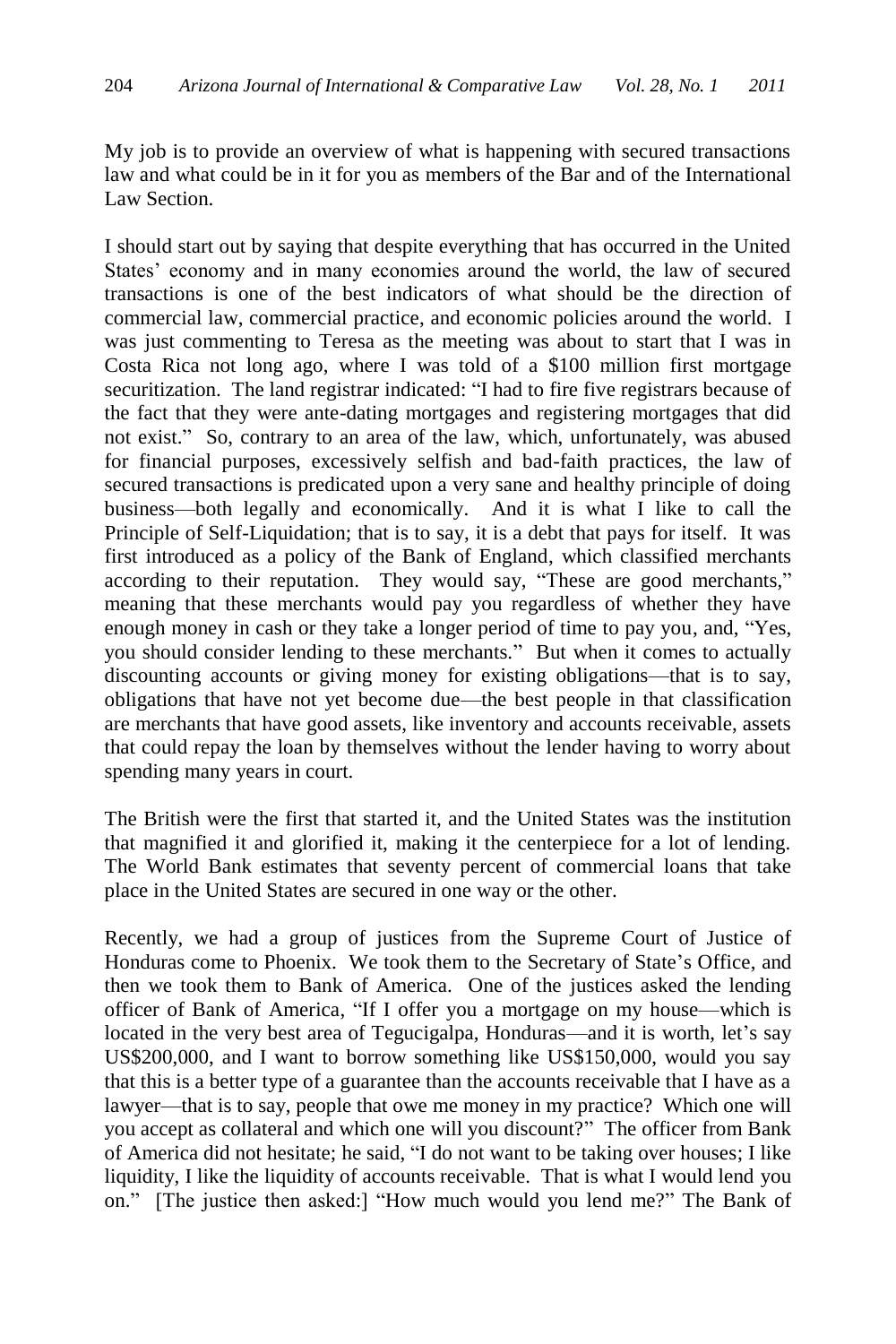America officer said, "About seventy to eighty percent of their value." "At what interest rate?" At that time, it was about six or seven percent. The justices could not believe what they were hearing. Most of the world really does not have that type of ability that secured lending makes possible. In most of the world, you have commercial loans that are usually based upon the real estate of the borrower or its personal signature. Jorge was just telling me that in Spain he has a client that was asked by a bank to secure a one million dollar loan with real property worth that same amount, as well as the signatures of his whole family, including his wife.

Secured transactions make this type of lending possible. In the United States, as you know, it became even more possible as the result of the enactment of the UCC, and the work done by a group of very fine lawyers, professors, and business people that put together Article 9.

UCC Article 9 became a model worldwide for countries to follow, but unfortunately they have not had the success Article 9 had itself. For example, Germany never adopted Article 9, although one of the German delegates to the United Nations Commission on International Trade Law [UNCITRAL]—a very capable commercial lawyer—was telling me that it is inevitable that in the next few years Germany will have to do the same thing because in Germany a few banks communicated information about clients to each other, and that was basically the kind of publicity or notice system that they had. "Now," he said, "we are supporting several countries, including what used to be Eastern Europe, and we do not know a lot of these people; our banks do not have offices there, and we cannot communicate information; so, the time has come for something like Article 9 to be enacted."

The UCC Article 9 introduced something called a "security interest," which is a very interesting concept. If you try to translate it to any other language, there is no direct translation. Many translators get fouled out because they start looking at the word "interest" and they think it is the "interest" rate in a loan, rather than the real right on things.

As time went on and the Center was created—back in 1992—the law of secured transactions became a very critical point of our work, because our work . . . was not only to make trade possible in the Western Hemisphere, but also, very quickly it became apparent that for many countries to trade, they need to have access to credit. In countries throughout Latin America, credit is—if you can get it—forty to fifty percent per annum. A study by the Central Bank of Brazil indicated that the ability to collect is minimal; they estimated that at least thirty to forty percent of the cost of a loan corresponds to the uncertainty of collection and, obviously, the fact that you do not know who is the creditor against whom you are competing.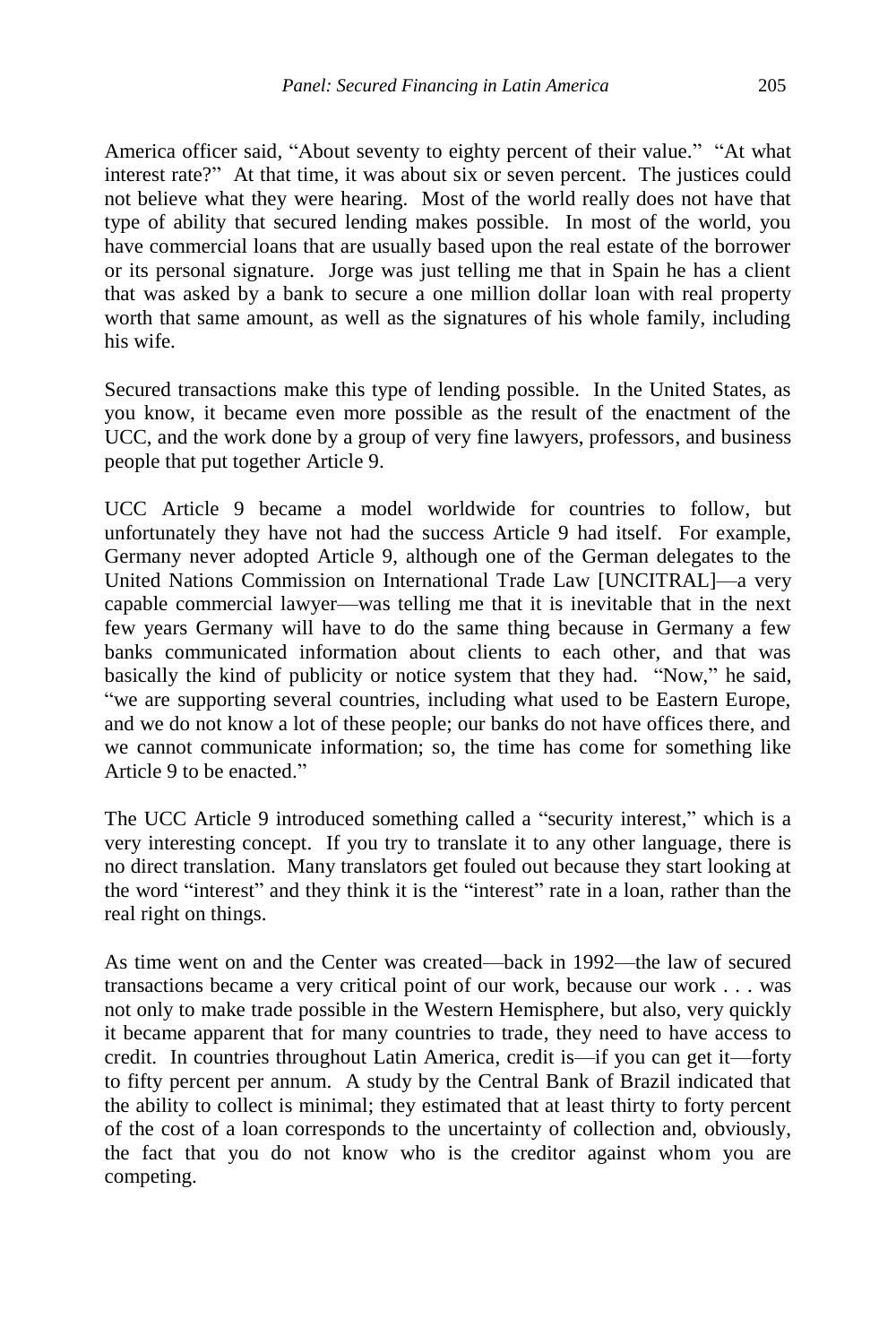Shortly after the creation of the Center, this project got started. John Wilson was still a student at the law school. At that time, we had a banking lawyer, Todd Nelson, working on the project; he introduced John to the Center. Eventually, John graduated, and Mexico seemed to be interested in adopting this law, so John went to Mexico for close to two years and worked with a very capable fellow at the now Ministry of Economy, Mr. Francisco Ciscomani. Mr. Ciscomani, John, and I drafted a law that was proposed for Mexico to adopt. Mexico adopted only a part of it, but that law became the original Mexican-U.S. working draft for what is today the OAS Model Inter-American Law on Secured Transactions [OAS Model Law].

One of the functions of the Center is to help represent the United States at entities such as the OAS, the UNCITRAL, the United Nations, and others, in unifying commercial laws. That is how that particular law got to the OAS. And, at the OAS, it was enacted with the active participation of many lawyers throughout the hemisphere—very competent people—after the realization that this was much needed. Upon having the law enacted in the OAS, the law was accepted as "tropicalized" by the Latin American delegates to the OAS and since then has been adopted by four Latin American countries and is being considered for adoption by many others . . . .

Finally, a few months ago, the Center received the visit of Ambassador Charles Shapiro, who had been our ambassador to Venezuela and who was declared *persona non grata* by President Chavez. Ambassador Shapiro was going to be advising the Department of State on issues related to trade negotiations and investment in the Americas. Ambassador Shapiro is a charismatic and perceptive diplomat, and he convinced the Secretary of State of the United States that this item should become a top priority of United States' foreign economic policy throughout the hemisphere.

You will find in the materials, first, the Ministerial Declaration made by all the countries in the hemisphere that are not part of the Chavez orbit in San José, Costa Rica, where the most important priority topic is the law of secured transactions to help small and medium-sized companies acquire credit with which they could improve employment and contribute to the national development of the country. Thereafter, a number of statements were made by the Secretary of State saying that the model, Honduras, in which we have been involved—and Marek has been one of the architects of the registry—is *the* model to follow by the other countries in Latin America.

My hope is that, as a result of all these efforts, the work in international law that you are involved with will also facilitate the development of the buying and selling countries, particularly in this hemisphere. In that respect, I would like to extend to you a very cordial invitation, as I have done to many of my students in the audience, to visit the Center and become familiar with it. Hopefully, the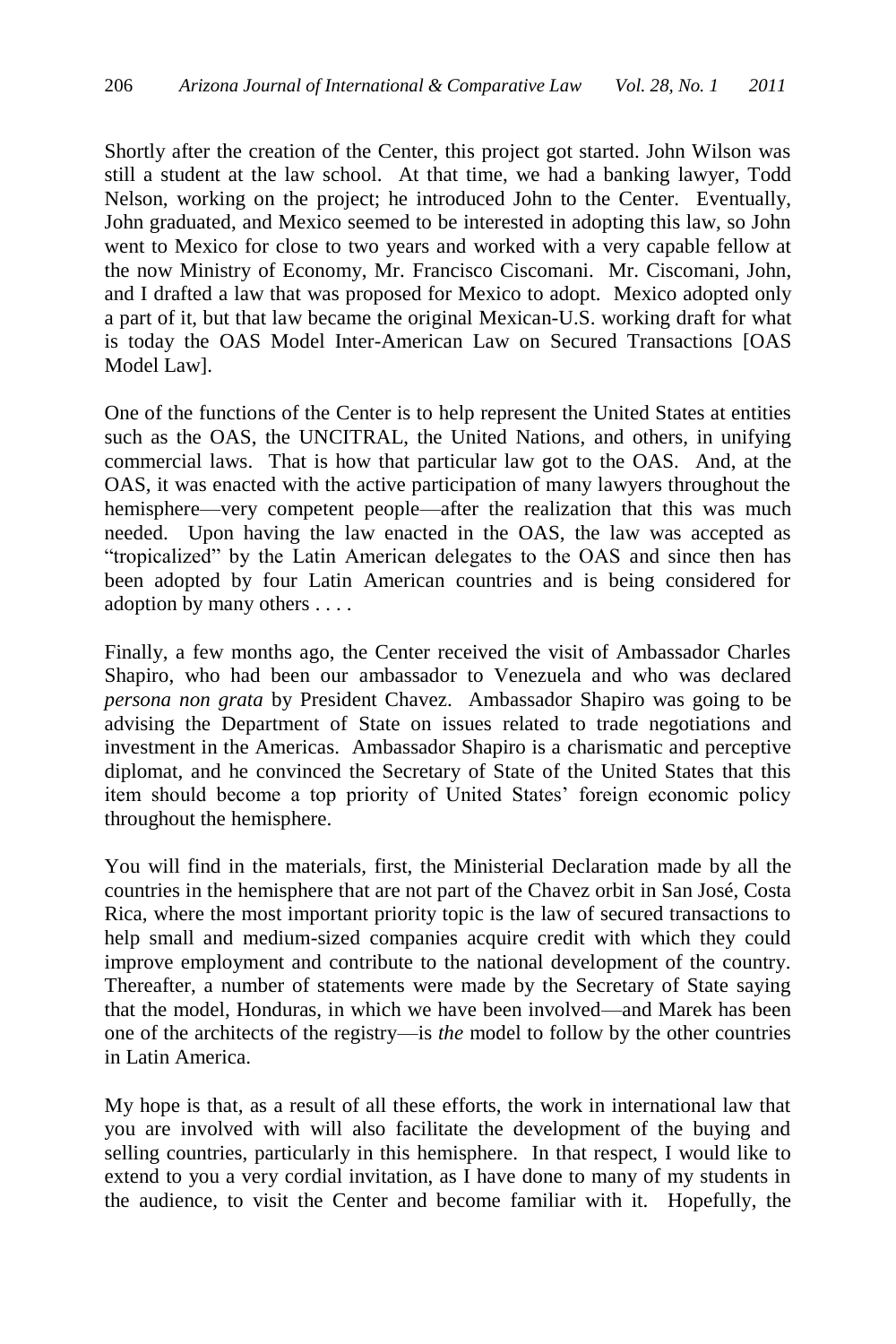presentations that you will see now will whet your appetite, and hopefully, will attract more and more of the type of banks that are beginning to come to the States. . . . International banks, Spanish banks—Banco de Bilbao, for example have opened offices here, and part of their directive is to try to open up markets in Latin America, particularly in Mexico, starting out in Mexico. I believe that we are in the threshold of a new era, and I encourage you to get acquainted with it; I encourage you to participate in it. Hopefully, if you could visit our Center, become involved with the work of the Center, that would be very helpful. So without more, I pass it on to Marek for his presentation.

**Mandig:** Thank you, Boris. Just to give you a brief introduction for Marek's presentation: those of us who practice exclusively in Arizona may have occasion to represent a client that comes in and says, "A friend of mine is opening a retail store and is going to be selling computers, televisions, and telephones. The store is going to be located in Phoenix, and he has asked me to lend him some money. I am willing to do that, but I need to protect myself." And you are asked to set up the transaction so that he is reasonably well protected. Most of us would think, all right, we have got to do a certain amount of research but focus, ultimately, on creating a security agreement that gives our client a lien against and the right to be paid from the televisions, the computers, the telephones—whatever the inventory of this fellow's store is going to be—as well as the accounts receivable that the fellow generates. What do we do? Well, we write a security agreement, the debtor signs the security agreement. How do we perfect our interest? How do we give notice to the world that we have established a lending arrangement for this client and that he has some prior interest in the inventory and the accounts receivable of this new store? Well, it is pretty simple, you fill out a one-, two- or three-page financing statement, and you ship it to the Secretary of State's Office in Phoenix, Arizona. It gets filed, it gets recorded, and it becomes a public record. Well, it has never been that way in Latin America up until very recently, when the laws began to change. Marek, as Boris suggested, is up to his eyeballs in making a system similar to that reality in Honduras. Marek.

**Marek Dubovec:** Thank you, Mike, for having me on the panel today. I'm very happy to be here, especially, so close to the hockey arena, hopefully we will keep the franchise here.

Boris mentioned the Honduran Law on Secured Transactions. That law was signed by the president and was published in January 2010, and it will become effective at the end of July. . . . The Chamber of Commerce in Tegucigalpa will be hosting that registry. That is something that the United States and Canadian systems are not familiar with: all United States' and Canadian registries are hosted by the Secretary of States' offices; it is a governmental function to provide registration services. However, governments in Latin America are not as reliable, and the private sector is increasingly taking over this publication function. The Chamber of Commerce in Tegucigalpa, Honduras, already hosts the business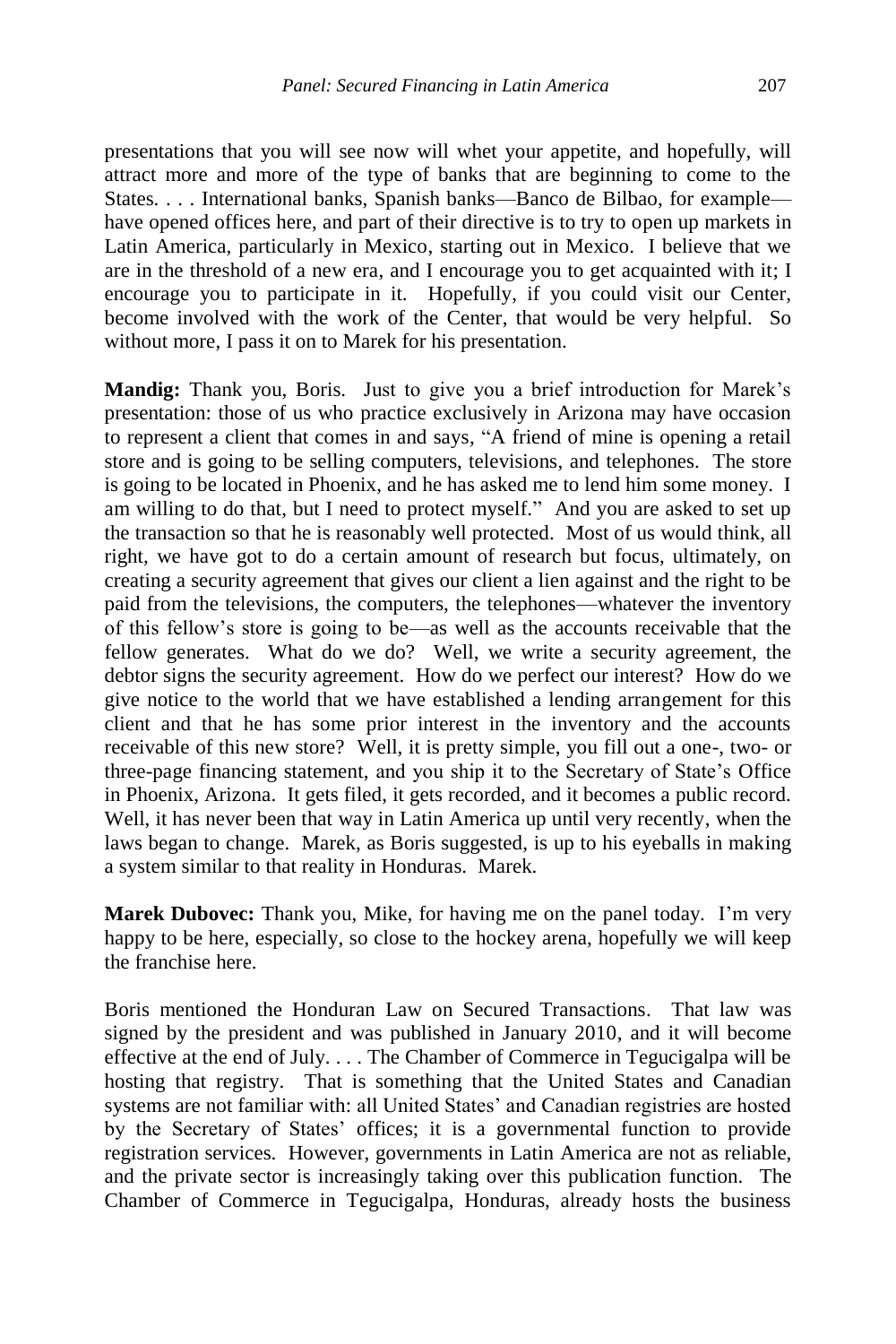registry (the Registry of Companies), so they will be taking over the function of registration of security interests. We have designed the system over the last couple of years with a United States designer. His name is Thomas Ose, and he helped design U.S. filing offices. He helped thirty or forty jurisdictions in the United States, in setting up their filing systems.

In the United States, probably half of the jurisdictions provide or allow electronic filings. In Arizona, you cannot file electronically, and you cannot file your financing statement directly; typically, what you would do is send a fax. California, Texas, and Colorado all allow electronic filings.

When we were designing the Honduran registry, we were presented with a choice: What kind of a system should we design? Is it a paper-based system that will allow for presentations of paper-based financing statements? Is it a system that will allow only for presentation of electronic documents? Or, is it something that should be a hybrid system so as to allow for the presentation of both types of documents? Given the tradition and history in Latin America and the culture of paper, we decided to create a hybrid registry, a registry that will allow for presentation of both paper-based financing statements as well as electronic financing statements.

When we were designing this system, we started out with the UCC filing system, and we adjusted it. We took the UCC financing statements—UCC 1, which is the initial financing statement, and UCC 3, which is the amendment form—and we used those forms as a template, and we adjusted those forms to the local Honduran reality. For instance, one of the major problems under UCC Article 9 is the name of the secured debtor; there have been many cases that came out of the courts in the last decade where financing statements were held ineffective because the name of the debtor was not provided correctly. That was partially due to the lack of clarity in UCC Article 9. UCC Article 9 did not provide rules on what the legal name of an individual is or clear rules on what the name of a legal entity is. And that is one of the reasons why UCC Article 9 will be amended. The amendments were already approved by the National Conference of Commissioners on Uniform State Laws and will take effect in 2013. These amendments include new and improved rules on the names of secured debtors. The name of a secured debtor under UCC Article 9 amendments will be the name as provided on your driver's license. There are two alternatives that states can choose from, but basically as long as you identify the debtor by the name displayed on the driver's license the financing statement will be effective.

What we found out in Latin America is that individuals and entities alike are identified by unique numbers. The only unique number in the United States is the Social Security number. When UCC Article 9 was revised in 1999 and included a model UCC financing statement form, there was an item in which to identify the Social Security number of an individual, so a lot of those financing statements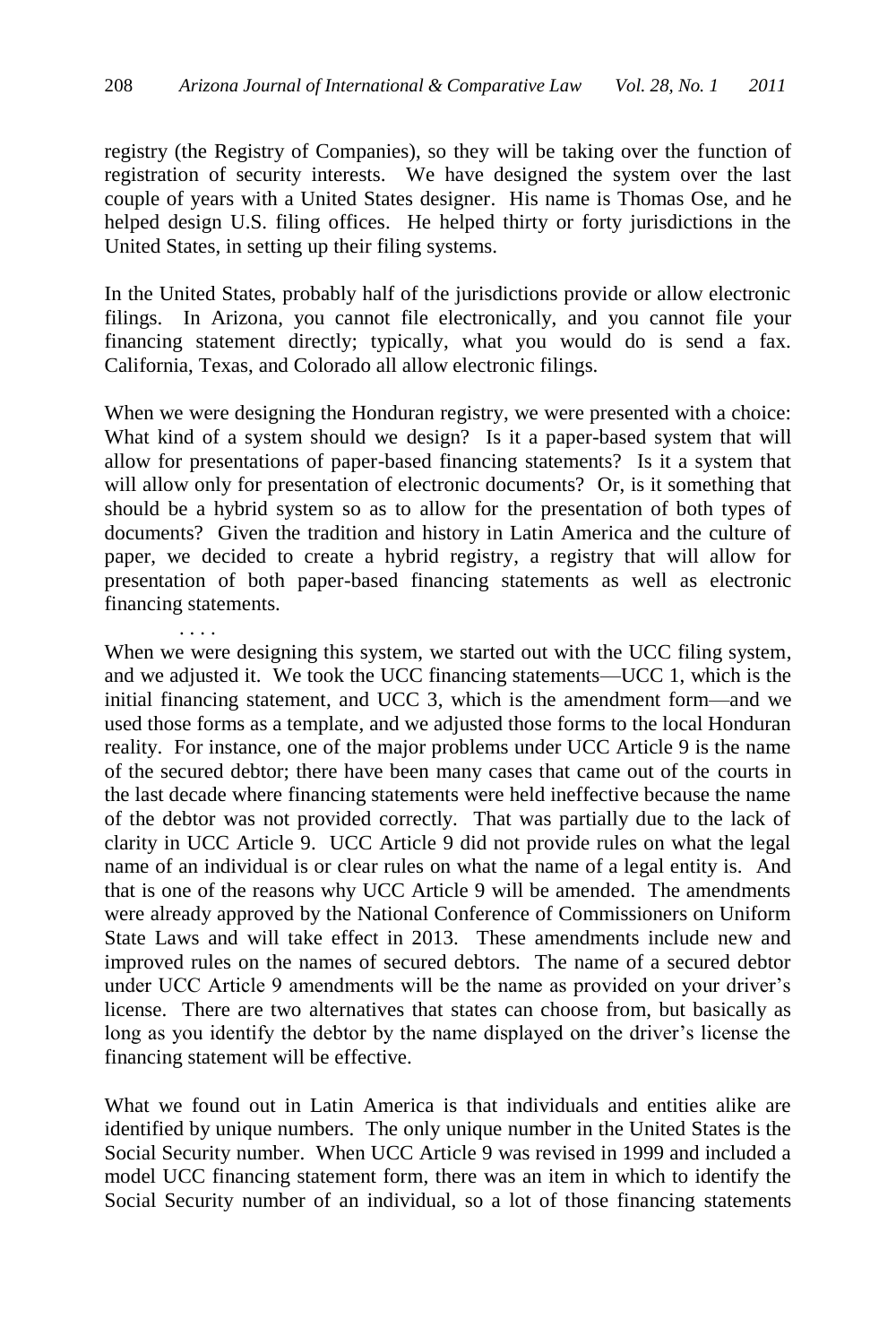were filed with the Social Security number of the debtor; but then, somebody thought this would create some problems with identity theft. Therefore, since 2005, all the UCC filing offices have been removing Social Security numbers from financing statements. The only number that you can use in financing statements under UCC cannot be used precisely for these reasons, for identity theft reasons.

However, in Latin America, we do not have such problems. Every individual is identifiable by a unique number that is given to him or her at birth, and that number is carried over even if the individual gets married, divorced—whatever happens in that individual's life—the number stays the same. We designed the registration system in Honduras on the basis of unique numbers for individuals.

We also need to identify what would happen in the situation where your debtor is not a citizen. Non-citizens are not assigned that same unique number. But we found out that there is a similar system for residents—like the green card holders' equivalent in Honduras—those individuals are also identifiable by unique numbers. If you are a foreigner, and you go to Honduras and you want to start a small business, then you can also get a loan and be identified by your passport number. Similarly, entities, corporations, LLCs, and informal businesses are identifiable by a tax number. The whole system, the whole database, is designed on the basis of numbers. When you are filing a financing statement, you file against a number of an individual or a company or whatever the debtor may be.

**Kozolchyk:** . . . [L]et me tell you a little bit about what went into the procedures that Marek is talking about. In order to transplant an institution like Article 9 and "tropicalize" it—as some of the delegates to the OAS said—the process requires what we call at the Center a Roadmap study, that is to say, a study where a group of people go to the country, and they try to find out exactly what characterizes that market, identifying who are the lenders, who are the borrowers, and what kind of collateral is the most common. Phil was on that trip, and he took some pictures of the stalls in the markets in Honduras, and the study revealed that a license to operate and sell fruit in a market stall was an important type of collateral for that operation. Well, do you want to consider that? How about a lady at a grocery shop that all she has to document her sales and inventory is this little informal booklet, *libreta* as it is called. How can you transform that into a cash flow statement that the banks can actually use to determine whether or not to lend on it?

All of that went into the design of the registry. How do you identify a debtor? It took him quite a while to find out exactly which kind of identification was the most functional one. The same thing was done with respect to the lending practices, the accounting practices, etc. All of this contributed to a real tropicalized registry and to a tropicalized set of rules or regulations. . . . The experience with Honduras was so fruitful that when we teamed up with the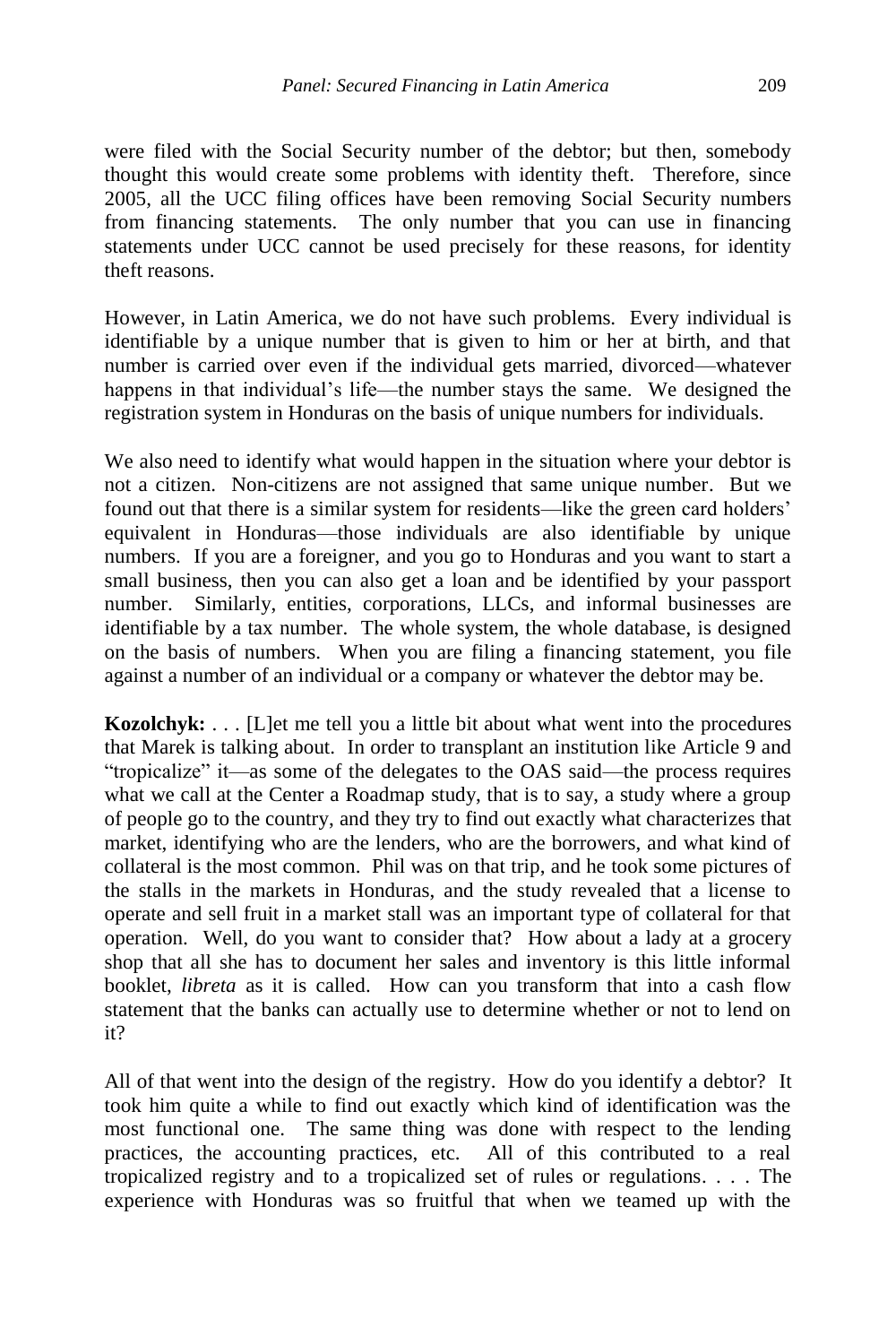Canadians, who have an excellent electronic registry—perhaps the most advanced in the world—the combination produced a set of regulations that was adopted at the OAS. . . . It tells you exactly how this registry is supposed to work and how it can be accessed from around the world; in fact, in some countries without any charge, which is the case of Honduras.

**Dubovec:** In Guatemala, they charge up to \$1,200 per registration, and in the first nine months of the operations of the registry, they processed 600 filings, which is nothing. The largest jurisdictions in the United States—California, Texas process over 200,000 a year. So, 200,000 vis-à-vis 600, you do the math.

**Kozolchyk:** But you see again, that is part of the tropicalization process. Because government entities in Latin America regard registries as cash cows; they see this as the ability to get cash from people. Most of the systems—taxing systems—are ad valorem, whether it is real estate or otherwise; so, the registry becomes a cash cow. This is something that we had warned repeatedly all these countries. This is a registry that has got to be very cheap, very accessible, so that credit becomes cheap itself. What good is it if the bank charges you nine or ten percent, and suddenly in Guatemala you have to pay \$1,200 for a fee to register? Obviously, the Caterpillars of this world were extraordinarily happy because they had no way to ensure their secured lending before; now they are very happy to pay \$1,200 for it. But what happens to the little people, the small and medium-sized business that we wanted to encourage? Honduras has done it. In Guatemala, we are trying to reverse it, because clearly the credit that is available in Guatemala through this registry and the law is restricted to those people who can afford to pay these fees.

**From the audience:** Boris, have you recognized yet—I bet there will be—but have you recognized any reduction in the cost of lending, interest rates?

**Kozolchyk:** Yes, in Mexico, interestingly enough. Even though the law that was enacted in Mexico—first in 2000 and then in 2003—was very defective, the impression was that you could really collect very easily with a *fideicomiso de garantía*, that you could realize in the collateral right away, that brought down the cost of lending significantly from 2003 to 2005. The figures of the Mexican Bankers Association were stunning; even though the law was not perfect, they have a jump in the amount of commercial lending of close to twenty percent and in the amount of consumer lending close to forty percent. But then the news got back that it was not so certain. The Central Bank of Brazil, as I indicated, showed that the cost of not having this system is anywhere between thirty and forty percent in additional interest rates that you have to pay. The World Bank was telling us yesterday in a phone conversation that China adopted such a law and that the results have been extraordinary; I have not seen the figures, but they themselves cannot believe the amount of money that is being lent and the reduction in the rates of interest that it has caused.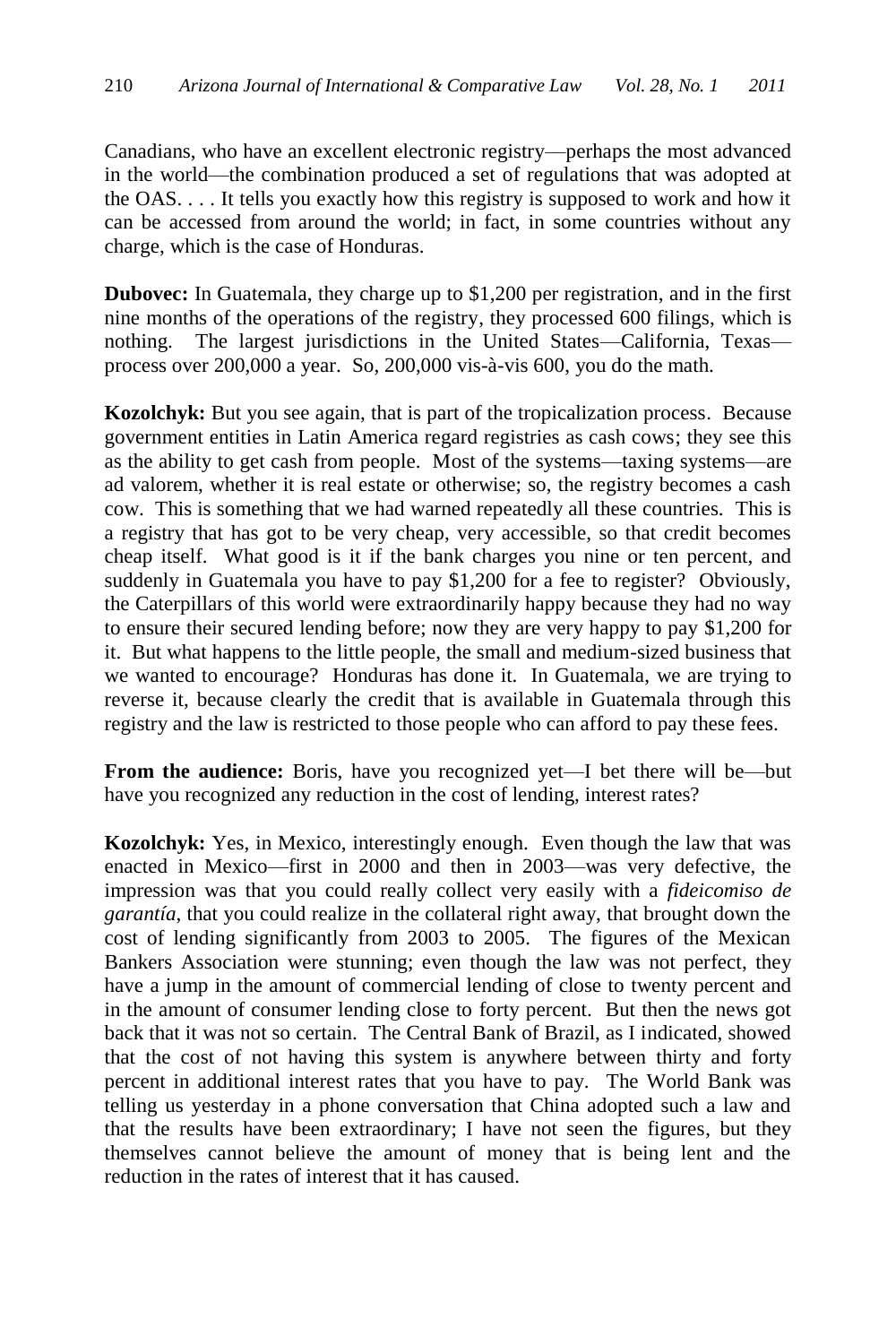I know for example, that in Hungary, which also adopted a deficient law that was a duplication, there was a 100% increase from one year to another in the amount of money lent. I do not know about the interest rates, but the indications are that they will be significantly reduced.

**From the audience:** One other question, you mention remaining secret liens in Mexico, what are those?

**Kozolchyk:** Well, they could be anything from a sale with a reservation of title to a financial lease, which is in effect not a lease but a loan. They could be some of the agricultural lending devices—the *créditos de refacción y avío*, etc. There are a number of them that do not have to be recorded, at least not in this registry. If you record it in another registry, and nobody has access to it, it is equal to it being a secret lien.

**From the audience:** What is the relative priority of them?

**Kozolchyk:** Exactly! You do not know that. That is precisely the reason why we wanted them to finally say, "We have one security interest that will absorb all the preexisting security interests"—like Article 9 did in 1952.

**From the audience:** Are they moving that way?

**Kozolchyk:** It is hard to tell. They seem to be saying yes, but we do not know yet.

**Mandig:** Let me reframe your question a little bit . . . . Your question was, What kinds of devices can produce secret liens and what is the effect of that? The one that I have seen that creates the greatest risk is the simple assignment of accounts receivable. There is no question in the United States now, that if you assign your accounts receivable for the purpose of securing the payment of a debt, you have got to record something in the appropriate location. In Mexico, there are three or four different ways you can accomplish the assignment of an account, some of which must be recorded and others, which do not have to be recorded. What that means is that it is a secret lien because you, as a potential lender, do not know whether or not there is an assignment that has been made, and it can take place either prior to or in some cases subsequent to the creation of your own security interest. It may never get recorded and pop up later when you are trying to collect your debt. Those are the kinds of things that these new laws are trying to eliminate.

**Kozolchyk:** I would add, in the case of accounts receivable, I was talking to Minister Gurría, at the time Minister of Treasury in Mexico, and he was telling me about some security interests in accounts receivable, and he said, "We have done you a step further than that, we have gone further than that . . . . We are now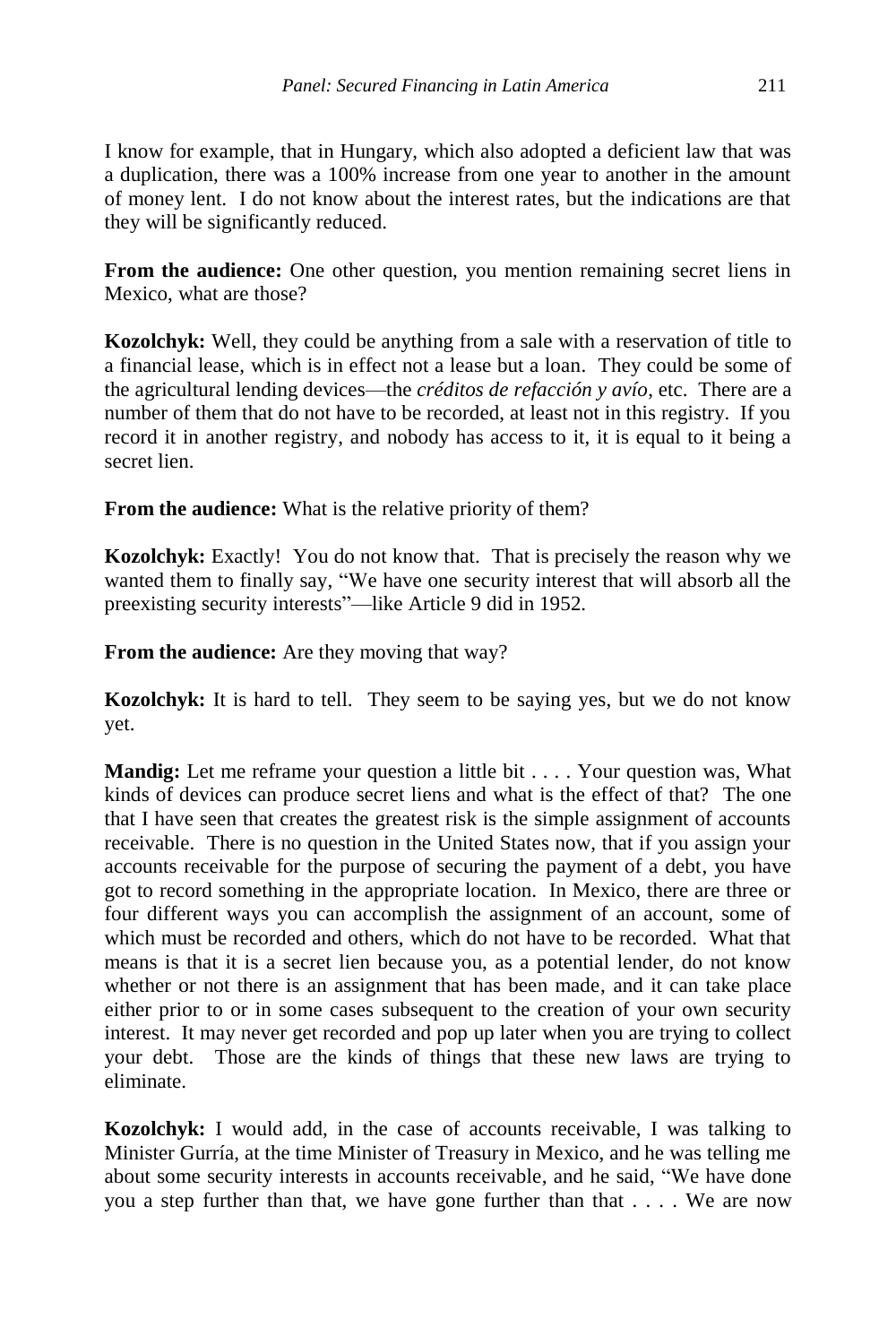saying to all the suppliers to the Mexican government, that if, for example, the army is buying uniforms, the seller of those uniforms may present the invoices to the Ministry of the Treasury—now I believe it is the National Financial Agency with the stamp of the state entity. The supplier could then go to the bank and get a discount on that *factura*, on that account receivable."

I said that is great, but what happens if that *factura* is sold to three or four different people, and who knows who has got a better right to the *factura* and to the proceeds? The problem was endemic; the problem continues to be endemic in Mexico.

. . . . **Dubovec:** There may also be a problem with secret liens, which are nonconsensual liens, like taxes and judgment liens. In the United States, if the IRS wants to have a lien, they need to record that lien. That is not the case in many jurisdictions in Latin America, especially for tax and judgment liens, so they can just come in and take assets and sell them. But in the Honduran law, the idea is to subject all of these consensual as well as non-consensual liens to the same regime of registration. Therefore, in Honduras, if you want to get a judgment lien or a tax lien, you need to record that lien and compete for priority against other creditors.

Going back to the website, we have developed the system bilingually; we can switch between English and *Español*. When a person goes to the Internet, there are certain functions such as searching and forms that are available for download, and then, one can also get a user account, sign in to such account, and submit registration forms electronically . . . .

The financing statement provides pretty much the same information that you would find in a UCC financing statement: identification of the debtor, additional debtors, secured creditor, and the collateral. That is all that is needed . . . . With respect to amendments, under UCC Article 9, there is a model amendment form that is included therein, but that amendment form does too much; it does continuations, terminations, amendments of collateral, amendments of parties, and assignments. So I split out that form into three different forms, so people know what they are filing.

Sometimes United States filers want to *continue* the effectiveness of a security interest, but they check a wrong box for termination, and the entire security interest terminates. Just like what happened with the Heller Ehrman law firm. When it was dissolved, Bank of America wanted to continue the effectiveness of a security interest, they clicked the wrong box, and they lost \$53 million. This system is much more simple.

We expect that the majority of our users, like banks, will create electronic accounts, so that they do not have to come into the registry and hand in a paper form. We will give them user accounts . . . . [For] identification of the debtor . . .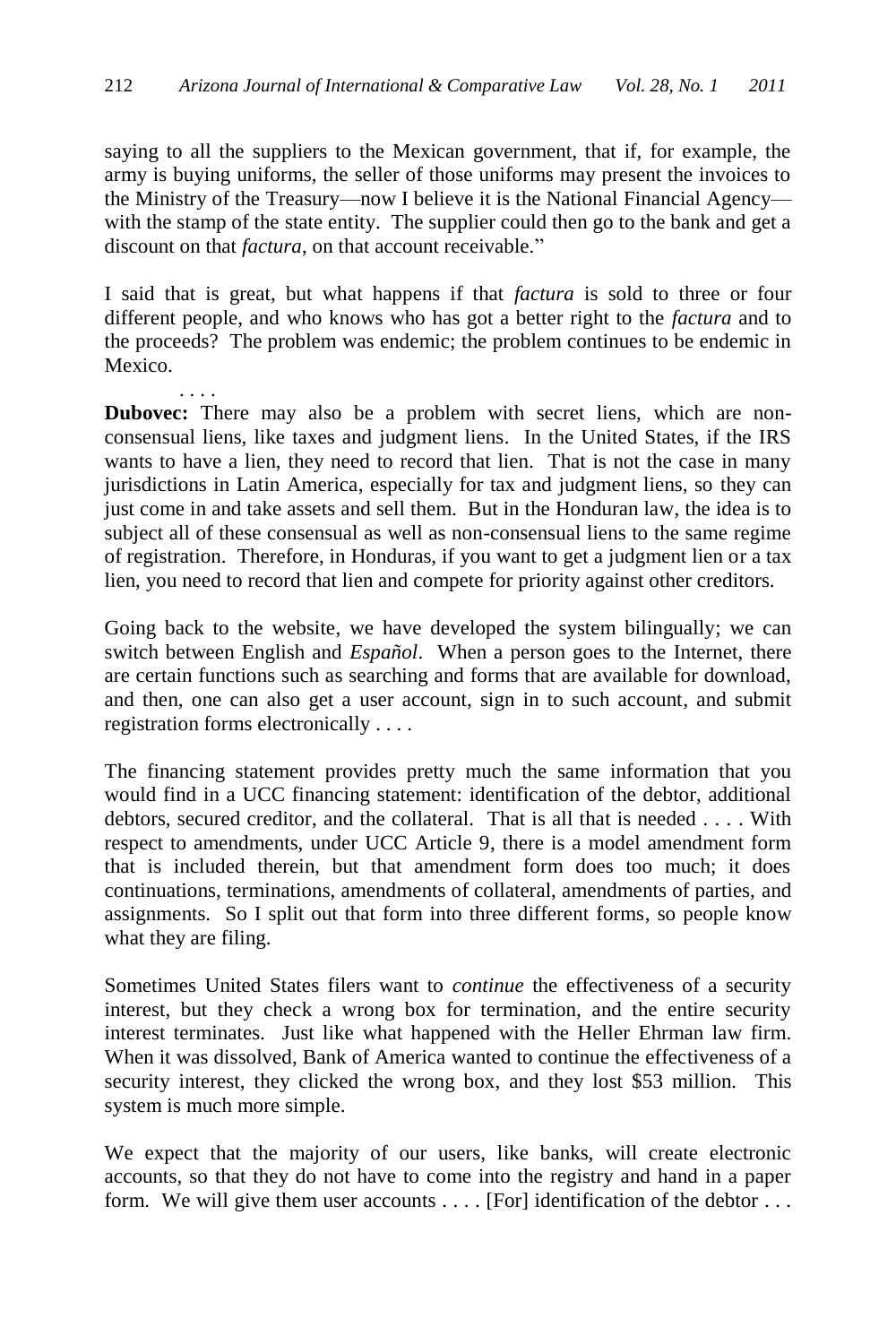it could be, name: Jose. For the identification number . . . we have this ["Get the Name"] function because we were able to get the Honduran database of voters. Every individual in this database is identified by a name and an identification number, so that when I type in an identification number—let's say a customer comes to my bank, shows me his driver's license with his identification number, I get that number, type it in, and the system will verify whether that number is correct; this reduces mistakes. It was funny, in Honduras, they have a postal code, and when we came to Honduras we were asking, do you use postal codes? And we were talking with the person at the Chamber of Commerce, and she did not know what her postal code was. Postal services are not very reliable in Honduras.

From the audience: If you enter their identification number, does the "name box" automatically fill in?

**Dubovec:** Yes, it is automatically populated.

**From the audience:** If you just know the identification number, you do not really need to fill in anything else?

**Dubovec:** That is right. But we have this function only for citizens. So if you are a passport holder you will not have that option. . . .

**From the audience:** If someone comes in and says, "I am such and such" and gives you a fake identification, how are you going to determine that that is a fraud?

**Dubovec:** That is right, but that is not the function of the registration system. That is not the function of the UCC filing systems. You have all kinds of bogus financing statements filed against all kinds of individuals. I remember two years ago, we went to the Arizona registry, and they were telling us that somebody that day filed a financing statement against [Governor] Jan Brewer. It was fraudulent, but there was nothing you can do about it. You have to go to the court and get the court to issue an order to remove it from the registry because it is a notice filing system, so there are no safeguards [against fraud] built into the system itself.

**From the audience:** Marek, what is the typical deal or *a* typical deal of a user of the registry?

**Dubovec:** Most registrations that we expect will be against vehicles. This system does not follow the UCC system entirely, because under the UCC, you have a certificate of title system for vehicles. This system follows the PPSA [Personal Property Securities Act] in Canada. In the Canadian systems, ninety percent of all registrations are against cars. So we expect that at least seventy-five percent of all registrations in Honduras will be against vehicles.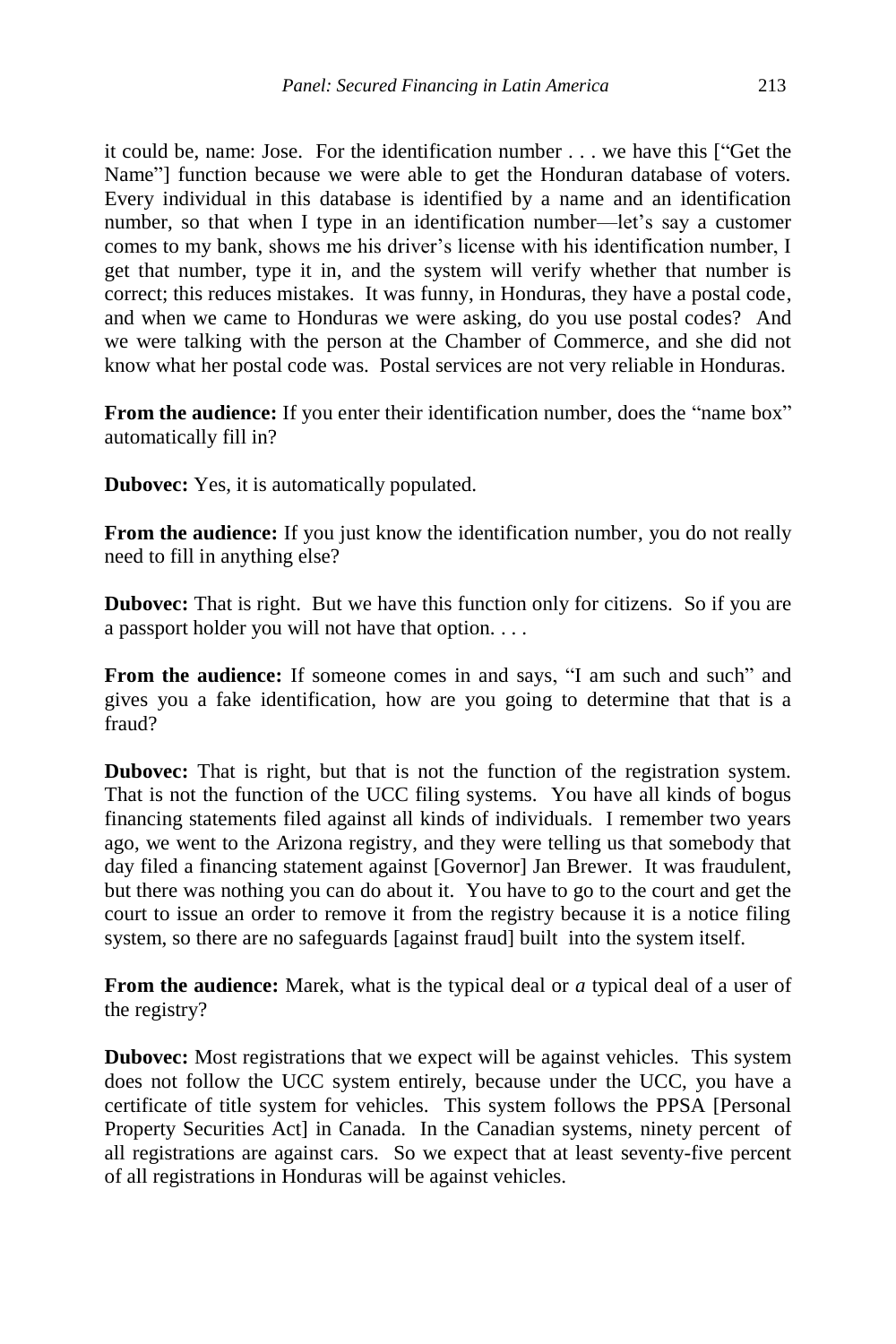**From the audience:** Do you think this will promote the sale of vehicles with the use of the system?

**Dubovec:** Absolutely. We met with an owner of the largest Toyota dealership in Tegucigalpa, and she told us that it is extremely difficult to finance cars because without this system, she had to retain title to the car until the loan was paid out. But, by retaining title, she was also liable if the driver caused an accident. This system will allow her to transfer title to the borrower, to the driver, and take a security interest and publicize it.

**From the audience:** How does that compare to the Arizona system where the lien on the vehicle is registered on the title certificate as opposed to the UCC?

**Dubovec:** For you to register a lien on a certificate of title, the certificate of title must exist. There must be a system for certificates of title; they do not have a certificate of title system in Honduras.

**From the audience:** So they use this instead?

. . . .

**Dubovec:** They have a registry of cars but only for tax purposes. When you sell a car, you need to register the transfer and pay a transfer fee, or transfer tax, but you do not get a certificate of title. That is a similar system to Canada.

**Kozolchyk:** To add to that question. We expect, at first, a lot of registrations against cars, but the object is, obviously, to be able to rely on much more collateral than that; that is to say, accounts receivable, inventory, equipment, etc. That is where we are expecting a big surge.

**From the audience:** Describe to me how the law, as adopted in Honduras, regulates the description of the different types of collateral and if it has picked up on those amendments to Article 9 that are getting away from specific descriptions of collateral into a system where you are allowed to file against all of the debtor's collateral and have it be enforced by a court.

**Kozolchyk:** Yes. That is the system. Although we found out—Marek and I and Dale found out—that locally, the Registrar in Phoenix wanted to go back to that system and demanded more detail on the description of the collateral than the actual law required. But all through the OAS Model Law countries, the system is that of a general description of the collateral unless you decide otherwise.

**Dubovec:** The way I described the collateral as "all inventory" would be sufficient under the Honduran law, the only difference is that under UCC [Section] 9-504, you can describe the collateral as "all assets," but we do not have that super generic description in the Honduran law. However, "all inventory," "all equipment," "now owned and hereinafter acquired" would be sufficient. What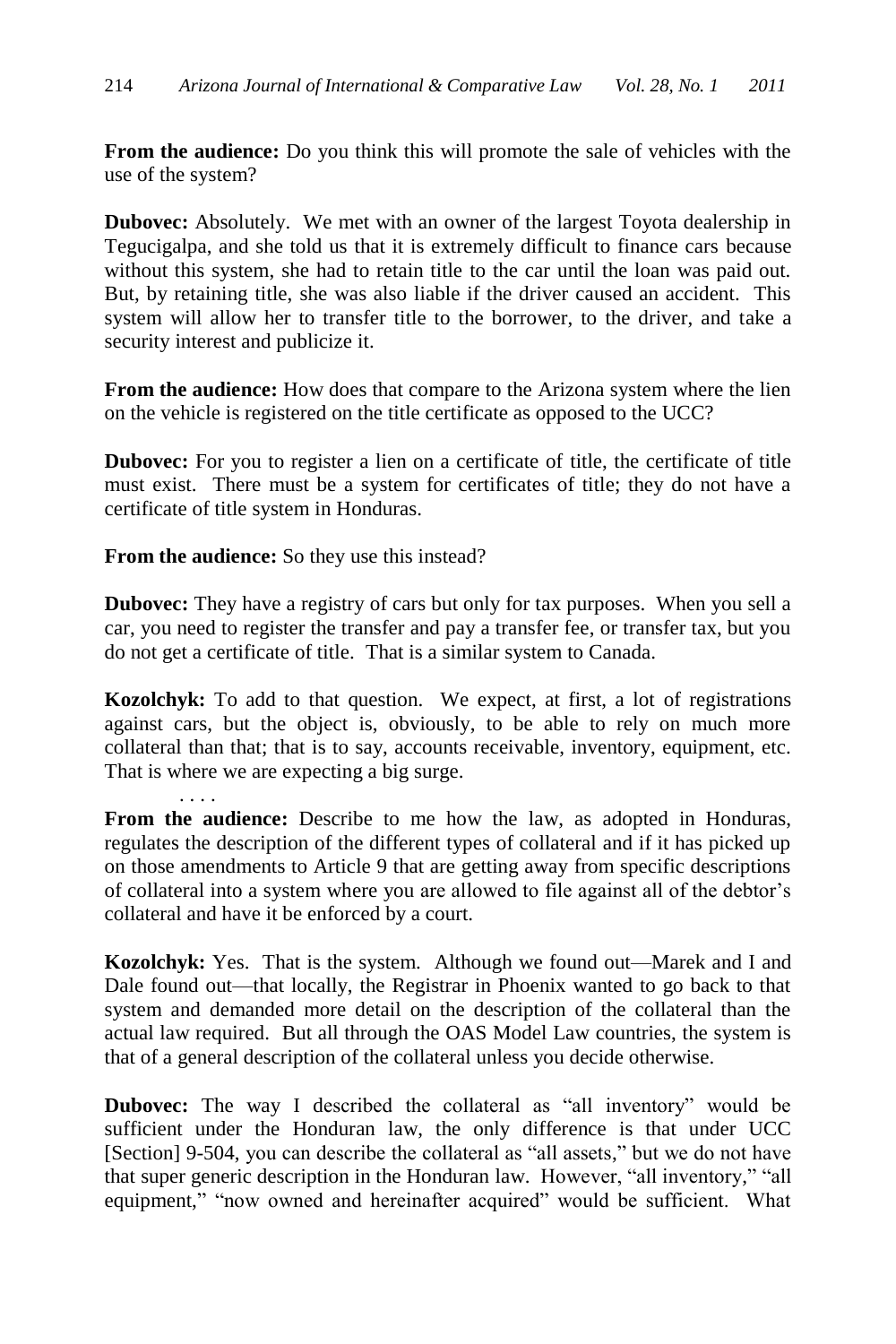you can also do, because there is this tradition of adding documents and putting too much information in the registry, you can attach a document. You go to "attachment," then "add." So if you want to attach a security agreement with a more detailed description, you can do that. If you want to attach an invoice, a loan agreement—anything can be attached as long as it is in PDF and does not exceed two megabytes.

**From the audience:** Knowing my limited experience with Mexican judges, when you ask the judges for an order to seize something, they want to have a serial number and a specific description of whatever machine located on whatever farm they are going to seize. Do you see an enforcement and jurisprudence in Honduras, so that what would be contemplated as an optional filing feature in the filing system would, really, under the enforcement mechanisms become mandatory?

**Kozolchyk:** I do not know that it is going to become mandatory, but I think what you are saying is absolutely correct. That is one of the reasons why we went to the hybrid system; because we heard, not only from the judges but from potential lenders, that they wanted to take a look every once in a while at some of the accounts themselves. They did not believe that they really existed, so they wanted to see them. These attachments do not have any perfection or priority consequences at all; that is, they satisfy people who are coming into a system which is largely electronic and largely intangible, that they really have rights. So this "show me" business, this "show me" attitude, is what is reflected in this option for attachments, precisely to satisfy those who are skeptical, including judges. I am not sure that there will be a civil procedure amendment saying that in order to foreclose you have to have something like that. I doubt it. But at least it will be for purposes of reassuring people.

**Mandig:** . . . One of the objectives of the new laws is to move in the direction of having what we have become accustomed to; that is to say, a floating lien on inventory, a floating lien on equipment, so that whatever is physically located at a particular location on the day that you enforce your rights is subject to the lien, regardless of whether you can find it specifically identified on a list someplace. But that is going to take a while because it requires people to recognize and forget about the fact that the old way of doing things is going by the wayside.

**Dubovec:** That was an excellent question about enforcement. And there is a function with a special purpose on attachments; it was a concern in Honduras. A lot of people asked us, "How can you foreclose extra-judicially if you just filed a financing statement that has no signature of the debtor?" So when you attach a security agreement that contains the debtor's signature, under Article 65 of the Honduran law, it says that only in those situations can you foreclose extrajudicially. That was the primary function of having attachments.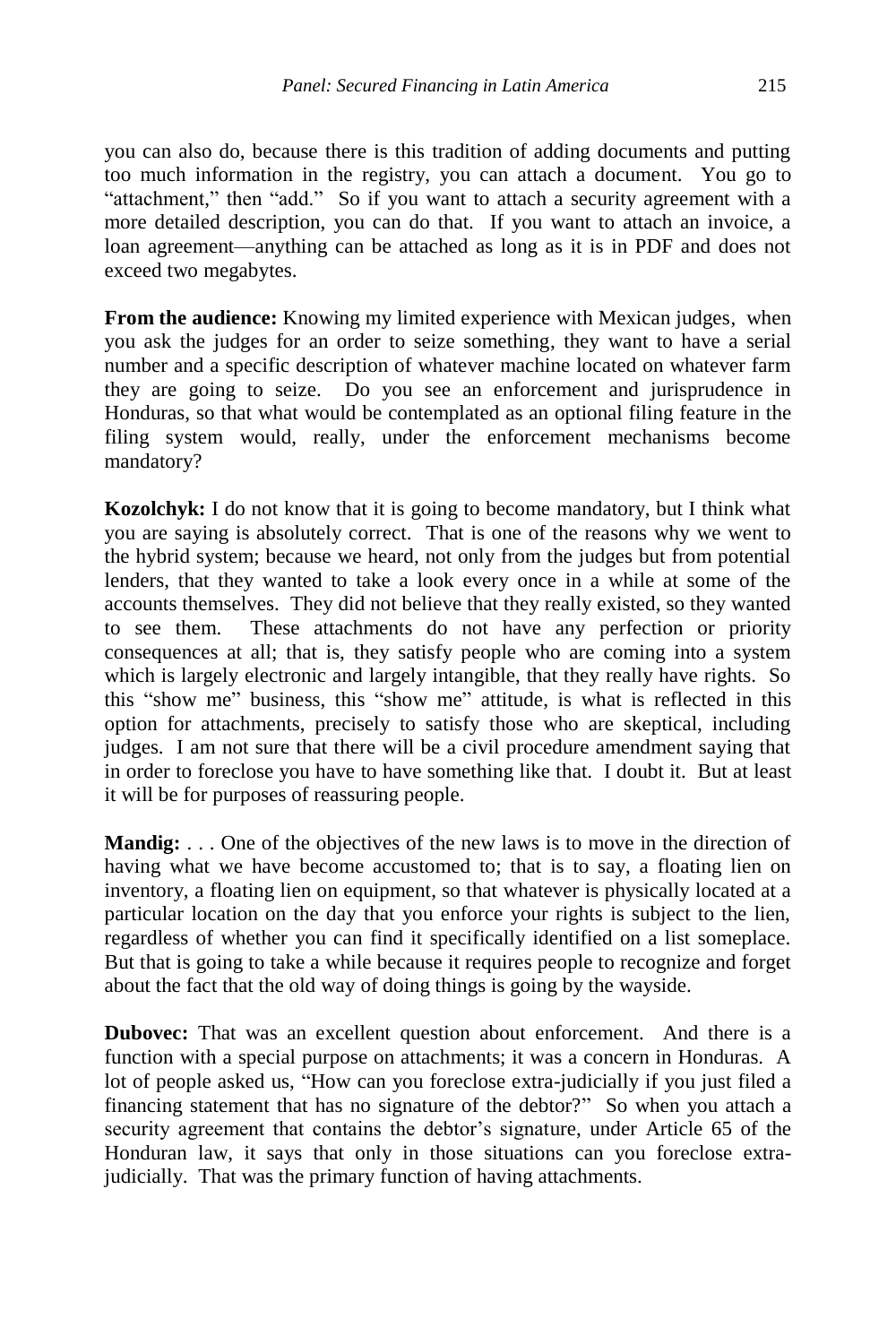Finally ... click "submit," and ... the registration is instantaneous. If you fax a UCC financing statement to the Arizona Secretary of State, it is going to take them a while to have the registration completed. Here, you can immediately see the registered form; it has the insignia of the Chamber of Commerce, you can see the watermark, and the information about the registration: "Registration Accepted," and the registration number. So your financing statement is on record.

**From the audience:** You said there was a watermark. Is there a stamp on it?

**Dubovec:** It is a PDF form. You can print it out. It won't have any probative value when you take it to the court, but there is another function in the system where you can request a certificate, that form will be printed out by the Chamber, they will stamp it, and they will mail it to you.

**Kozolchyk:** This is, incidentally, the model for a number of countries, not just Honduras. There is a very strong likelihood that it will be done in the same way in Guatemala, Costa Rica. Dale will talk about El Salvador, and he will tell you what the chance is there, and then, the Colombians that I talked to agreed to have this type of a model for their country as well—this is during the present government. I do not know what will happen in the next one. And Chile was talking about doing exactly the same thing.

**Mandig:** We have focused specifically on what is happening in Honduras. Now we are going to take a little step back and take a broader look at what is going on throughout the region, primarily through the efforts of John Wilson and others like him, who will now talk about the OAS Model Law, which has served as a model for what is happening in Honduras.

**Wilson:** Well, thank you very much. Thanks Mike and Phil for the invitation. As Mike mentioned, I am from Arizona originally, I grew up here, I went to school here, I am an Arizona lawyer, I worked for the Center. So it is very nice to be home and talking about secured transactions, in particular, is quite appropriate because Arizona on a global scale is actually one of the places where the impetus for reform actually comes from. It is interesting that I had never met John Munger, but having him sit here—Dale and I were just debating whether the article that he wrote was in the eighties, possibly the seventies—but it provided very important background work at the outset of commercial reform in the world, and the topic of secured transactions reform really does originate in Arizona. A lot of the work that is being done at OAS comes from the work from the Center; the progress that is being done in Central America and even the work that is being done at United Nations and, on a global level, at UNIDROIT [International Institute for the Unification of Private Law] and the Hague Conference of Private International Law as well, finds a lot of its roots here in the work that was done in the Center, law schools, and Arizona itself. So it is a pleasure to be here discussing this issue.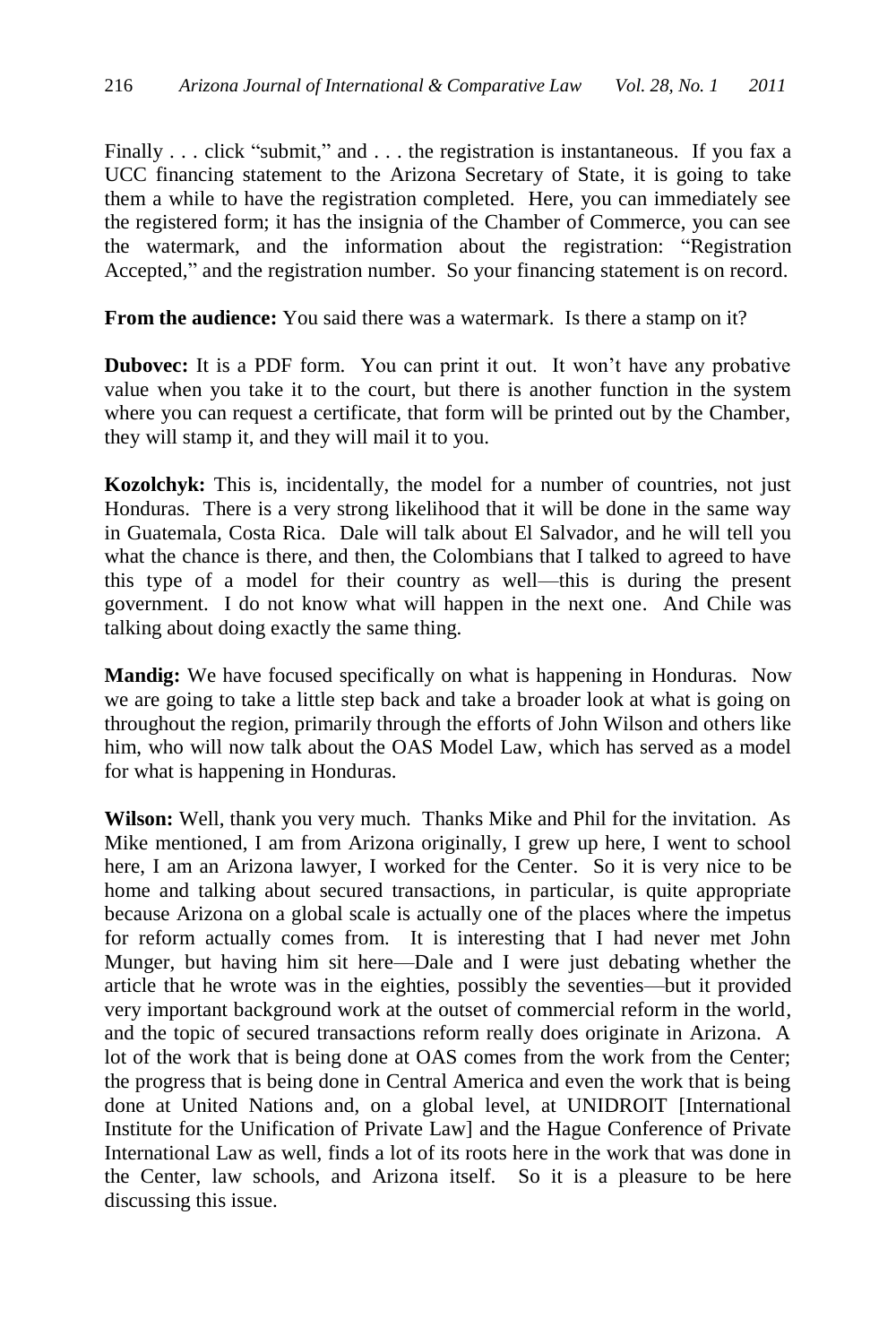I am going to, as has been mentioned, talk primarily about the OAS Model Law and the Registry Regulations. The OAS Model Law was adopted in 2002, and the Registry Regulations were adopted last year in 2009. I would like to . . . take a minute or so to talk about what the OAS is. I know most of you are familiar with the OAS, but bear with me. The OAS itself, obviously, is a regional organization under the United Nations Charter and functions, in most respects, like the United Nations does. As a regional organization, obviously, there is a much reduced membership, so we have thirty-five member States, versus 160 [in the U.N.], and it is easier, theoretically, to come to consensus on issues such as secured transactions reform, for example, because we are only dealing with the civil law and common law systems, and we are not dealing with four other different types of legal systems and other considerations. This is the objective behind a regional organization. The European Union, the African Union, for example, are other examples of regional organizations.

The main areas of work at the OAS are public international law more so than private international law, which is the field that we are talking about today. And, in public international law, [we are] mostly dealing with democracy, dealing with human rights, and dealing with economic development. In the area of democracy, it is actually interesting to know that one of the OAS instruments on democracy is called the Inter-American Democratic Charter, and because Honduras actually violated the provisions of the Inter-American Democratic Charter, they have been ousted from the OAS. So, you know, a lot of what we have been talking about is whether Honduras is really leading the way as an example. At the moment, Honduras cannot come to the OAS and have its seat at the table. Obviously, Secretary of State Clinton, at our General Assembly just last week, was advocating again for the reincorporation of Honduras, and it is going to come for discussion in September, so hopefully, they will be fully reincorporated into the OAS itself. And, obviously, a lot of the work that is being done here is an example and the State kind of depends on that.<sup>2</sup> So it is an example of another one of the factors that come into play with regard to this issue.

**Mandig:** John, just a question, was the expulsion a result of the arrest of the president in his pajamas?

**Wilson:** Yes, it is exactly a result of the coup that is almost exactly a year old, and even though there has been what are internationally recognized as free and fair elections since the coup, there are several states that do not recognize the elections, even though the OAS officially does. Nicaragua, Venezuela, Paraguay, and a couple of other states wanted elections only having President Zelaya on the ballot, and this was something that was not feasible because his term had expired

 $\overline{a}$ 

<sup>2.</sup> The suspension was lifted in June 2011. Press Release, Organization of American States, General Assembly Approves Honduras's Return to the OAS, OAS Press Release E-698/11 (June 1, 2010), *available at* http://www.oas.org/en/media\_center/ press\_release.asp?sCodigo=E-698/11.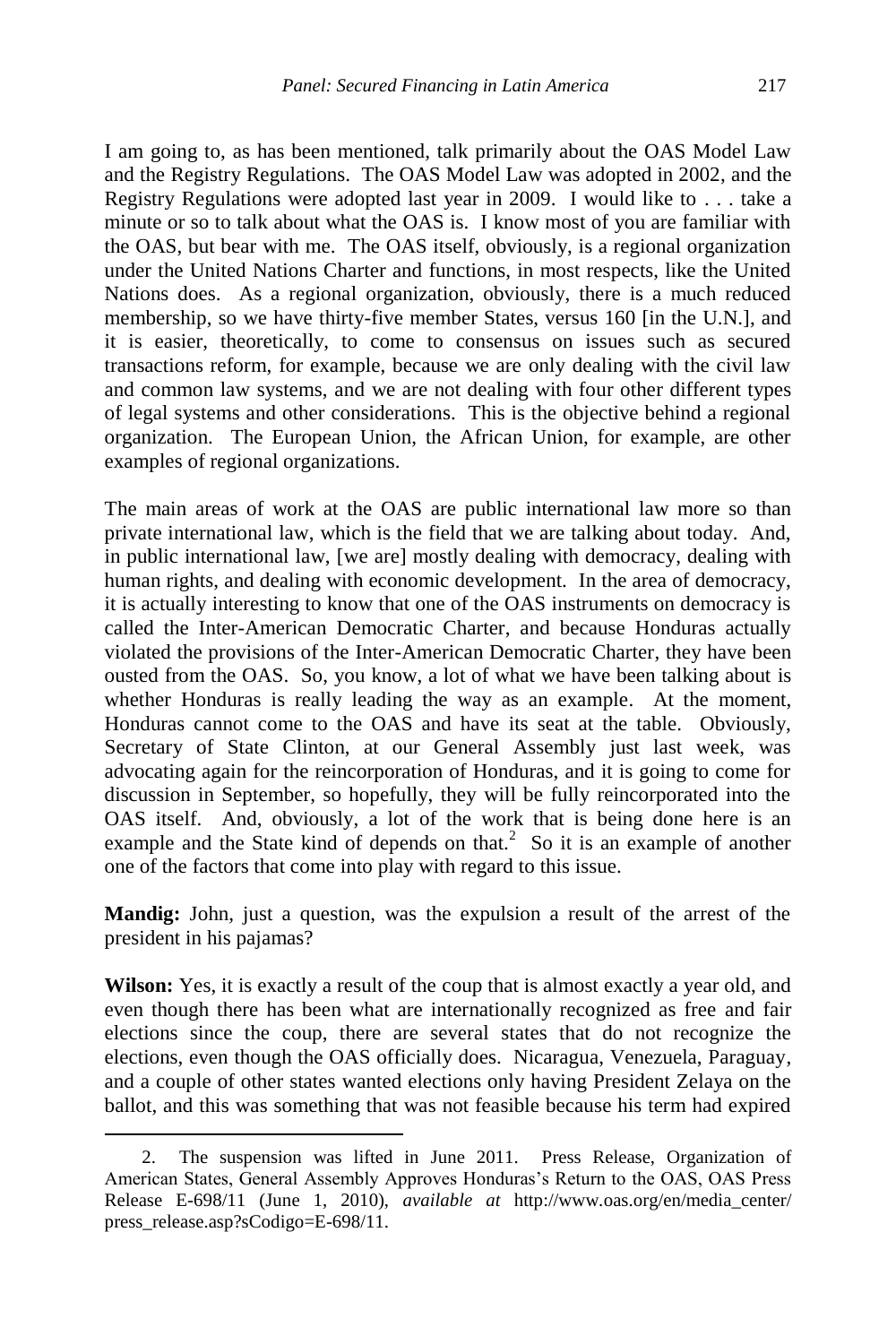and politically was very difficult to accomplish. So, he was not on the ballot, and there are some states that refuse to recognize the validity of those elections. It may be possible that there will be further elections at some point, and that may be a necessary step for Honduras to have a full seat at the table. Obviously, the other country that is currently, and has been for a very long time, a member of the OAS, but not an active member, is Cuba, which is also because of non-democratic practices; not under the Inter-American Democratic Charter because it did not exist back in the sixties. But Cuba and Honduras find themselves as OAS member states but not at the table in day-to-day discussions.

**Kozolchyk:** A footnote to what John has just said, we had Phil Robbins as an observer to those elections in Honduras, and I am sure that he would be very glad to share some of his thoughts.

**Robbins:** They were well-run elections; they could teach the folks in Florida and other places how to have proper elections. And it is also likely that Zelaya was not in his pajamas when he was arrested.

**Kozolchyk:** Exactly.

**Robbins:** That begs a question that I had.

**Wilson:** About the pajamas?

**Robbins:** Did they not recognize the constitutional provision that called for the ousting of an officer who even talked about extending his term? And that was what the Constitution said?

**Wilson:** Yes, there was a lot of discussion, and we could talk for the next couple of hours about that. There are states that feel one way, there are states that feel the other way; there are arguments for one, arguments for the other. The OAS never came to a conclusion, a consensus, on that topic.

**Robbins:** How were they ousted?

**Wilson:** They were ousted under the Inter-American Democratic Charter because under the Inter-American Democratic Charter, *if* there is a break in the constitutional order, and there was—whether there was legitimate reasons for that break in the constitutional order is something we can debate but there was a break in the constitutional order—Zelaya was ousted, there was an interim government before the elections, and that is a direct violation of the Inter-American Democratic Charter. There was a vote of the states to suspend the membership of Honduras until such time as they restore the constitutional order.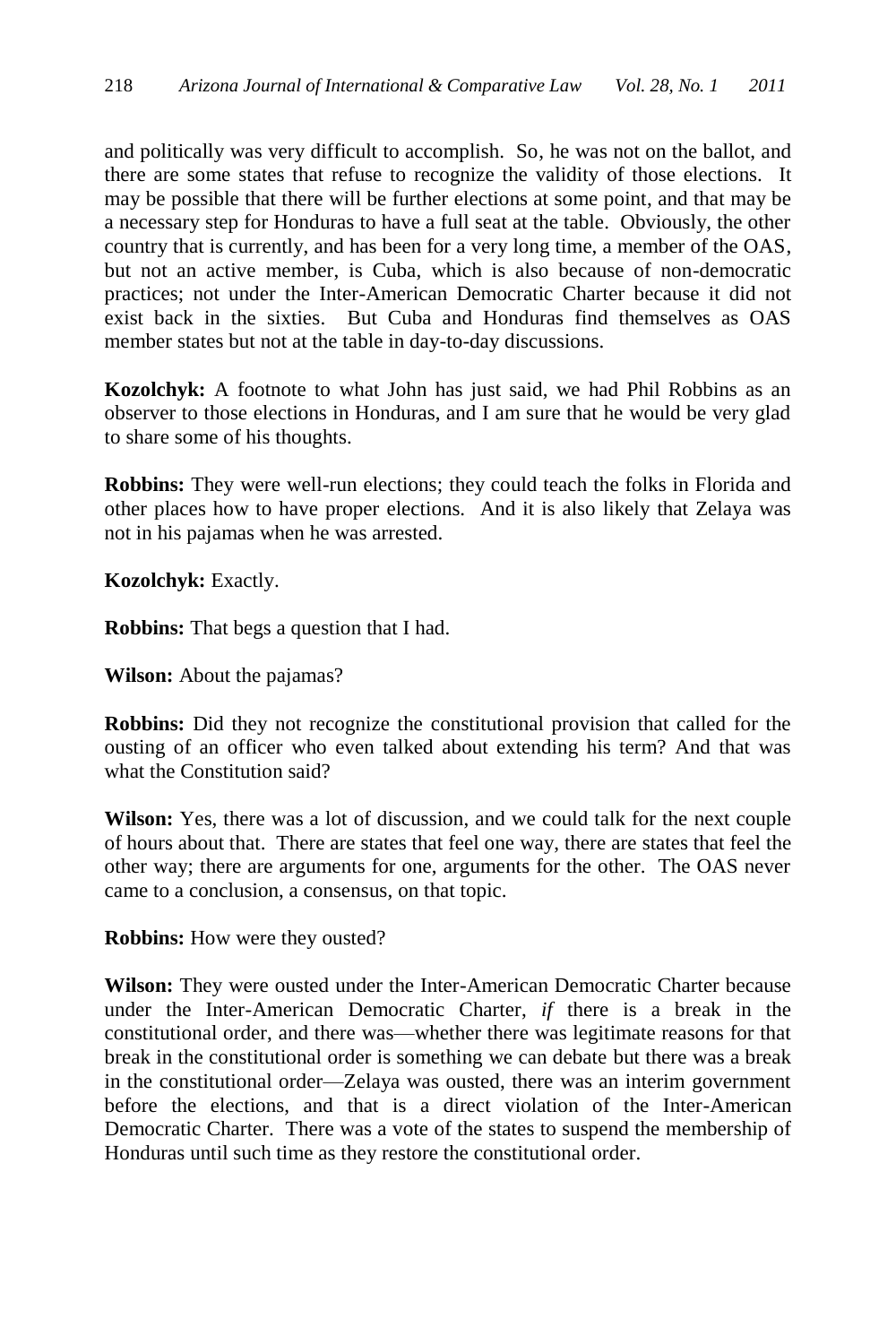It is very interesting that we have been working on secured transactions reform for many years, and the one government that actually adopts it, ironically, is not part of the OAS at the moment. So it is an interesting side note, I think.

About the CIDIP process, as I mentioned, most of what the OAS does is in the public law arena. The private law arena, which is the area that I am in charge of, is done through this Conference on Private International Law, and even though the name is a Conference, like the Hague Conference on Private International Law, it is not a conference like we have here today at a State Bar Convention Conference. It is a process, and it is a process conformed basically of five stages. The first is where the states get together and say, "OK, let us convene another round of discussions of the CIDIP." The second step is the stage to decide what topics they want to include. So at CIDIP-VI, the process of which concluded in 2002, states decided they wanted a Model Law on Secured Transactions, in addition to other stuff.

# **Mandig:** John, what does CIDIP stand for?

**Wilson:** The CIDIP is the Spanish acronym for *Conferencia Interamericana de Derecho Internacional Privado*, and it is known as CIDIP because, obviously, it is more commonly known and referred to in Latin America than in the United States. The English translation of that would be the Specialized Inter-American Conferences on Private International Law. The acronym [in English] does not sound anywhere near as catchy as CIDIP. The subsequent stages are the selection of the experts, the Center, Dr. Kozolchyk, Marek, and other folks from the Center. When I was at the Center, I did this as well, participated as part of the United States delegation of experts that negotiated the instruments in the context of the OAS. And, finally, there is the set of a host and a date, and you have the Diplomatic Conference with plenipotentiary delegates that come and ratify whatever convention or other instruments are approved, and the states are obviously open for ratification mostly by OAS member states.

To date, there have been seven conferences, actually six and a half, because we are still struggling with the second topic of CIDIP-VII, which is consumer protection. There is no agreement yet, but we now have the CIDIP-VII portion on secured transactions, and that has been approved.

I will say just two words about some of the previous conventions. At the moment, there are twenty-eight international instruments that come from the Private International Law Process. The Public Law Process has over 100-and-some treaties at OAS. The Private Law has twenty-six treaties, one model law, one model regulation at this point, and two uniform documents.

Most of the treaties fall within the scope of family law, evidence, and conflict of laws. There is an Inter-American Convention on Conflict of Laws concerning the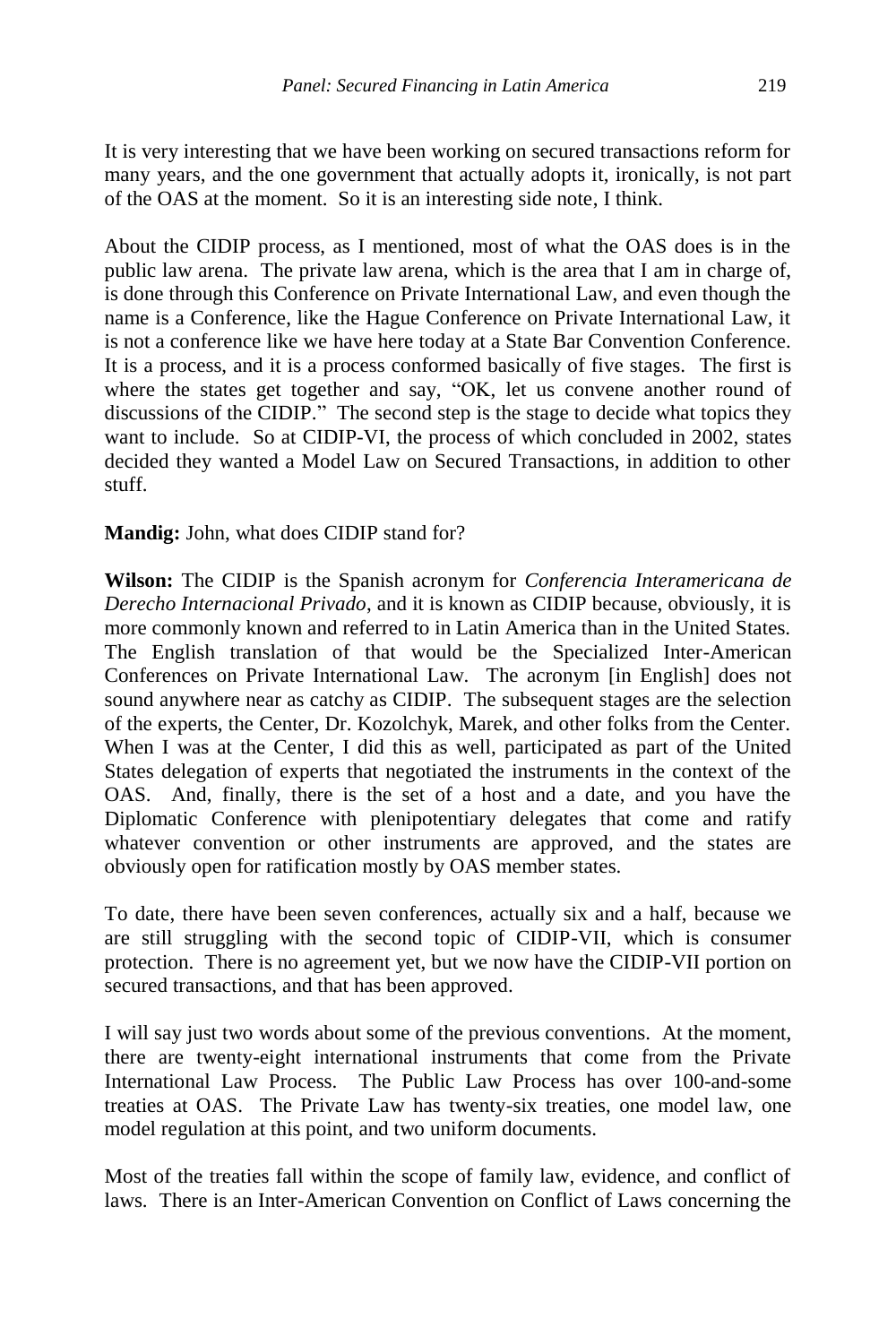Adoption of Minors, for example, and an Inter-American Convention on the International Return of Children. With regard to evidence, taking of evidence, proof of information on foreign law, conflict of laws, which is basically the principal component of the CIDIP conferences. There are conventions on enforcement of judgments, conventions on letters rogatory, and then some preventive measures. In a nutshell, and I will not go into any detail on any of these—you can go on our website; 3 there is a lot of information on each one of the different conventions.

Now, as it has been mentioned, OAS started work on secured transaction in 1996. There was a lot of impetus that came, as it has been mentioned before, from Arizona. At that point, the Arizona-Mexico Commission had been working on the issue of cross-border financial and commercial transactions, obviously, trade. NAFTA was recently on the scene, and the border region, obviously, was one of the driving forces in the United States, at least, to get this topic on the CIDIP-VII agenda in that stage two that I mentioned, where the states select topics.

Why was this necessary? I will not elaborate very much, but the basic problem, I think, manifested itself in Arizona/Sonora, United States-Mexico, right after the enactment of the NAFTA in 1993, where you have now opened the borders to cross-border trade on an even level. You have eliminated tariffs, and yet United States commercial entities had access to abundant credit at reasonable rates of interests, but their counterparts in Mexico had no access to credit, and those few that did paid exorbitant interest rates. While a competitor in the United States actually may pay between six, eight, maybe ten percent annual interest rate on a loan, their Mexican competitor would pay thirty to forty percent on a similar loan. Obviously, even though there was a theoretical level playing field, the Mexican business enterprises were competing with a hand tied behind their backs in this respect. It really drove home the point, where some Mexican industries were having a lot of reluctance with regard to the NAFTA because they would be unable to compete under this arrangement. The OAS started the process; it started in Mexico, as Dr. Kozolchyk mentioned earlier, but it worked its way to the OAS based on the importance that it had reached in Mexico and the level of discussion.

In 2002, the OAS adopted this Model Inter-American Law on Secured Transactions. It basically contains, as Dr. Kozolchyk mentioned, the NLCIFT 12 Principles required of secured transactions. It does not come necessarily to the same conclusions that the UCC of the United States does, or the Personal Property Security Act in Canada does, but it does provide the creation of a uniform financing system, a uniform mechanism. It provides for specific rules for creation of the security interest, for taking of security, for establishing priority, and priority, obviously, based on registration. The principle there is first in time, first

 $\overline{a}$ 

<sup>3.</sup> *Private International Law*, OAS DEP'T OF INT'L L., http://www.oas.org/ dil/privateintlaw\_interamericanconferences.htm (last visited Dec. 28, 2011).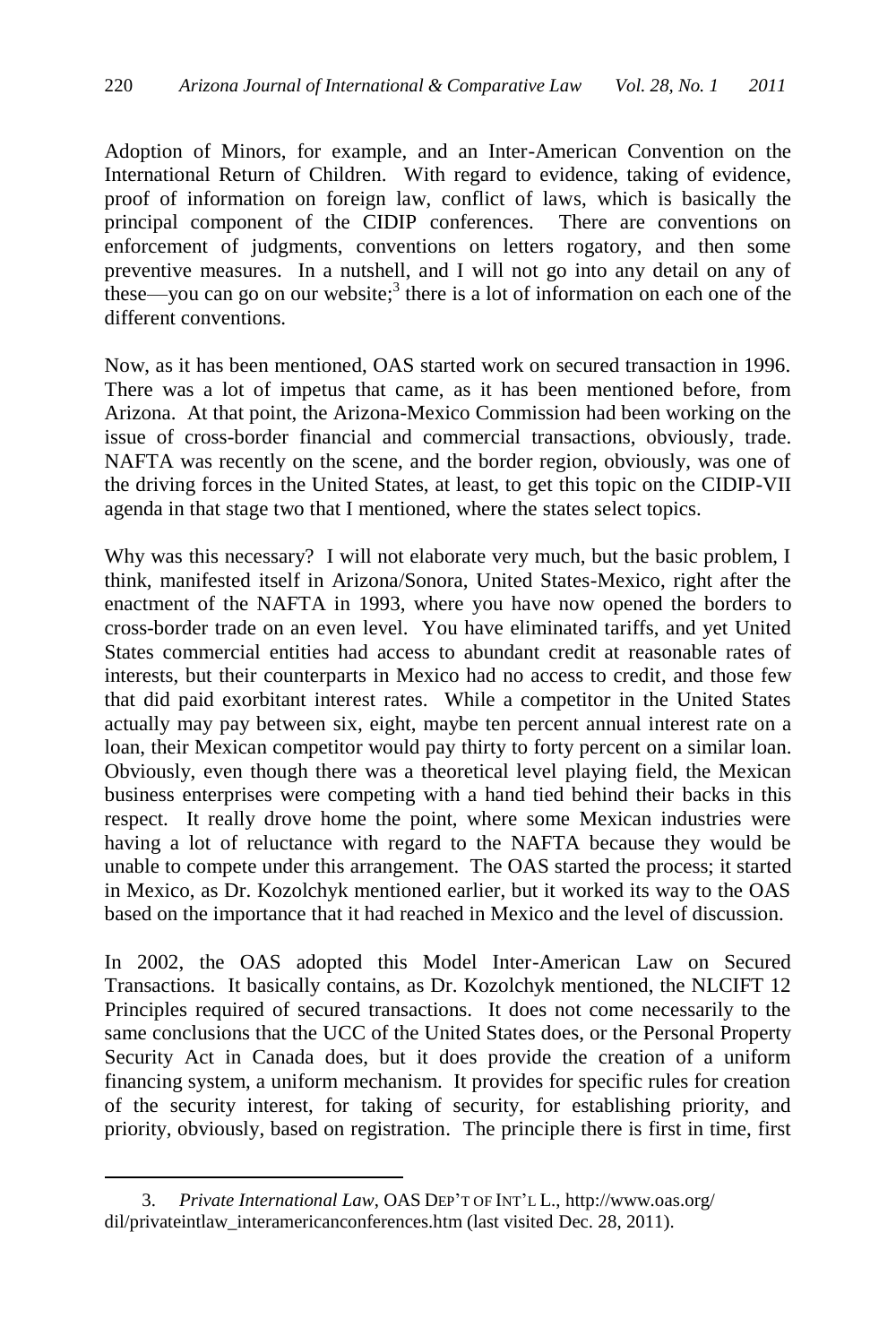in right, so he who first registers obviously has priority against the others. But for that to be valid, all security interests have to be subjected to the regime, and the OAS Model Law accomplishes that. They have to be done through a registration system, and the OAS Model Law attempted that as well.

There has been some discussion about enforcement; it is important to have some system of extrajudicial enforcement, and the OAS Model Law includes a lot of features of self-help repossession. It includes some features of extrajudicial enforcement for goods that are tangible [and] for intangibles that you do not need to repossess—enforcement under the OAS Model Law is much easier.

There has been some discussion of the implementation of the OAS Model Law. Obviously, I will not touch very much on that either, but it was not a convention; it is a model law. So it is difficult for OAS to implement model laws itself. The OAS itself has a membership of thirty-five states, and they participate at the level of an embassy. The United States' mission, for example, or the Mexican mission to the OAS, is run directly by the executive branch. And if we wanted to, for example, adopt the potentially upcoming Inter-American Convention on Choice of Law for Consumer Contracts, that process is driven by the executive branch . . . it is a treaty, it is what we do every day. A model law is not driven by the executive branch, which is basically our clients—to use a word I do not like to use, but it is used sometimes at OAS. But a model law has to be implemented by a legislature, and there is no connection between the OAS and the legislatures. It makes for a much more difficult task to implement. Next week, I will be in Argentina working with the Argentine Congress to adopt a different model law that OAS has been working on, this one on access to information. But, it is really one of the first few opportunities we have had to interact directly with the parliament of a state, because the executive branch is usually very jealous and does not allow us to do that. There were a lot of challenges in implementing the OAS Model Law, and I think that is where an institution like the Center and others can play a very important role because since OAS is not doing enough to get these instruments implemented—and implemented correctly. Other players really need to come in and play that role, and in this case, the Center in Tucson does an excellent job with regard to that.

The second topic of secured transactions added onto the CIDIP agenda . . . has to do with the Model Registry Regulations that were adopted last year. When we were done, I think, in 2003, we thought, "We have a good model law, the states will begin adopting it. It will work great." We were quite happy, and it turned out that there was an element missing, and that element was that states, even though they may have the wherewithal to draft the law on secured transactions, did not have the wherewithal to design a registry, or to create a registry and operate a registry.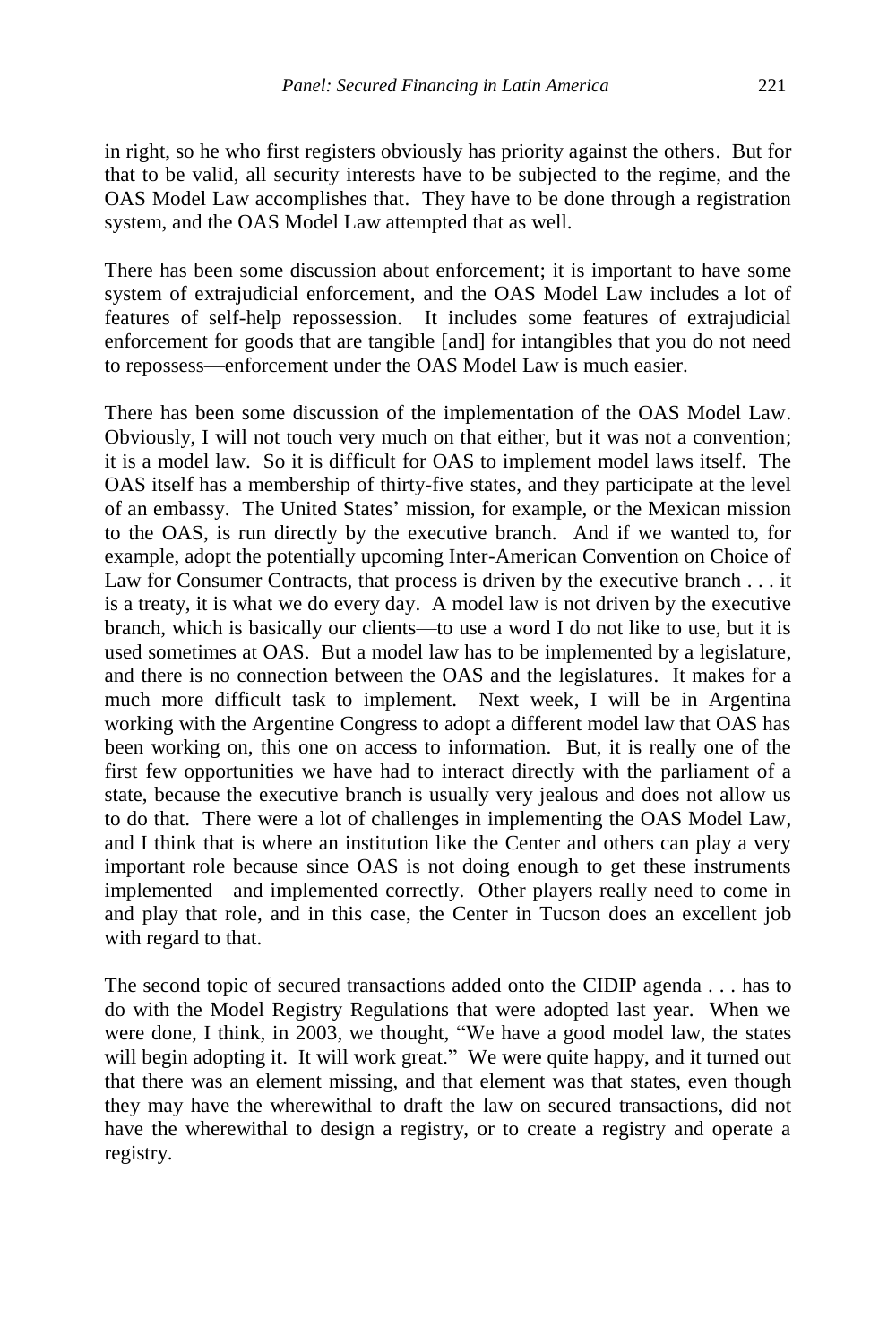There was a lot of discussion on Mexico. Mexico really did a lot of work in the area: they opened the SIGER [the *Sistema de Gestión Registral*] under the Fox administration—they advanced enormously. But they did not have any guidance from OAS, and they ended up with, instead of one financing statement, for example, I think they had somewhere between forty and fifty registration forms you did not know which one you had to use. They tried to centralize the commercial registries, which are currently in the states. They tried to centralize them in the Ministry of Economy, but states were reluctant to lose that part of their income, and there were a lot of negotiations that had to do with that. There were some advances there; there was a change in administration, there was no longer priority, at least given to the SIGER system, there was a new intervening law. I think that law put Mexico in a much better situation than they were before, but the SIGER system still existed out there, and no one said, "OK, you no longer use that." . . . It makes it a little bit difficult to figure out what exactly you need to do. And this was one of the problems, obviously.

We had the same problem in Peru. . . . and they had the same problem in Guatemala. Where Peru, Guatemala, and Mexico, in these cases, were creating registries for secured transactions, they started falling back on the types of registries that they know, and the types of registries that they know are real property registries. So they infused these real property concepts into the movable registry—the secured transactions registry—and I think that was one of the areas that lead to a lot of problems.

So, the OAS recognizes that those countries that are trying to adopt the OAS Model Law are having limited successes and large failures, and the reason is that they do not have the wherewithal to draft, and create, and operate a registry. And that is what is behind the content of the Model Registry Regulations: to try to create a uniform process, to try to create an electronic registry based on financing statements that provides for general collateral descriptions and that does not require the qualification or the analysis of a registrar to decide whether something will be registered or not. . . .

What do we expect now with regard to the implementation? Obviously, we think that now we have the wherewithal to actually take very positive steps with regard to secured transactions reform in the hemisphere. There is the law, there is the registry, and now there are some examples of states beginning to implement those registries and those concepts of law. Our focus, and I think the Center's focus, is Central America, with Honduras leading the way, at least with regard to the substance and the creation of the registry, and with Guatemala, which has a good law but has some problems with the registration system.

If Guatemala can follow the example of Honduras, in this case, to reform that one problem that they have, which is that they charge an arm and a leg for the registrations. In this case, historically, the fees for real estate registrations are set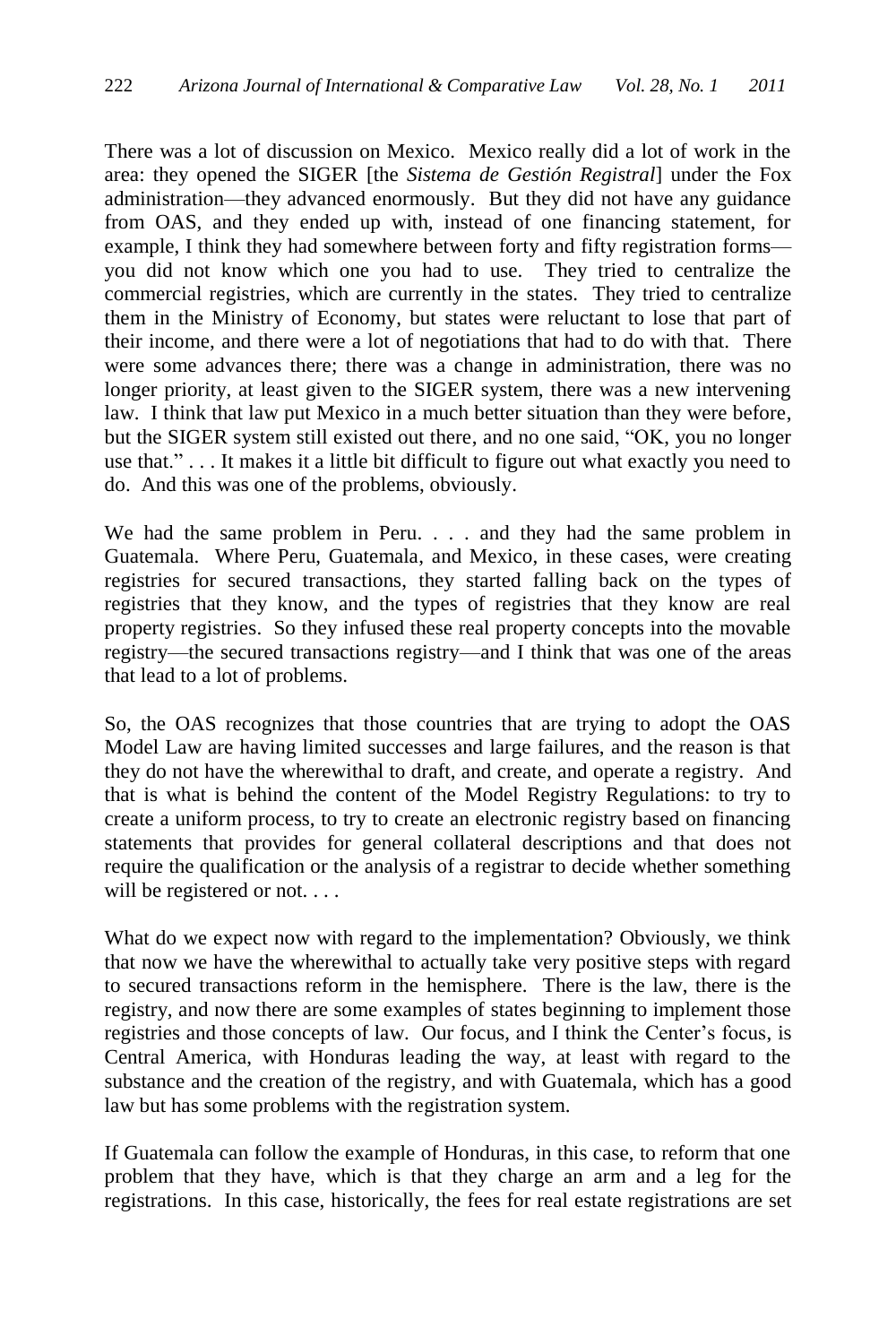on a percentage of the amount of the mortgage, and even though that is expensive in Latin America, it is easy to finance because it is added as one more closing cost to a real estate operation and it can be financed. It does not create a prohibitive type of circumstance for the registration of real estate. On top of that, you know what you are getting; it is expensive, but you have real estate registrations for 120 years, so you know how that system operates, you know what you are going to get in return. But to charge a percentage of the loan transaction under a secured transactions system is very difficult because sometimes you do not know what the loan is. It could be a line of credit, so if it is a line of credit, do you charge the upper amount of the line of credit or the lower amount of the line of credit? How do you establish that percentage? And, in this case, that is just one of the modern financing mechanisms that is not possible under a system like Guatemala, at this point. I think that there will be a realization that there needs to be movement away from that also because you do not know what you are getting with regard to a registration. If you are paying thousands of dollars for a registration, but there has never been a case come up before the Guatemalan courts, there has never been an attempt to realize the collateral or enforce your security interest, you are paying an arm and a leg, but you do not know if the system is really going to operate. It is an added disincentive to the operation of the Guatemalan system.

Those are the types of things that we want to correct at this point with the Model Registry Rules, and I think that we are moving in the right direction. If Central America begins adopting this, and I think that they will, other states will take notice, and I think we will make important progress in other regions.

I wanted to conclude, just to say that this OAS work has been followed by UNCITRAL, for example, at the universal level. There was a meeting earlier this year in Vienna to try to decide what UNCITRAL should do. They have a *Legislative Guide on Secured Transactions* at this point that includes a lot of the concepts that come from the OAS Model Law. It was adopted last year, and they are trying to figure out whether they should draft a registry system to work with the *Legislative Guide*. The OAS's position, I think, is that they should, because the OAS experience was that it was a big mistake for us to do the OAS Model Law not doing a registry; it was seven years between the adoption of one and the adoption of the other, and we think it would be important for UNCITRAL, at the universal level, not to repeat that mistake.

So, I will stop there. . . . Thank you very much.

**Mandig:** I am about to express a personal opinion that is neither the opinion of the State Bar of Arizona nor of the International Law Section of the State Bar of Arizona, but my own personal opinion, which I happen to know is shared by a number of people in this room, also on an unofficial basis. Joaquin Cabrera is a lawyer in Hermosillo, Sonora, and he is one of the couple of people that I know who are very knowledgeable about secured financing and crop lending as it is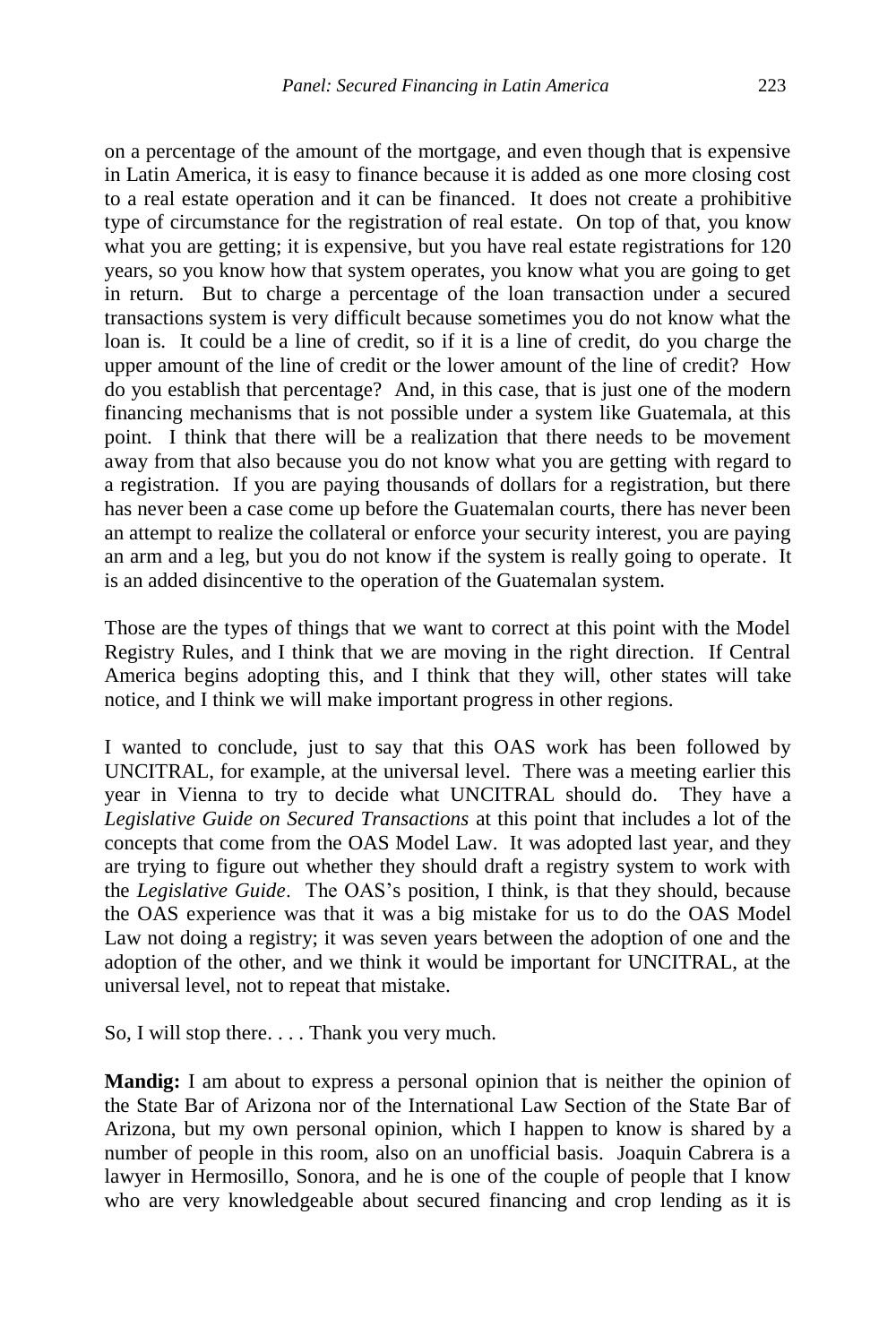practiced in Mexico. He also, as it happens, is the vice-chair of the Sonora-Arizona Commission, which is the counterpart of the Arizona-Mexico Commission, and is the author of the letter that was sent to Governor Brewer in which the Sonora-Arizona Commission declined to attend the plenary session of the two commissions that was scheduled to occur last week.

Why, you ask, did that happen? I think most of us may be able to guess, but the reason was the passage of Senate Bill  $1070<sup>4</sup>$  And, what happened after that is that despite having a twenty-plus year friendship with Joaquin, he felt compelled to withdraw from participation in this program as well, also in protest to our new state law. John Wilson was kind enough to try and find a replacement among the folks that he got to know in Mexico City working on secured transactions. He contacted a friend of his down there, explained the situation to him, and in a gesture of solidarity, his friend also declined to attend.

So, we do not have on the panel a lawyer licensed to practice law in Mexico who can illuminate what the actual situation is down there in secured transactions and talk about what is on the horizon. But we have the next best thing: Professor Dale Furnish, who I introduced to you earlier, is the nearest thing I know to a Mexican lawyer steeped in knowledge of secured financing practices of Mexico and other countries, and I hope that he will spend a little bit of his time kind of filling in some of the blanks that would have been filled had Joaquin being able to be here with us. Dale.

**Furnish:** I hope I can be fairly quick and fairly substantive here. I have been quiet for the first part hoping that since I am the last one on the program, we would get to me. But I am moved to make a couple of comments just based on what is going on until now. By my quick-eye-ball count, we have got something in the neighborhood of thirty people in here. I guarantee you that there is no topic of greater socio-economic impact than this topic. We start from the proposition that within the United States and Canada in the last generation, there is more credit than ever in the history of humankind, and not just by a little bit, by a lot. If that kind of impact can be extended through the use of a law throughout the hemisphere and throughout the world, the impact on development and the economy should be enormous, probably beyond any of our ability to compute. Another thing, just a wayward comment perhaps, but take into account, we have now a system in place in the United States, so we assume that this stuff works very well and very quickly, and it was not ever thus. Things like certificates of title for cars, they came in the late Seventies and Eighties, so the UCC system worked for the first decade or two with UCC filings on automobiles. The same with a number of these things; they worked out, but they were not easy at the beginning. And I would simply say, if you are practicing in this area, you should

 $\overline{a}$ 

<sup>4.</sup> 2010 Ariz. Sess. Laws ch. 113.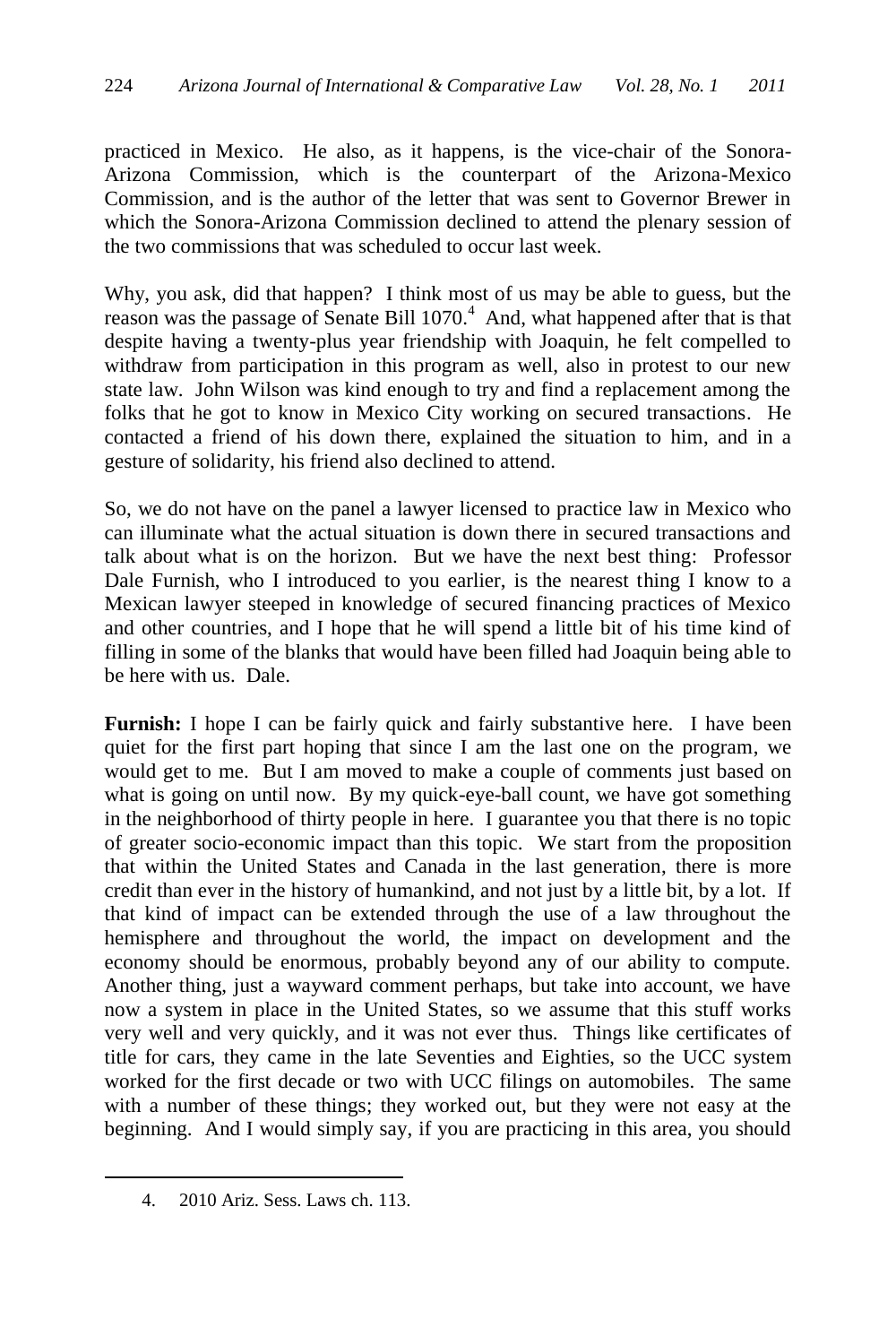anticipate a similar period of adjustment in any country that adopts a system like this and runs it up against old traditions and customs—things will have to be worked out.

Another, perhaps historical point to bear in mind, because it is important, the UCC came in to the United States mostly to deal with the problem of priorities. I do not think the original drafters of Article 9, if you would have said, "What you are really doing is you are going to open up a whole credit system and cheapen credit and make it accessible to many more people"—I do not think that was their real concern. They would have said, "No, no, we are straightening out priorities." Because we had a priority mess during the Great Depression in the year 1930. The ultimate impact, and there are two aspects to this, is that it creates cheap credit, and the other thing about the United States and Canadian system—and systems like it—is it creates a very quick access to credit, so that you can do an eight-figure loan in seventy-two hours with this system. That is one of the real stumbling blocks in other countries, like Mexico. Mexico saw it as NAFTA began to take off that, even if we can get the credit, we cannot do it very fast, and it is a question often of months rather than days. So the system has those two benefits: it cheapens credit, opens the access, and it makes credit very fast in terms of access.

Now, what I would like to do is also pick up just a line of development. Others have referred to it, but if you start with the UCC and the Canadian adaptation of the UCC and then go to the OAS Model Law—and I know Boris and others and I have talked about this—the OAS Model Law is an excellent law conceptually. If you want to see what a secured transactions system is, and could and should be, read the OAS Model Law rather than read UCC Article 9, which is this labyrinthine, really in many points, unintelligible, statute. The OAS Model Law is a much purer statement of the law in this area.

The first countries that took it on—Peru picked it up, they were the first country; in July 2006 they adopted the reform. But if you look at the Peruvian reform, it is just a parade of mistakes and missteps, and it has not functioned well. So, for whatever that process, Peru has the law, but they do not have the law. It is a perfect example of how not to do it. And then Mexico, somebody—I think Boris—used a Churchillian reference to Russia as an enigma wrapped in a mystery covered with a riddle, or something like that. Mexico is just an incredible system to try to penetrate. When the law first came out, it was in the year 2000, they got a sort of a bite on it; then they realized they had not done the whole job. They went back in 2003, took another bite, and did not get it done, but did have a pretty good registry system with one problem. The 2003 registry had an electronic filing form, in pretty simple terms, but it just did not apply to all the security interests; it applied to a couple of them and left this crazy quilt system for all the rest of them. So, you had a nice, neat electronic form if you had one of two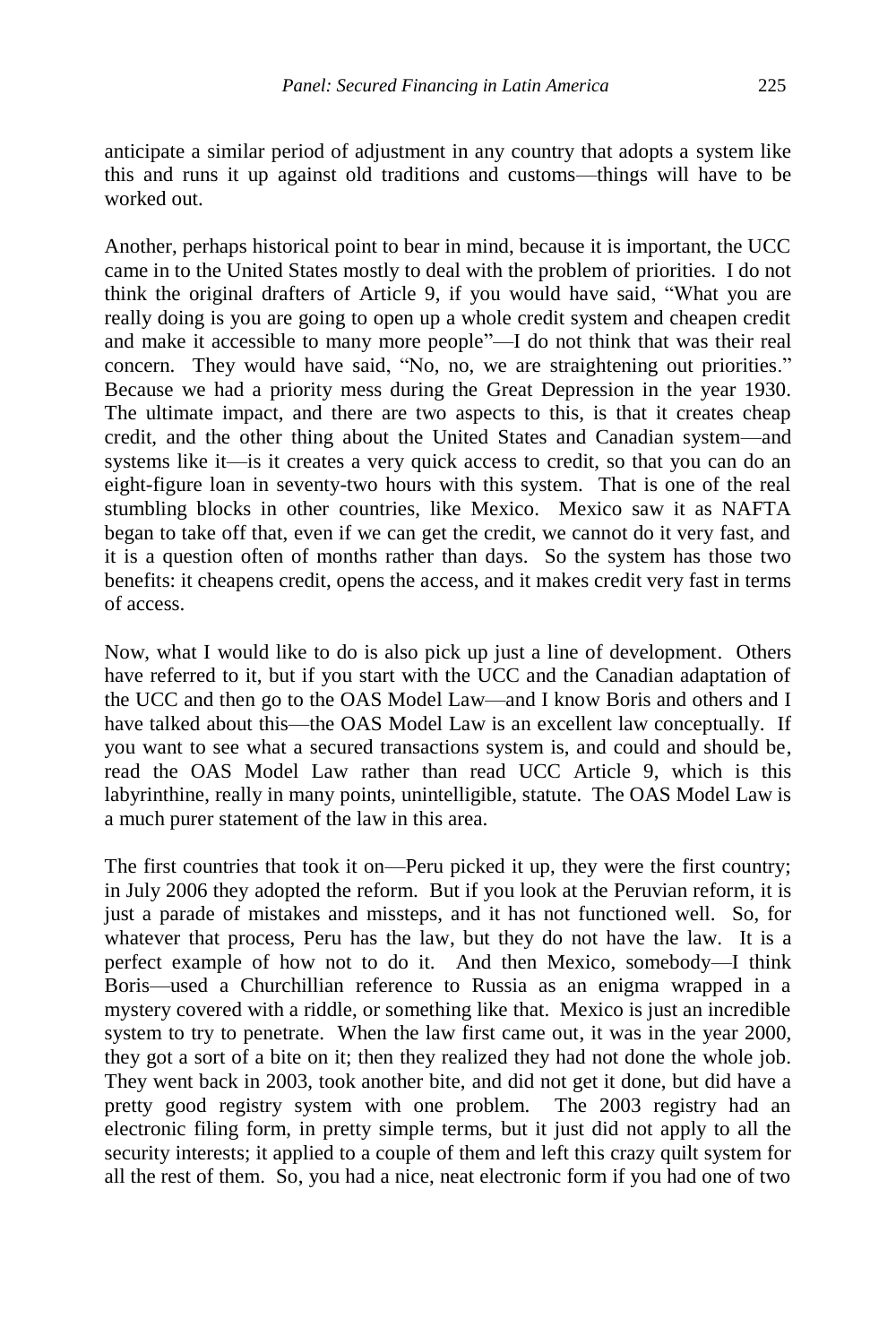kinds of security interests, but not for all the rest. It essentially was a useless system.

Guatemala came along. We have talked about Guatemala, and I think Guatemala was an excellent first step and gave us a lot of the difficulties, such as the idea of not connecting the registry system with the substantive law. And the other thing about Guatemala—I suppose this is an unsolicited endorsement of the Center but they used Boris Kozolchyk as their adviser, so he walked the law through as they were drafting it and was available for a lot of the questions that came up and was able to explain it in the context, as he says, of a tropicalized awareness of, "We understand your problems, we understand your concerns. But here are the concepts, here are the objectives of the law, and we need to stick to those."

Honduras, really for me, is the state-of-the-art law. If you want to see the best manifestation of the OAS Model Law in application, it is the Honduran law. It is the OAS Model Law perfected and applied, and tied to a registration system. The Honduran law is really, I would say, the culmination of what the OAS Model Law was supposed to be, the model law.

In El Salvador, in essence, it is really an adaptation of the OAS Model Law through the Honduran law to El Salvador, with the idea that over a period of time, there will be a Central American and, hopefully, hemispheric system that is harmonized so that you can make a deal in Arizona, or New York, or Toronto. Say, we have got a debtor with assets in El Salvador, in Honduras, in Nicaragua, in Mexico, in Peru, and essentially [we would] be able to say the system is the same everywhere; we just need one common form that we can file in all of those countries. It will be very similar, and then, hopefully, conceivably, one day there would be an American—North and South Hemisphere of the Americas—system, a common system for security interests. There will be a harmonized system and a common system of registry.

El Salvador is on the Honduran page. They are using the Honduran law; they have a very good registry system in place. It has been probably the best in Central America, a national registry system. Like the Hondurans, if they can pass the law, it will be a turn-key: the day the law takes effect, so will the registry. They understand the idea of keeping registrations cheap and electronically accessible, so that would work.

Now, back to Mexico, because that may be of greatest concern for most people in here. To recount a personal anecdote, about the time John Munger's article on this matter came out, somebody called me, a business person here in Arizona who dealt in agricultural herbicides, pesticides, and fertilizers, and he wanted to start dealing in northwest Mexico, in Sonora and Sinaloa. He had found some big-time farmers, and he was going to give them chemical tanks on credit. He called me, and he said, "I cannot find where to file the UCC 1." The conversation that then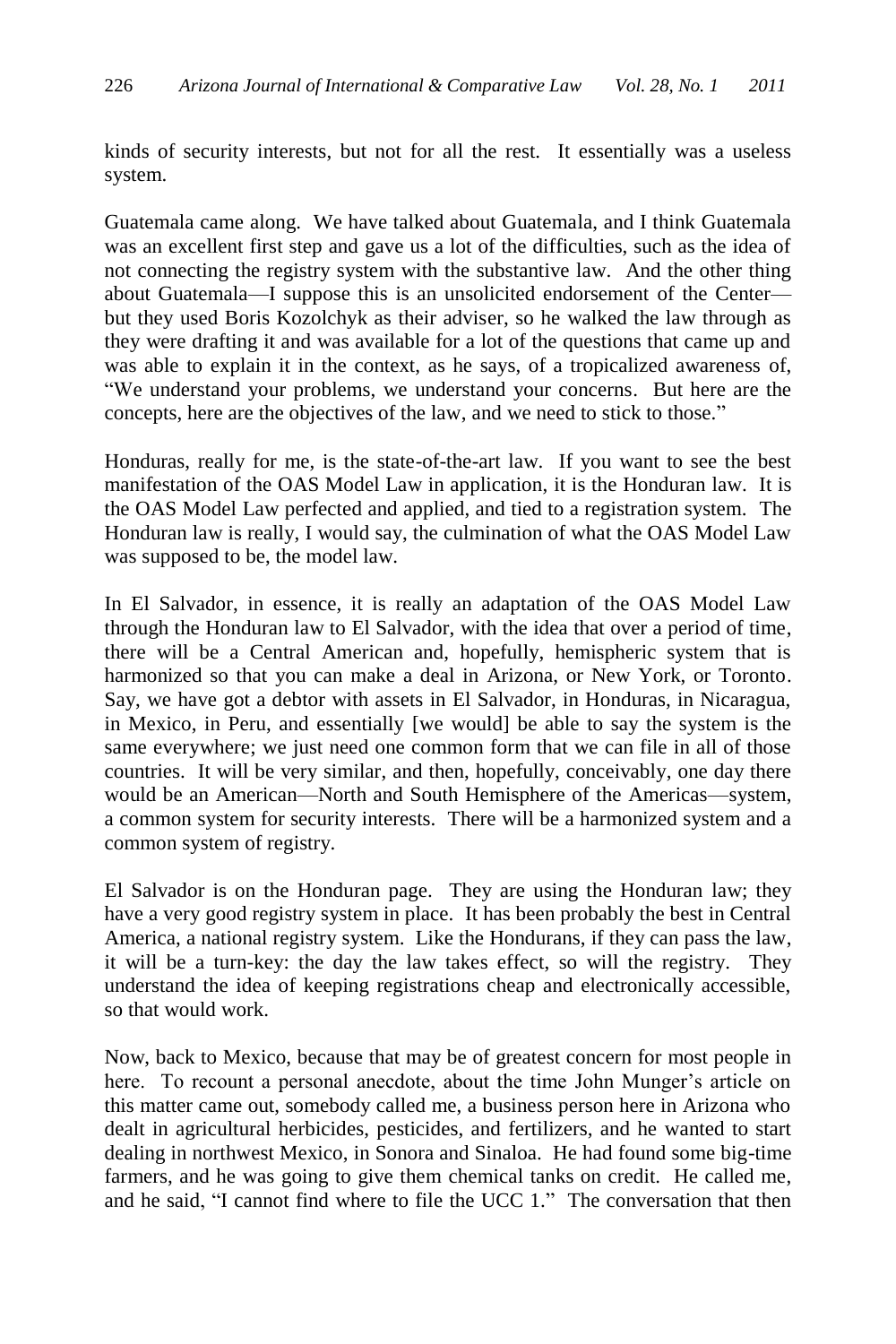ensued was, there is no UCC 1, and what there is, is just a bramble bush, it is a thicket. I mean, you are in great difficulty; that is the answer. So if you have extended credit, good luck. There are some things that we can do. Can I guarantee you a priority? Absolutely not. Now, hopefully, today or in the near future, you could say to that person, "Yes, there is a place you can file and be reasonably assured that you have a priority that will stand against other possible priorities."

I would like to work through that and to bring you up to date and to answer some of the questions of the hidden kinds of interests that currently exist under the Mexican system; and then, call into play the UCC and how that may relate because I am presuming that what you are here for is the cross-border operation. You know how to do it if you are an Arizona lender and you are lending to an Arizona debtor; you know how to figure that out. And, we can even say, if your debtor operates in Texas, in New Mexico, in Colorado, in California, you have got that part. It is the part when you reach across the border and you say, "Well, but our debtor is Mexican, and the operation really picks up both sides of the border." Or, "I want to loan money to a Central American debtor who perhaps has operations in three or four Central American countries. What do I do about that?"

And, the first thing . . . is the UCC's answer, because the UCC when it reformed in 2001—and I do not want to flounder off into all of the true issues here—but it simply said, "If you are dealing with a debtor in a country that does not have a system which gives a general registration for security interests, you know what? Go and register in the D.C. registry in the United States, in the District of Columbia, go and register in that registry." Now, how would that work if you are dealing with a Mexican agricultural producer of vegetables or fruits that are going to be exported out of Mexico and sold into the United States to United States buyers creating accounts receivable by that United States buyer in favor of the Mexican grower? You really have both the collateral, the fruits and vegetables, in the United States, and you have got an account receivable in favor of the grower or perhaps a wholesaler in the United States. You have got the assets that back up the loan in the United States, and that filing in the District of Columbia registry gives you priority if you get into litigation and foreclosure in the United States, which is where it should take place, because the assets are here.

Now, one of the most impressive things Mike Mandig did was send me a CD of the filings in the District of Columbia on foreign debtors, and I quit counting. I mean, they are just enormous. Everybody who deals with growers in Mexico files in the District of Columbia; they are beyond count.

**Kozolchyk:** Dale?

**Furnish:** Yes.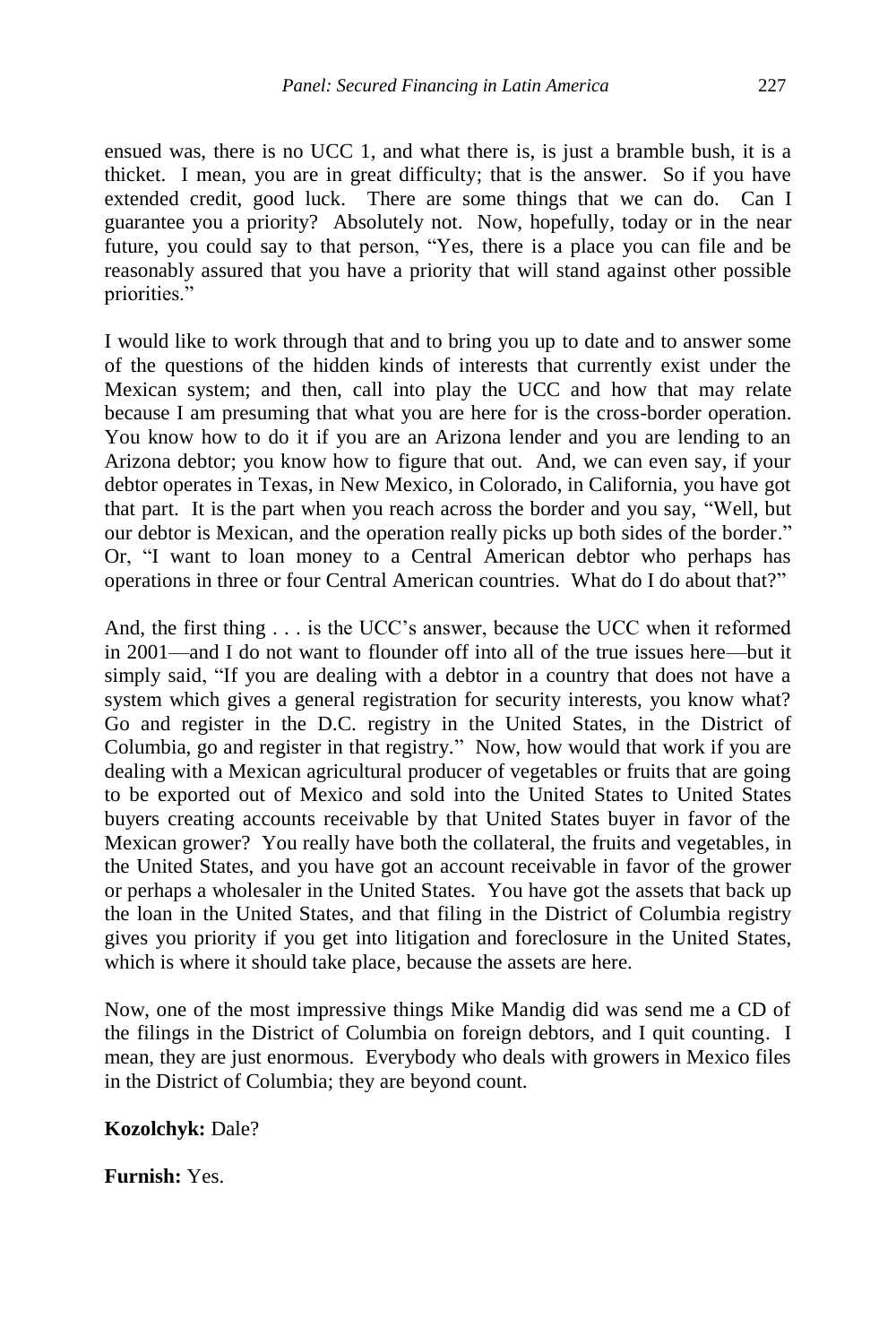**Kozolchyk:** Can I just add a footnote as an example to the importance of what Dale is talking about right now. I do not know if John Wilson will remember this, but when John was at the Center and Todd Nelson was at the Center, we got a request from the largest *maquila* [assembly plant] in the state of Sonora—*Teta Kawi* is the name of this *maquila*. They employed at that time 6,000 to 8,000 people, and they wanted to have financing for a new warehousing operation. It is a shelter operation, which means that they take responsibility for getting the workers that the American company needs and supervising. They had a number of contracts from the likes of Chrysler and Kimberly-Clark; well, a number of American companies that were their tenants in this shelter operation. The question is: How could they get financing for this new warehouse in which they were going to be employing 2,000 to 3,000 more people? They could not get the financing in Mexico because even though the president of that corporation, Mr. Tonela, supposedly was one of the wealthiest people in the state of Sonora and in the Board of Directors of Mexico's largest bank, Banamex, he was being asked forty-five percent interest rate for a loan to finance the construction of this warehouse in Guaymas. As a result of some of the work that Todd Nelson and John did, and I pitched in, we suggested that since they had all these accounts receivable—that is to say, all these leases and credits that they had with the American companies who were leasing operations there—they might be able to qualify for loans if they could domiciliate these accounts in the United States. They did so, and they went to Wells Fargo in El Paso. Wells Fargo in El Paso gave them a loan for 5.5%, roughly 4.5% plus LIBOR [London Interbank Offered Rate]. Today, *Maquilas Teta Kawi* employs 15,000 people.

This was as a result of being able to have this particular type of loan that Dale is talking about. Now, obviously, they would like much more of that, and they have become champions of trying to get this law enacted in Mexico. This will give you an idea in terms of economic development of what it means to a state like Sonora and to the suppliers to that state in Arizona—because those 15,000 people need all sorts of services that can be supplied from the nearest point of entry, which is Arizona.

**From the audience:** What was the security interest for, Boris?

**Kozolchyk:** The accounts receivable. That is to say, the leases and other credits that the likes of Kimberly-Clark, Chrysler, and some of the tenants that they had in that shelter operation. That was all that was required.

**Mandig:** Thank you, Boris.

**Furnish:** . . . [I]f you have a discussion with a Mexican lawyer and say, "Could you assure me that if we make this loan and we paper it this way and we register it here, we will have priority?" The reaction would be shrugging shoulders, smiling, laughing, and saying, "No, that is not possible. We can do the best we can do, but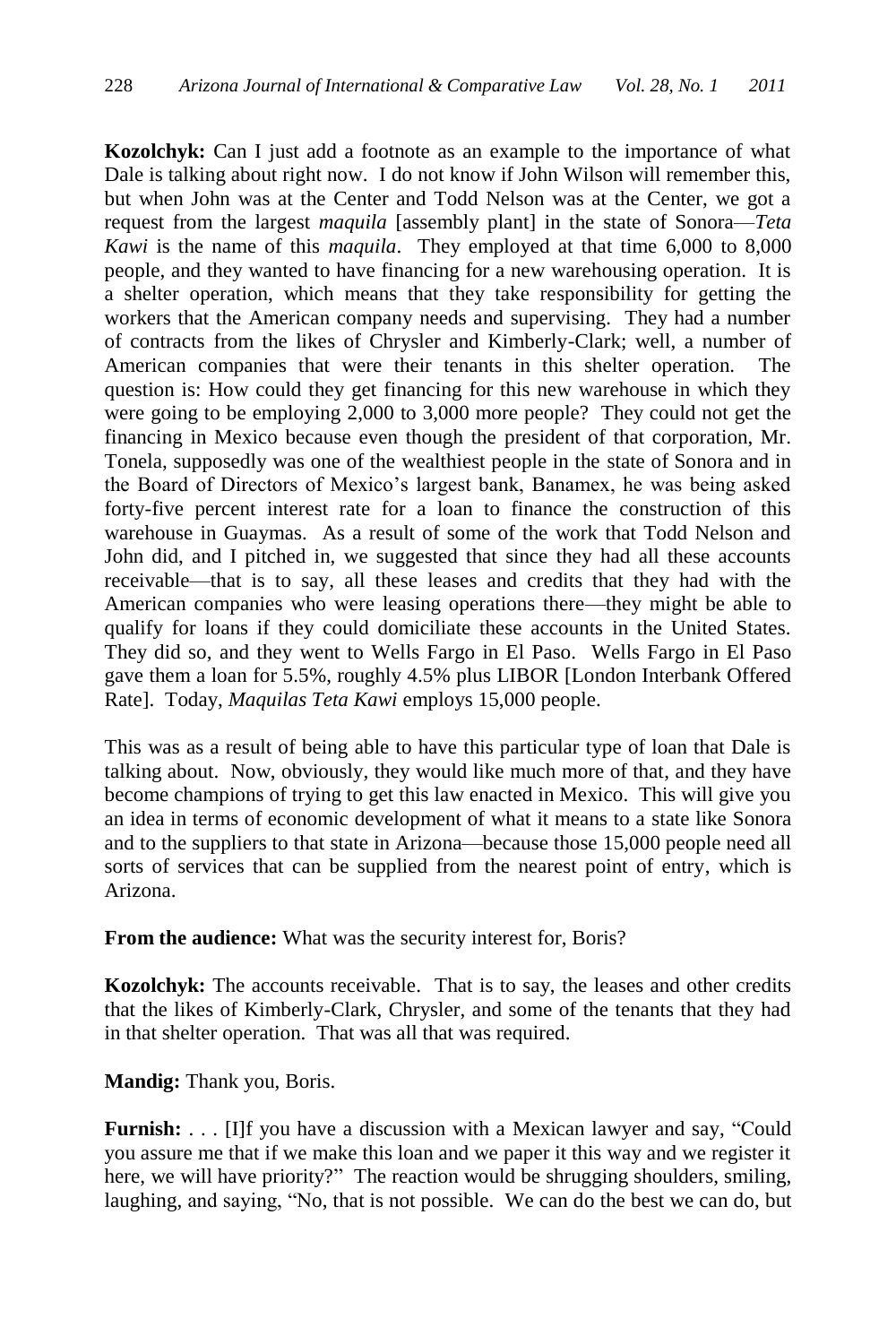to give you any kind of assurance or security that you would be first? No, it is not even remotely possible."

The way Mexico did it was through these traveling reforms, first in 2000, then in 2003 and 2009. I think the reforms in 2009 clearly had that objective in mind: to create a generic concept of security interest, or *garantía mobiliaria*. We have commiserated, and I hope it is not unduly arrogant on the part of the Center, but we have said: if the drafters of this law—the 2009 reforms—had just called the Center and said, "Could you give us language?" Or if they had even looked at the OAS Model Law and copied the language from the OAS Model Law. What they tried to do was to say—and we fought about how you translate it—"a privileged interest in favor of a creditor." That was what the Mexican reforms say: any privileged interest in favor of a creditor should be registered in this universal registry. I do not think they got the job done, and it is worse because the current status of the Mexican law, as opposed to the Guatemalan law, as opposed to the Honduran law, as opposed to the Salvadoran proposed law, does not give you a nice, clean section that you can go to and say, "OK, this is the law on secured transactions." The Mexican approach had been to sort of pepper it through various statutes; we will change these two provisions of the Commercial Code, then we will change this section, then these seven provisions of the General Law of Bills of Exchange. So to really get a picture, you have to track through various parts of the Mexican law.

The hope is that at some future point you could say, "After the reforms of 2009, it is clear what the objective is." Here is a law that does it, so now, having accomplished it, make it clear and neater and more workable and just take this law and say we are not necessarily changing anything, we are just cleaning up what we have already done and creating a law, an organic or integral law, in the model of the OAS Model Law. Then that should have the effect of creating a universal registry for all security interests by whatever name. So perhaps Mexico has not finished its reforms of secured transactions law.

**From the audience:** Could you tell us what the process is or the timing is for the 2009 modifications to take full effect?

. . . .

**Furnish:** I wish I could say with total certainty or full assurance, but I am not fully certain. After the reforms of 2009 come into effect, I think the clear intention—I am not sure the intention has been fully accomplished—would be that you should say to anyone [that] regardless of the form your guarantee takes you can call it anything, call it a conditional sale, call it a trust receipt, call it warehouse receipts, call it a sale or assignment, I do not care what you call it. If it has the effect of a guarantee, you should register it.

Now, there is a problem. The registry system takes time to get up and running in Mexico, and the response may be, "Great, where do I register?" Well, depending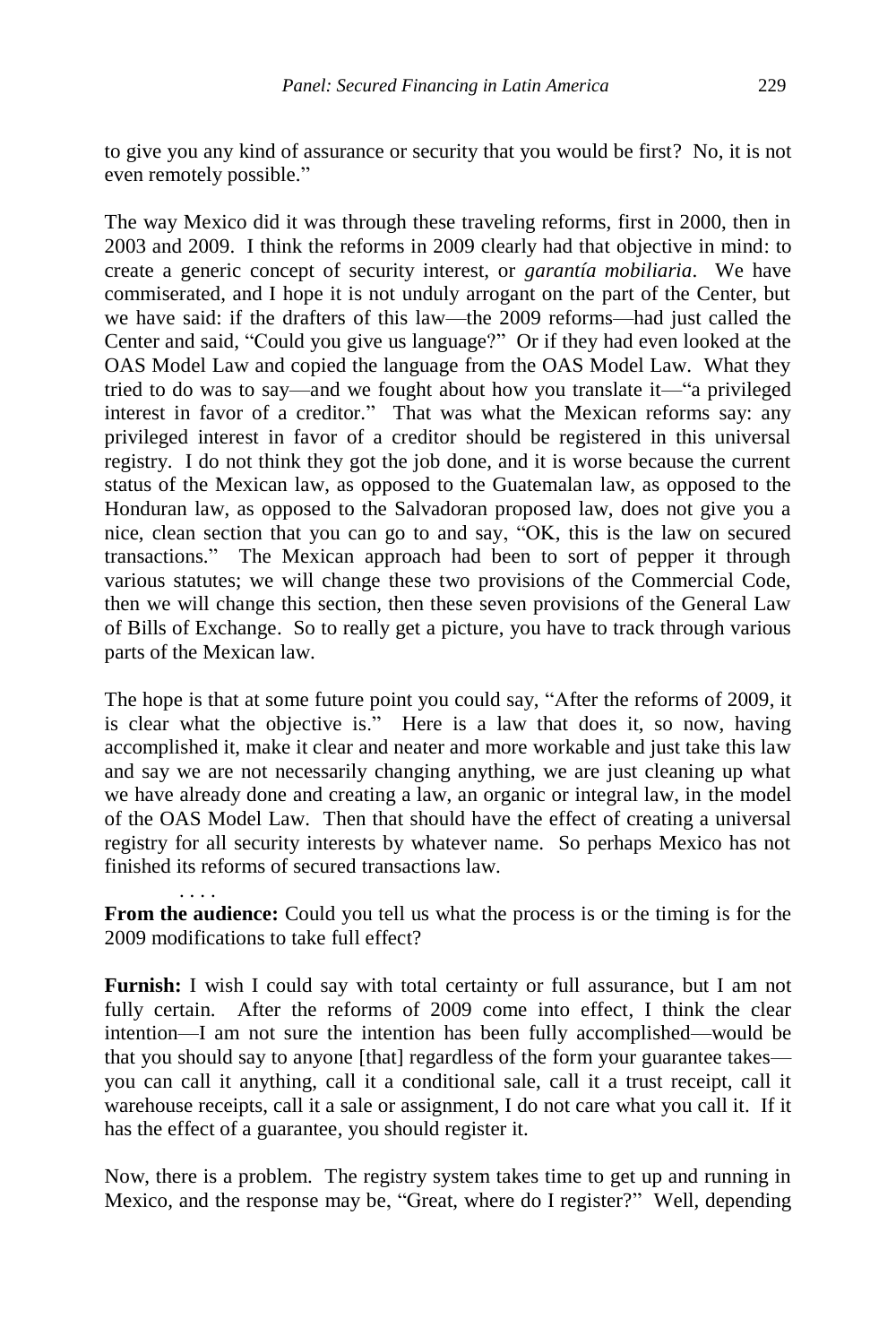on the state you are in, you may or may not have a registry, or it may be coming. The other problem would be that the language that was used in the 2009 reforms is very problematical, and I can see all kinds of litigation taking place in Mexico, which would essentially make that reform—I do not want to say worthless, but not do what it was supposed to do. If now, Mexico would pick up the OAS Model Law and say, "Well, we have basically done it anyway, we are just neatening up the system." Then, I think, we could have a result that we could be sure about.

**Mandig:** Thank you, Dale. Just to take a step back or two with respect to what is happening in Mexico. Mexico has been gradually adopting some new laws that inch closer to the system that we have in Canada and the United States. That is to say, in essence or in general, the idea is that if you are lending money on personal property or proceeds of personal property, in general you have got to file something in a filing office. And in the United States, we have at least fifty of them—one in each state. And we have got one in the District of Columbia; the District of Columbia is where many lenders record interests or liens against foreign borrowers not just from Latin America but from various parts of the world because this sort of uniformity problems are well, basically, worldwide.

What Mexico did last year is it passed a two-page decree . . . that appears to say depending upon how you translate the language of the law—that one year after August of 2009, that is a couple of months from now, they are supposed to have a single registry, a commercial registry where we think the intent is that all security devices that operate as liens against money and accounts are supposed to be filed in Mexico. If it is implemented, that appears to be the intent. The hypothetical that I have put together for you folks, that we want to talk with you about for a few minutes, really proceeds on the assumption that we are not quite there yet, and when we get to asking questions, the questions are going to be: If you are the bank, what do you want to do to protect yourself? If you are the distributor, MFP [Maxi-Fresh Produce], what do you need to do to protect yourself? Where do you need to make agreements? Where can you file public notice of your rights? Where should you file? Where must you file? . . . The idea really is for us to just think out loud, quickly and concisely, about where the problems are now and why would it be so nice for the lending community to be able to go to a one-stop-shop system, if you will.

**Kozolchyk:** Mike, before you start, I would like the audience to know that we have the dean of our law school, Larry Ponoroff, here, recently arrived, and who is very supportive of the work that we have all been doing in this area. So, welcome to Dean Ponoroff. Thank you.

**Mandig:** Dean, thank you for being here with us this afternoon, or this morning, spilling over possibly into the afternoon. The problem is outlined fairly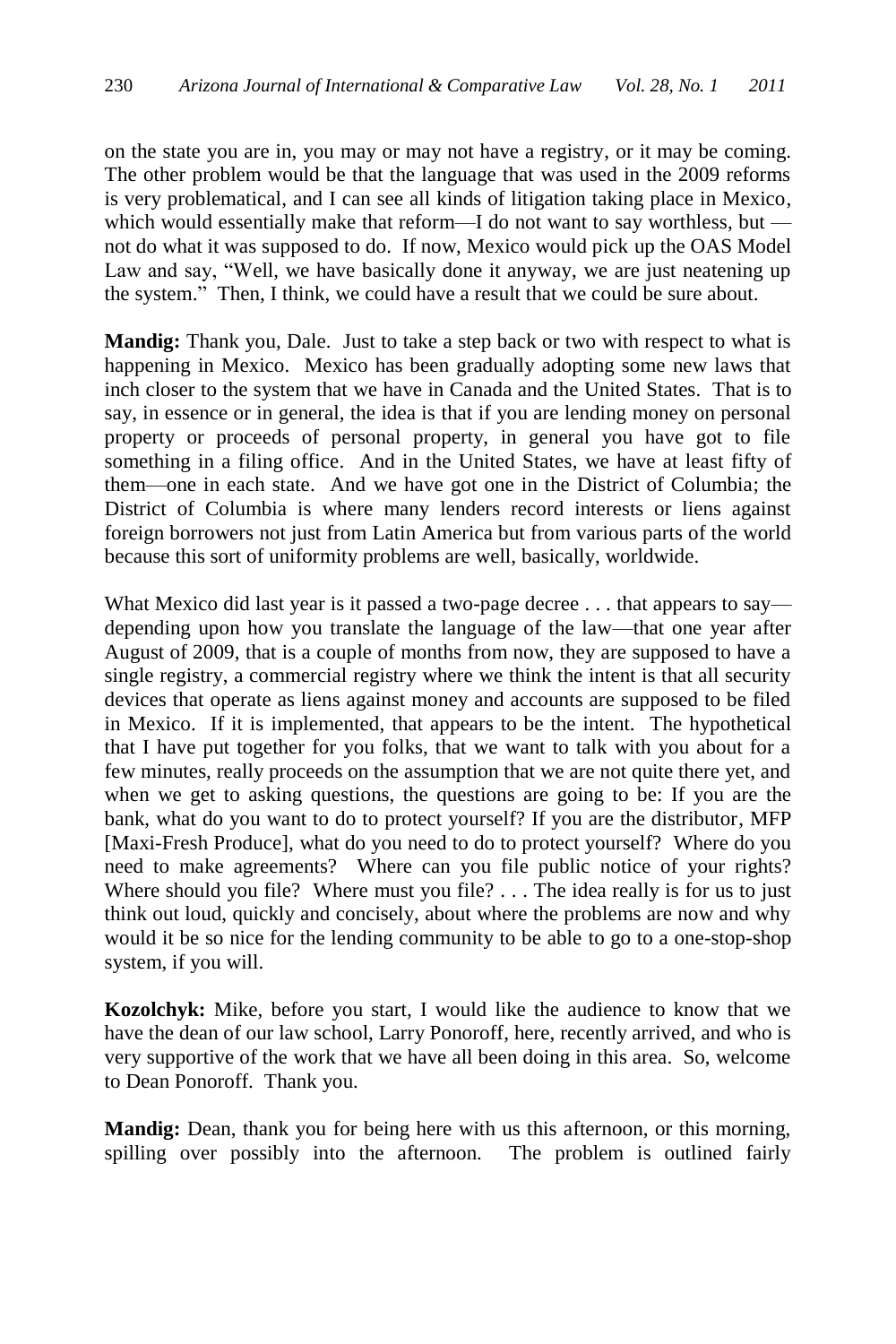straightforwardly in the two-page hypothetical.<sup>5</sup> We have got a grower in Mexico that operates in two Mexican states—Baja California and Sonora—he needs money to bring his tomato and cucumber crops to market. He is talking with Maxi-Fresh Produce, LLC, about doing that lending arrangement for him. Maxi-Fresh happens to have offices in three locations, one in California, just across the border from Baja California, another in Arizona just across the border from Sonora, and a third in Alberta, Canada. Why? Because that gives them an opportunity to receive produce that is coming from Sonora in Arizona and ship it elsewhere; it gives them an opportunity to receive produce from Baja and ship it out from the State of California; and in Alberta, presumably, they are not necessarily receiving produce, but they are making sales to Canadian buyers of the produce that is coming out from these two Mexican states.

Now, what does Maxi-Fresh confront? Well, we have got what Kip Martin, who does this kind of work down in Nogales, all day every day, said is—he did not put it this way but I think he was thinking it: "This is the nightmare of my life. Welcome to my world." He has got a grower; he is looking at a grower who has got greenhouses and equipment in Baja California, and greenhouses and equipment in Sonora. The company knows that the grower does not own either of the parcels of land in which the facilities are located. One piece of property is owned by the mother of the guy that owns the company and some aunts and uncles—not at all an atypical thing to find in Mexico. And the other property is owned by Edmundo, the fellow who owns Baja Greenhouses. You start with that snapshot in your mind if you are Maxi-Fresh.

Maxi-Fresh, in turn, like a lot of folks in this business who have the temerity to lend money to growers, is operating with a line of credit, which Maxi-Fresh is thinking either of obtaining or renewing or replacing through the Canadian bank that is involved in this deal. So, you have got some basic questions. And normally, or typically, it is not uncommon to find a lender—maybe it is a bank, maybe it is some other sort of financial institution, maybe it is an individual. The lender establishes a line of credit with Maxi-Fresh who has got multiple growers and produce that it is handling. So, this financial need that Baja Greenhouses has is going to be common to all the other growers that are doing business with Maxi-Fresh. And the question is: What do you do?

Well, I want to try and turn our attention to the panel a little bit and talk first about the Canadian bank and ask Marek to chime in and say a few words about how things can be done or are done in Canada.

**Dubovec:** Thank you, Mike. I appointed myself as the Canadian expert for the love of hockey, of course. Under Canadian laws, under the PPSA, the law of perfection, priority, and the effects of non-perfection is the law where the debtor

 $\overline{a}$ 

<sup>5.</sup> *See infra* App.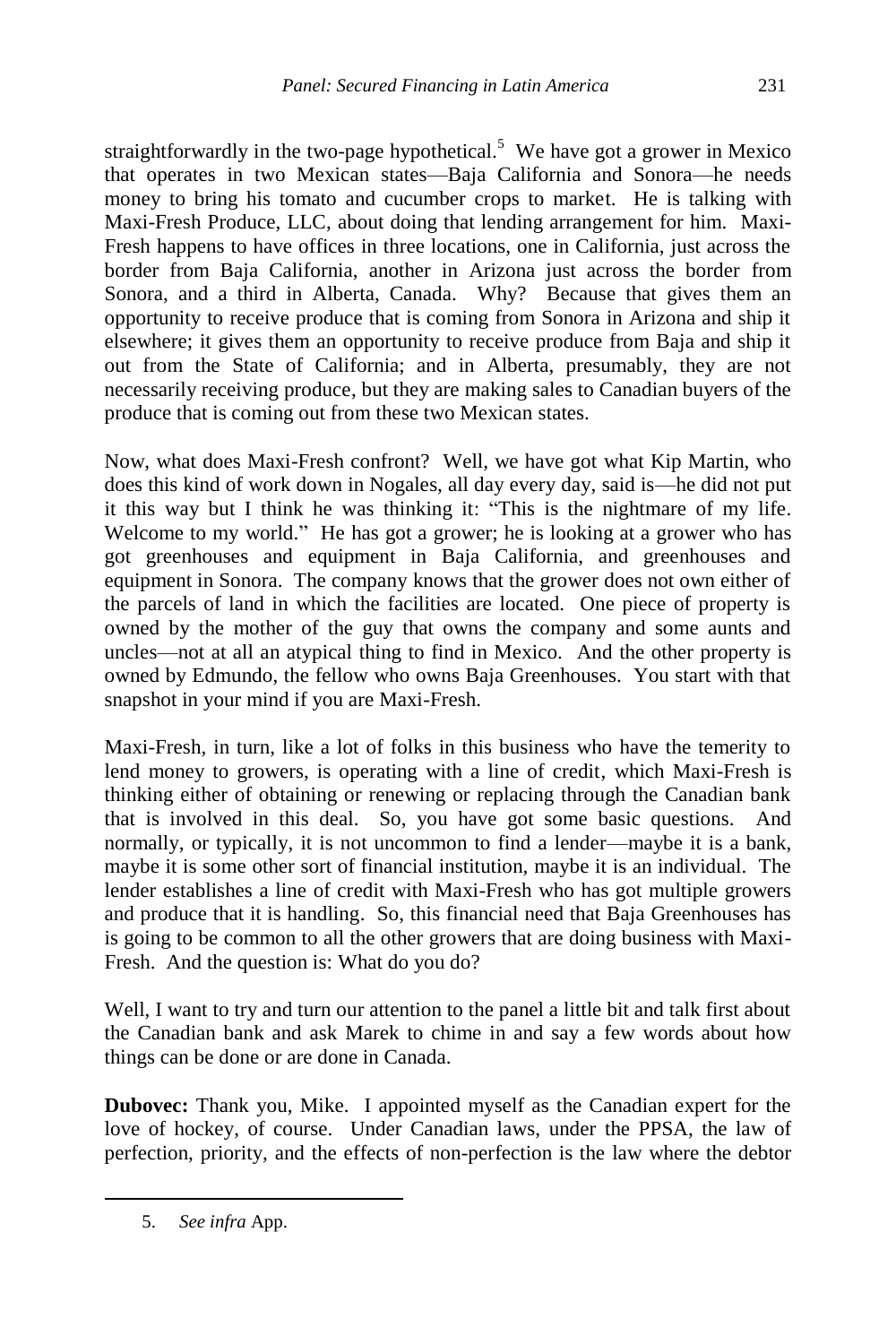or the collateral is located—unlike under the UCC, where the law is the law of where the debtor is located. In this situation, we have a United States corporation that is incorporated in the state of Delaware but is not doing any business in the state of Delaware; it is doing business only in Arizona and California border regions. Under these circumstances, the law of the United States would apply; UCC Article 9 of the state of Delaware would apply to the perfection, nonperfection, and priority. Accordingly, the Canadian bank would need to file a UCC financing statement in the Secretary of State's Office in Delaware to obtain a security interest in the receivables, as the hypothetical stated, the receivables owed to the distributor.

However, the distributor also has a facility in Alberta. To that facility, the PPSA would apply because under the Canadian PPSA, the law of the location of the collateral applies to perfection. Accordingly, the Canadian bank would need to file in the office in Alberta to have a perfected security interest in the assets located in Alberta.

**Mandig:** Well, we also have the ability, at least, to file in California and Arizona, in addition to Delaware. Do you think that filing there would be required or even if not required it is something you might want to do if you are representing the bank?

**Dubovec:** It is not required under UCC Article 9.

**Mandig:** All right, well, I guess the question was really prompted by what I would call "the belt and suspenders approach" that sometimes is taken by people in this business, including me, of filing somewhere else just to be sure you do not miss something, in case you end up in a scrimmage, the central question of which was where was the appropriate place to file. Mr. Larson and Mr. Furnish and I are in the middle of one such scrimmage, and I guess I am motivated, in part, by the lessons I am learning there; so I would say file wherever you can if you have a legitimate explanation for why you thought it was appropriate to do that. That is the sane thing to do.

Now, what about hard assets, Marek?

**Dubovec:** The hard assets of the distributor.

**Mandig:** Now, hard assets here, we have got some greenhouses, we have got irrigation systems, we have got leases, we have got mortgages in Mexico to worry about, and, most importantly, we have got tomatoes and cucumbers. So . . . you are representing the bank and your worry is what happens if the grower becomes disenchanted with Maxi-Fresh and starts shipping his tomatoes and cucumbers to somebody else.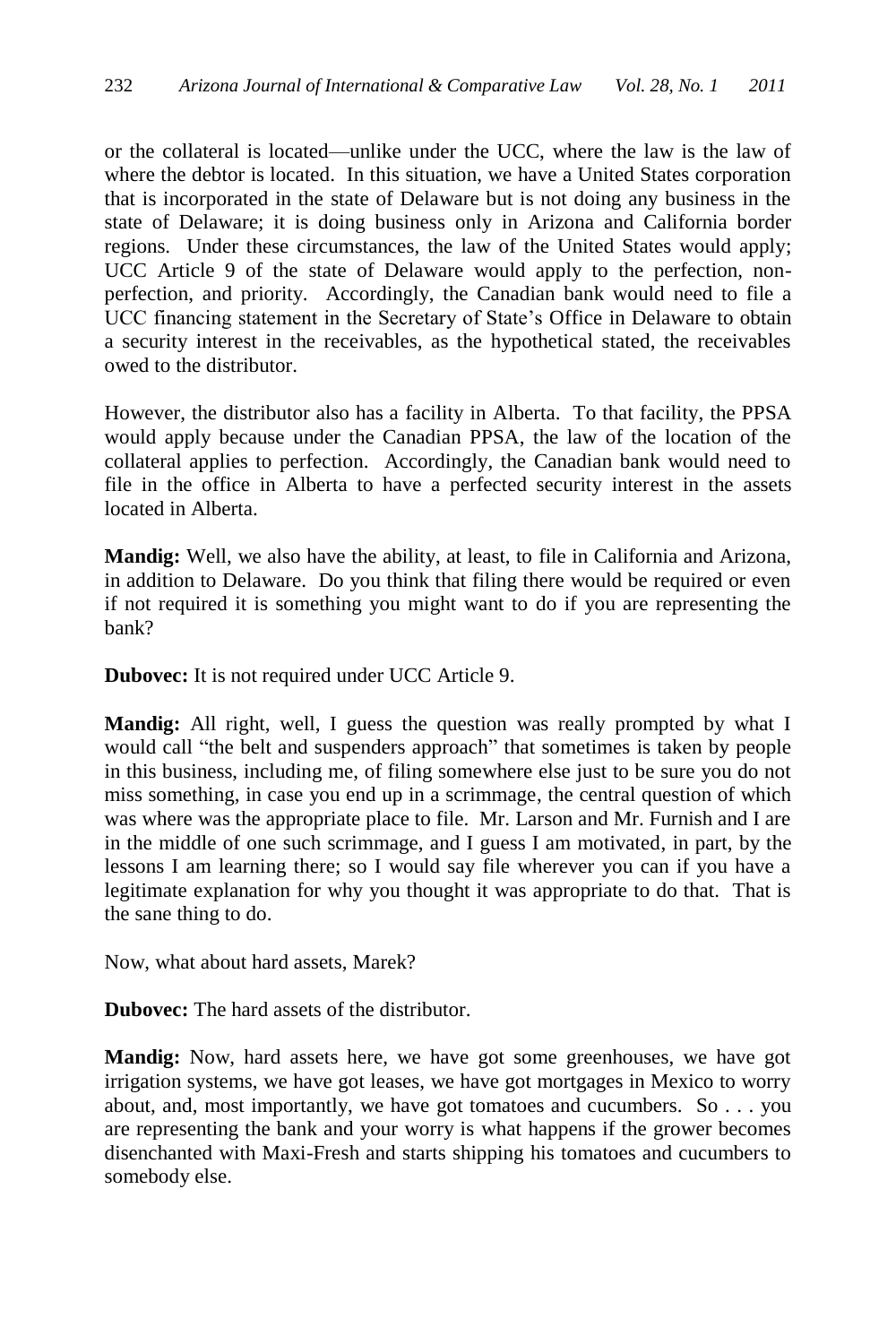**Dubovec:** So you are implying that the Canadian bank is underwriting the grower as well, right?

**Mandig:** Well, as a practical matter that is obviously true. The question is, How deep down you want to dig representing the bank to make sure that you are covering the bank's interests as completely as possible? Put in another way, Are you just going to file against Maxi-Fresh or are you going to try and do something in addition to that?

**Dubovec:** That is right. I think you should do something in addition to perfecting against the distributor because the distributor does not really have any collateral, any accounts receivable, unless the grower grows and exports the cucumbers and tomatoes and sells them. So the Canadian bank should take an interest in the grower, making sure that the produce is properly harvested and exported. In this hypothetical, you have a variety of assets that Mike noted—number one, cucumbers and tomatoes. Are those cucumbers and tomatoes growing? Have they been grown? Have they been stored in a warehouse? Then you have the irrigation system and similar fixture property, and you may also consider taking a security interest in the real property which is the workers' housing. So at least you have these three types of assets. Number four, no bank does business with a borrower without a depository relationship. Should the Canadian bank require the Mexican grower to open up a bank account? I think they should. Under the Canadian law, you cannot have a perfected security interest by control. Control is only applicable under UCC, so how do you get a perfected security interest under Canadian law in the deposits of the Mexican grower? Well, you should definitely rely on set-off. So these are the primary four types of collateral that I, as a Canadian bank, would rely on. Take control or set-off against the bank account, file in the real property registry against the workers' housing, file against fixtures probably in the real property registry, and file in the applicable personal property registry against produce and receivables.

# **From the audience:** In Mexico?

**Dubovec:** In Mexico.

**Mandig:** All right. Now, I am hoping that our resident expert Mr. Martin will be able to chime in on the practical difficulties that may confront the bank or Maxi-Fresh if they are trying to secure their position with land or improvements in Mexico. Do you have any thoughts about that, Kip?

[Kip Martin, in the audience, speaks.]

**Mandig:** Just so that our taping system picks up at least part of what Kip's very thorough analysis was, his answer to my question fundamentally is: number one, it is very expensive to search the registries that exist in Mexico because they are in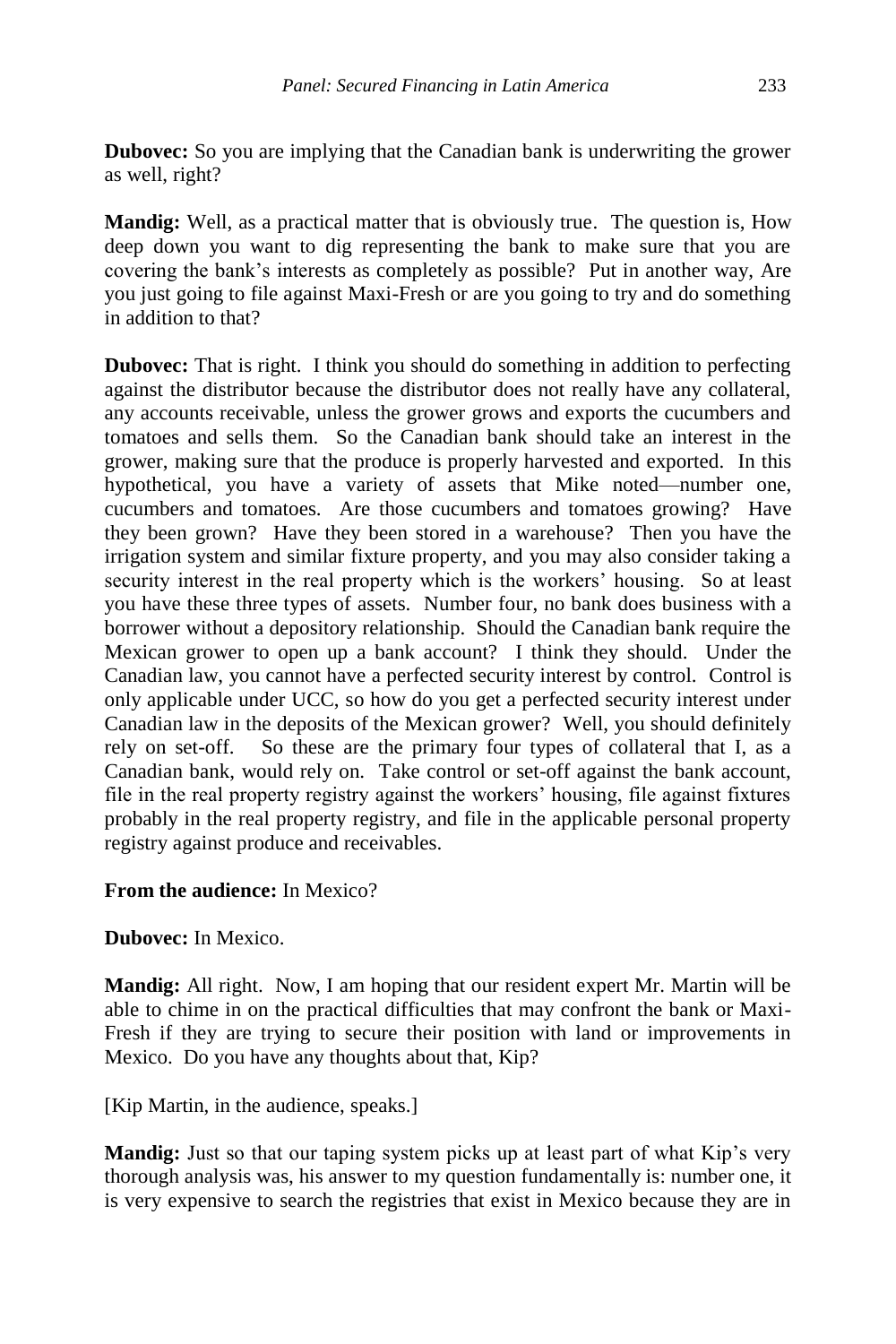disparate locations requiring actual trips to each of the registries and searching the records, essentially, to some degree, by hand. And, that if you are talking about a multimillion dollar deal, it makes sense to do your due diligence; if you are talking about a \$25,000 lending relationship, you tell your client that it does not make sense to spend \$10,000 or \$20,000 doing searches and documentation if all you are trying to do is protect \$25,000.

**Kozolchyk:** I wanted to add what we found out when John was at the Center. The way we started out the Mexican work was by doing what we call "financial scenarios." Ron Cumming was part of it, John, Todd Nelson and I; it included lending in various sectors, what the practices were, and what the securities were. One of the first things that came across is that there was no conceptual parity; there is no conceptual parity, for example, in the notion of something as basic, in your hypothetical, as those shades and enclosures or fixtures. Starting out with the concept of a fixture, there is no real fixture filing in Mexico—there is no independent collateral as fixtures. The rule that prevails is the same one as in Spain, which is the principal swallows the accessory. The principal is always the real property, anything that you put into it no matter how valuable, even more valuable than the real property, is still subject to the real property. When you are starting to search in registries that may have something to do with fixtures, you start out with the assumption that the fixture is always subordinated to the real property collateral. That in itself disqualifies it. If you start searching with regard to what are the various laws presently in effect in Mexico on agricultural financing—and there are a number of them and there are different places to file as well—you come up with a notion that for agricultural lending purposes, the concept that prevails in Mexico is that of "product" as opposed to "proceeds."

**Mandig:** . . . Boris is right. There are numerous pitfalls and expensive problems you confront. Now, let me just ask one final question of Kip. There is no judge here, so no objections to leading questions. Would it be fair to say that if you were able to tell the client that you have searched the single registry where all non-possessory security interests against debtors in Mexico have to be recorded including agricultural liens, would that simplify the lives of you clients?

### **Martin, in the audience:** Yes.

**Mandig:** We have chewed up way more time than we estimated. . . . I hope you will join me in thanking our panel. We really did bring a pretty good group of people here to speak with you today, and I am really appreciative of it. And I hope you are, too. Are there any questions? Does anybody have anything they want to talk about that we have not beaten to death so far?

**Kozolchyk:** Let me just add to what I was saying before because I was going to suggest what the difference is going to be if we can get this law enacted, the law that we are waiting for Mexico to enact. In the case that Mexico does enact this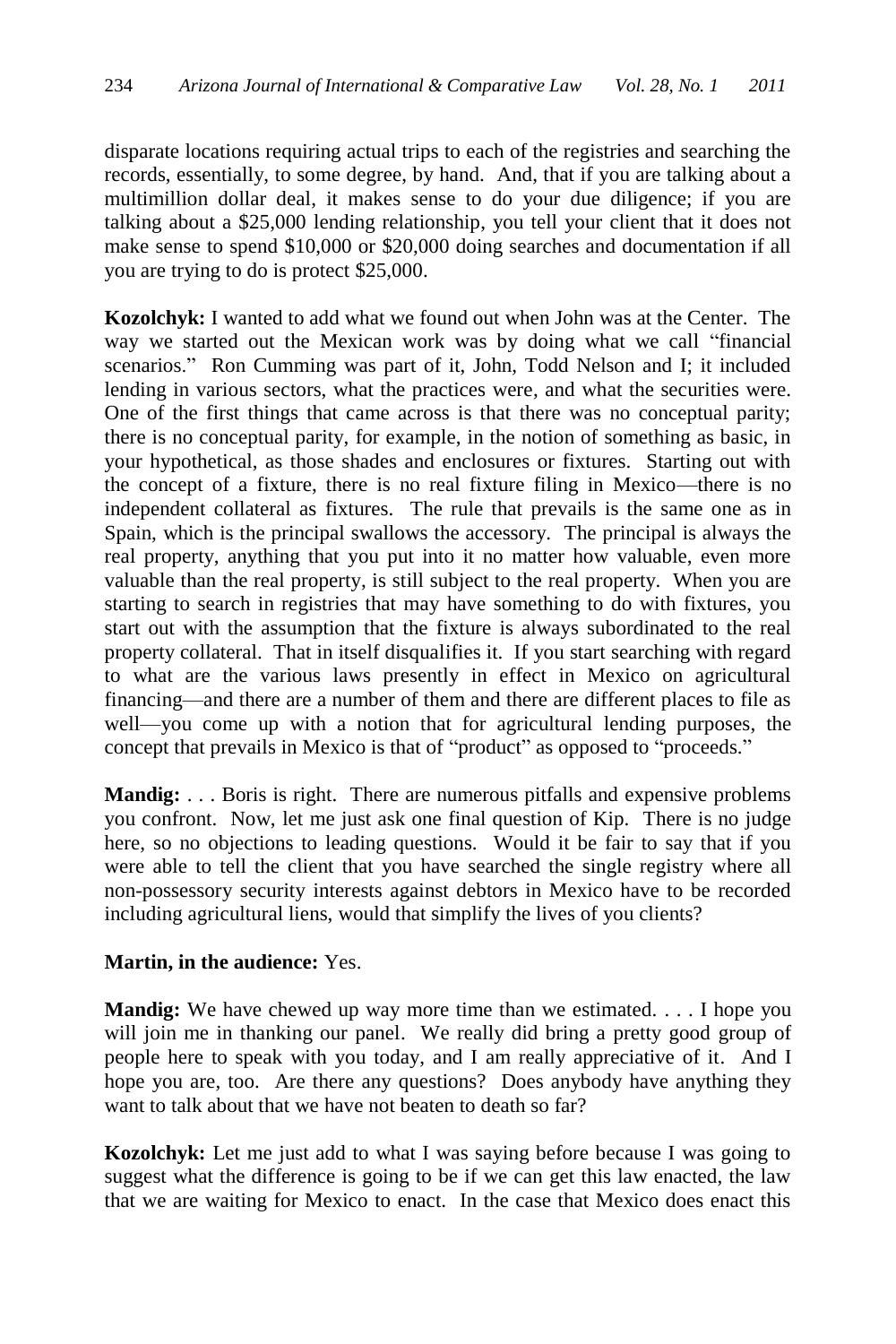law, you will have a continuum—a legal continuum—in which the law will be the same all along, the filings will be the same. That is to say, the same type of security interest, the searching procedures will be the same, the certificates that have to be issued will be the same, so that all of these questions that Kip was talking about and I was talking about, which at this point really force you to say there is only one answer, and that is: the law is very uncertain. In this respect, it would become basically the same law from point of origin to point of destination of the transaction.

**Mandig:** Thank you, Boris.

**From the audience:** I think it was mentioned that in Honduras the registry will be maintained by the Chamber of Commerce. Is that something that is likely to be adopted in other countries as well?

**Dubovec:** The Honduran Chamber of Commerce in Tegucigalpa is following the model of the Colombian Chambers of Commerce; they recently acquired software used to register companies that was developed by the Chamber of Commerce in Bogota. So there is a pattern in Latin America emerging to give chambers of commerce the powers to maintain these types of registries. Yes, so it is a pattern.

**Kozolchyk:** And we just heard in the last few days that there is a meeting that is going to take place in Bogota, Colombia, among all the registrars that follow the Honduran model so that it becomes more and more the pattern for Latin America. Whether they go through the Chamber of Commerce or the Ministry of Economy—which is the case in Guatemala—is still open to question. Marek is right, the Colombians have had a very helpful and healthy influence in some of these registry practices.

**Furnish:** I might add, that is the key question. One of the problems is that some of the state-run registries are extremely vulnerable to politics and budget. Honduras had a beautiful land registry, which is really in disarray now. When Boris and Marek say there is a pattern emerging, I sort of say, "I hope and pray there is a pattern emerging, but this is very difficult for states to give up because it can be a cash cow."

**Mandig:** Thank you, again.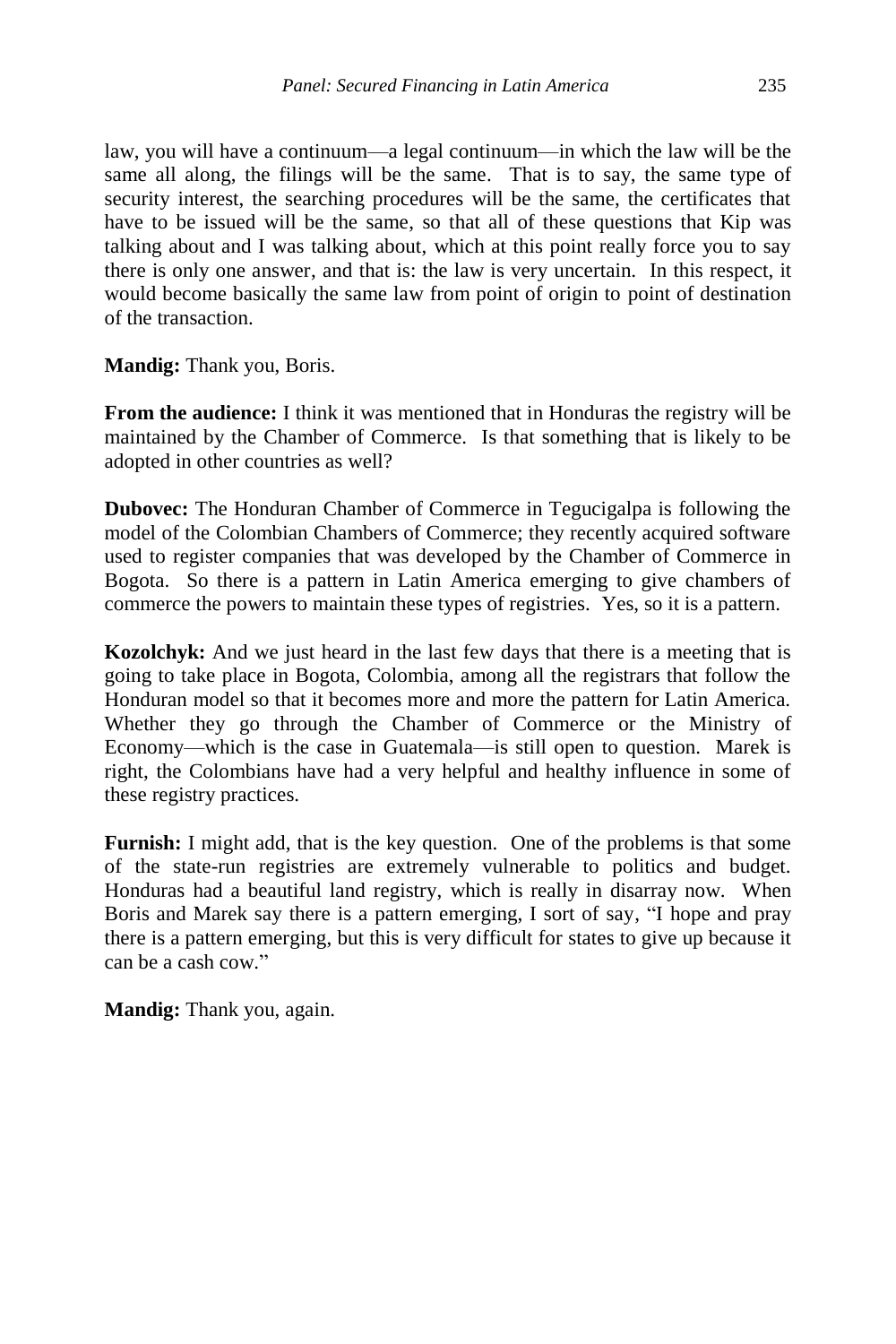# **APPENDIX**

# **Hypothetical Situation for Panel Discussion International Law Section Annual Convention, State Bar of Arizona<sup>1</sup>**

By D. Michael Mandig<sup>2</sup>

### **Baja Greenhouses Crop Financing in Mexico: A Case Study**

Baja Greenhouses, S de PR de RL, (*BG*) is a Mexican limited liability farming operation registered to do business in the Mexican state of Queretaro. members are Edmundo Gomez and his sisters and brothers. Edmundo holds a majority of the membership interest and is the sole manager of *BG*. The company operates a series of shade houses and high-tech, glass greenhouses located in Baja California near the city of Ensenada. *BG* also has greenhouses in Sonora, Mexico.

*BG*'s facilities in Baja are built on 100 hectares of land. The Baja land is owned by Edmundo's mother, aunts, and uncles, who leased the land to Edmundo on long-term leases. The land, buildings, and other improvements on that land are encumbered by a real property mortgage placed on the land when Edmundo financed construction of the shade houses, a packing shed, and worker housing, as well as installation of a drip irrigation system.

*BG*'s Sonora facilities consist solely of a series of high-tech glass greenhouses built by *BG* on 40 hectares of land owned by Edmundo. This land is subject to another real property mortgage given by Edmundo in exchange for the money used to build the greenhouse facility.

*BG* grows tomatoes and cucumbers on the land in Sonora and greenhouse tomatoes in Baja. Nearly all of *BG*'s annual production is exported to the United States and Canada. When prices are low or quality is not high enough for export, tomatoes are sold in Mexico.

You are an Arizona attorney and have been asked to represent Maxi-Fresh Produce, LLC (*MFP*). *MFP* is a limited liability company organized under the laws of Delaware, but conducts no business there. Instead, *MFP* has three facilities. One is located in San Ysidro, California, just over the United States-

 $\overline{a}$ 

<sup>1.</sup> D. Michael Mandig, *Hypothetical Situation for Panel Discussion*, Annual Convention, State Bar of Arizona (June 11, 2010).

<sup>2.</sup> Moderator, Chair Elect, International Law Section; attorney at Waterfall Economidis Caldwell Hanshaw & Villamana, P.C., Tucson, Ariz.